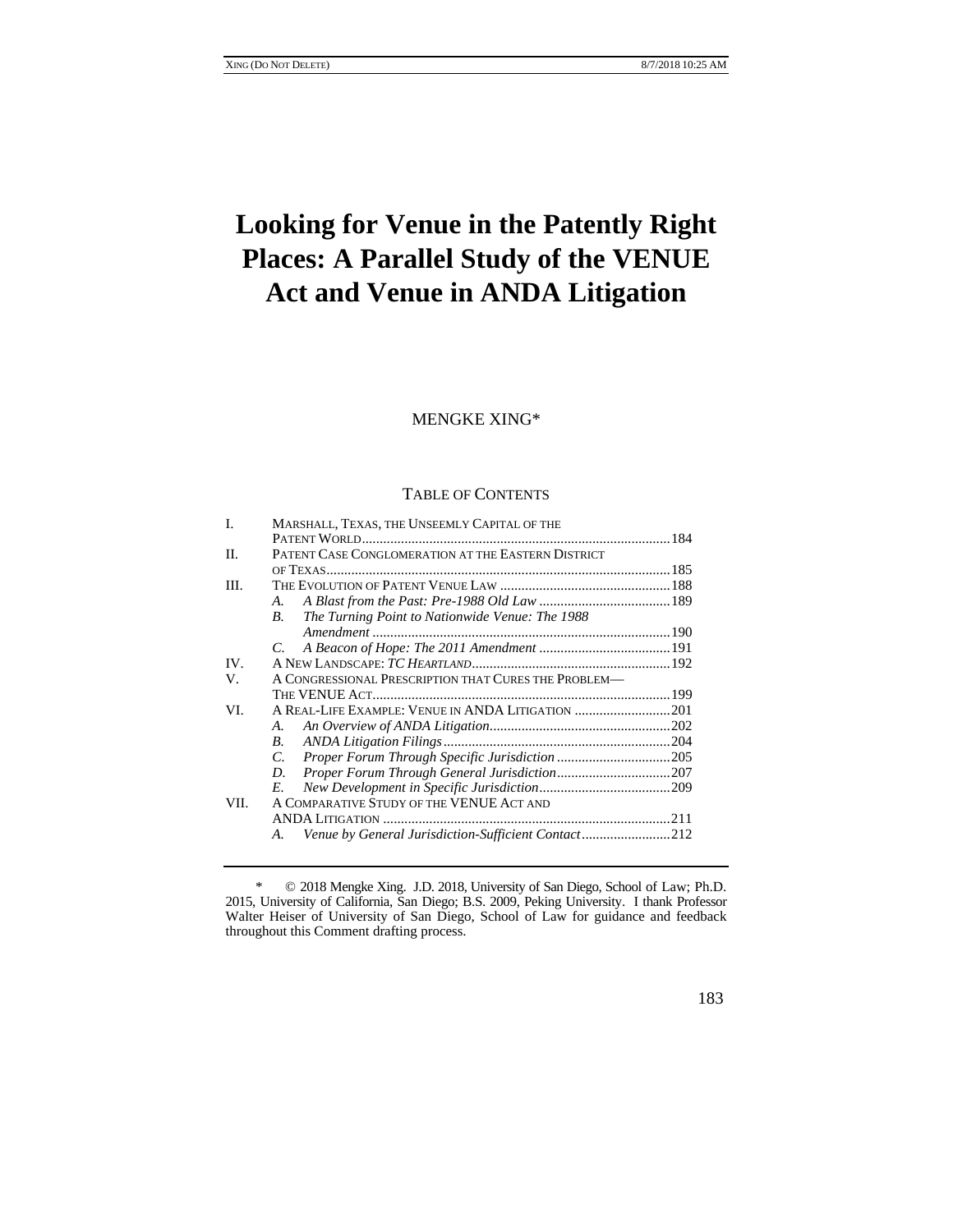|       | Venue by Specific Jurisdiction-Sufficient Contact 214 |  |
|-------|-------------------------------------------------------|--|
|       |                                                       |  |
|       |                                                       |  |
| VIII. |                                                       |  |

# I. MARSHALL, TEXAS, THE UNSEEMLY CAPITAL OF THE PATENT WORLD

 Marshall, Texas may seem like an inconspicuous small town on any map the accused products were sold, which equated to almost any district in the country.<sup>2</sup> The flexibility in venue usually gives rise to forum shopping of the United States, but it carries immense significance to patent litigators. Famed as the patent litigation capital of this country, the small town of Marshall, Texas saw nearly half of all patent infringement suits filed in 2015.<sup>1</sup> For a long period of time until earlier 2017, patent owners were able to bring a suit of infringement against a corporate defendant anywhere plaintiffs bringing suits in districts that are most favorable to them but have little jurisdictional ties to either party of the case. Over recent years, Marshall, Texas has gained enormous popularity among patent owners because of its patent right-sympathetic juries and plaintiff-friendly procedural rules.<sup>3</sup>

In light of the concentration of patent infringement lawsuits in only a couple of district courts, venue reform has always captured close attention from legal scholars, judges, and patent law practitioners. In May 2017, the Supreme Court issued the ground-breaking opinion of *TC Heartland, LLC v. Kraft Foods Group Brands, LLC*, which brought about major changes to the legal framework of venue in patent litigation.<sup>4</sup> However, the Supreme Court opinion did not effectively end Marshall, Texas's reign in venue popularity as many had hoped. Accordingly, the quest for superior venue laws continues. This is an important mission because on the one hand, patent owners should have meaningful choice of venue to enforce their legally protected interests, while on the other, reasonable distribution of patent cases in accordance with judicial economy benefits the patent system in large. As will be discussed, the balance in venue law

 (2017) ("[A] domestic corporation 'resides' only in its State of incorporation for purposes of 4. TC Heartland, LLC v. Kraft Foods Grp. Brands, LLC, 137 S. Ct. 1514, 1517 the patent venue statute . . . ."). For a detailed discussion, see *infra* Part IV.



<sup>1.</sup> This statement is based on patent case filing statistics for 2015. *See infra* text accompanying note 13.

<sup>2.</sup> *See* 28 U.S.C. § 1400(b) (2012).

<sup>3.</sup> Loren Steffy, *Patently Unfair*, TEX. MONTHLY (Oct. 2014), http://www.texas monthly.com/politics/patently-unfair/ [https://perma.cc/EEE6-6ELX].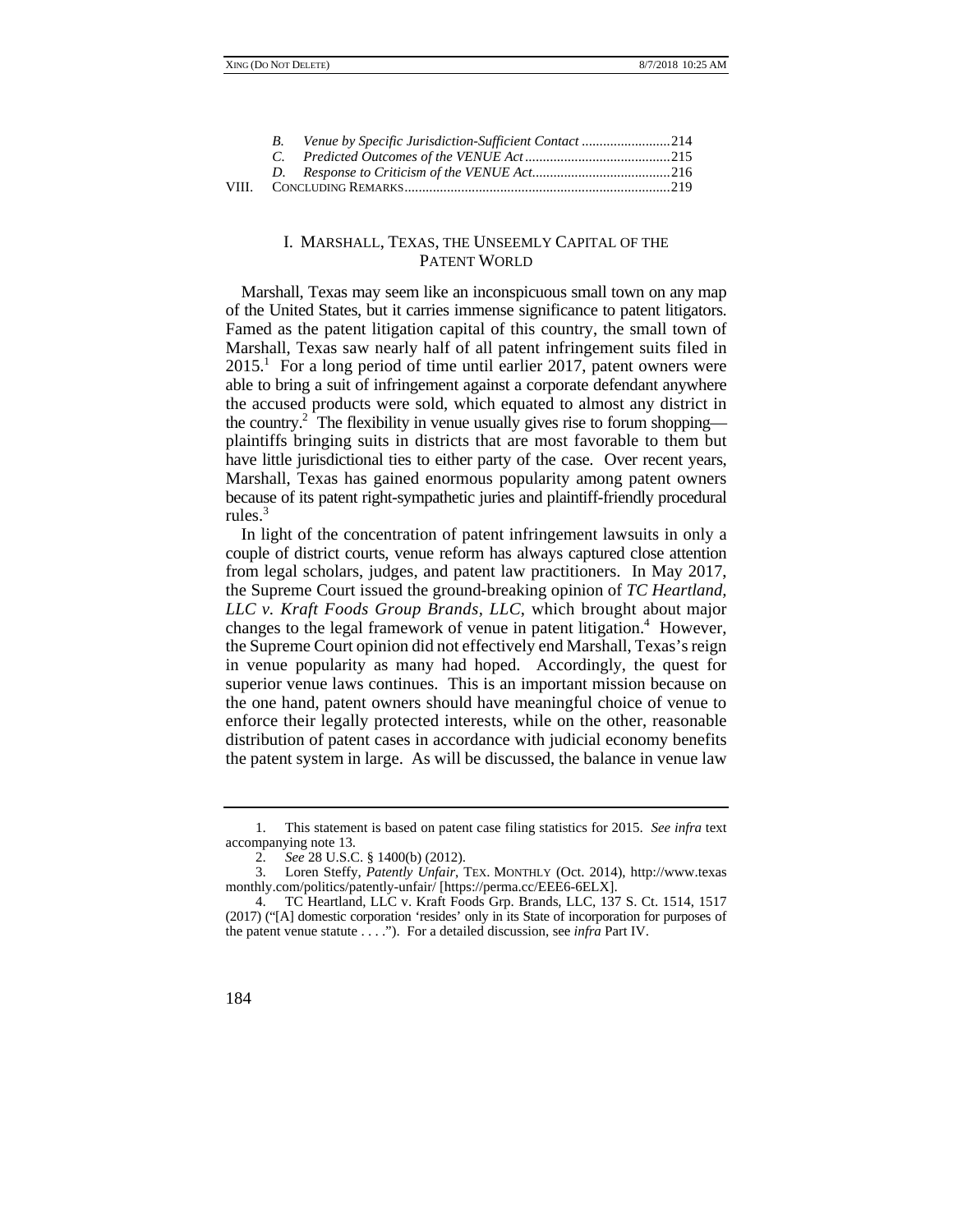is unlikely to significantly improve unless targeted congressional reform takes place.

Uniformity Elimination Act (VENUE Act) of 2016.<sup>5</sup> The VENUE Act is Act.<sup>7</sup> Because of the similarities between the VENUE Act and ANDA One optimized solution before Congress is the Venue Equity and Nona targeted patent venue reform bill aimed to restrict venue to a limited number of forums, including a corporate defendant's residence or principle place of business, or, alternatively, where the patent owner or the alleged infringer's specific acts relating to the patent-in-suit are found.<sup>6</sup> The proposed venue law is similar to the current jurisdictional scheme in Abbreviated New Drug Applications (ANDA) litigation under the Hatch-Waxman litigation, a parallel study of the two closely related types of patent litigation will shed light on the potential impact of the bill if it were adopted. Part II of this Comment will provide background information on the concentration of patent infringement suits. Part III will briefly track the recent development of patent venue law. Part IV will delve into the legal analysis of *TC Heartland*. Part V will introduce the proposed venue reform under the VENUE Act. Part VI and Part VII will engage in a parallel analysis of the VENUE Act and ANDA litigation. Part VII will also discuss the potential effect of the proposed venue reform and respond to criticism of the VENUE Act.

# II. PATENT CASE CONGLOMERATION AT THE EASTERN DISTRICT OF TEXAS

 areas, and few major corporations or high technology companies are The city of Marshall, Texas is home to the Federal District Court for the Eastern District of Texas. Although Marshall encompasses mostly rural headquartered there, this district has seen an increasingly large number of patent cases in recent years and proved to be the most popular venue for

<sup>7.</sup> Under the Hatch-Waxman Act, the owner of a patented drug can bring an infringement suit against a generic version's manufacturer in the accused infringer's state of residence or in a forum where the infringing act occurs. Hatch-Waxman Act, Pub. L. No. 98-417, § 102, 98 Stat. 1585, 1594–95 (1984) (codified as amended at 21 U.S.C. § 355 (2012)). For a more detailed discussion, see *infra* Part VI.



<sup>5.</sup> Venue Equity and Non-Uniformity Elimination Act of 2016, S. 2733, 114th Cong. § 2 (2016).

<sup>6.</sup> *Id.* For a detailed illustration and discussion of the venue provisions in the VENUE Act, see *infra* Part VII.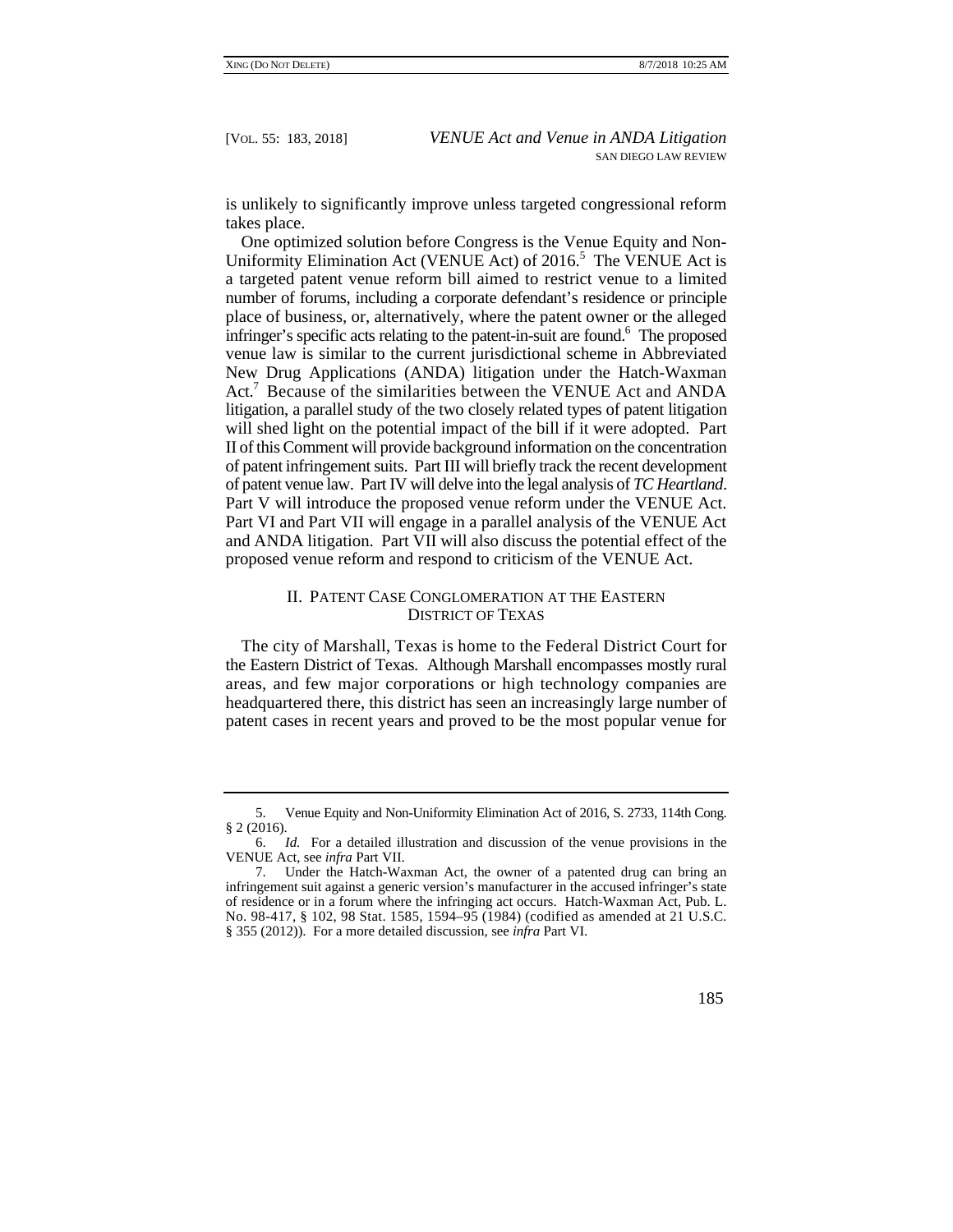their name suggests, NPEs do not invent or produce invention; instead, patent owners to bring infringement lawsuits. $8$  A significant force that contributed to Marshall, Texas's busy patent docket is the rise of nonpracticing entities (NPEs), also notoriously known as patent trolls.<sup>9</sup> As they purchase patents for the sole purpose of monetizing patent rights through litigation.<sup>10</sup> NPEs flock to the Eastern District of Texas to file infringement suits against corporate defendants, forcing these corporations into a remote forum and leveraging the costs and burdens of litigation for value more than the patented technology itself.<sup>11</sup> Due to its prevalence, NPEs' patent litigation practice has drawn major media attention and extensive criticism in the legal community.<sup>12</sup>

Recent filing statistics underscore the congregation of patent cases in the Eastern District of Texas. In 2015, a total of 2,540 patent cases—a

 10. *Id. See generally* Brian J. Love & James Yoon, *Predictably Expensive: A Critical Look at Patent Litigation in the Eastern District of Texas*, 20 STAN. TECH. L. REV. 1 (2017) (comparing patent litigation across districts and providing explanations for the Eastern District of Texas's popularity).

 famously referred to the Eastern District of Texas as a "renegade jurisdiction" for its reputation as the go-to jurisdiction for patent litigation. Transcript of Oral Argument at 11. In 2015, 95% of the patent lawsuits filed in the Eastern District of Texas, and 67% of all patent lawsuits were initiated by NPEs. Joe Mullin, *Trolls Made 2015 One of the Biggest Years Ever for Patent Lawsuits*, ARS TECHNICA (Jan. 5, 2016, 9:38 AM), http://arstechnica.com/tech-policy/2016/01/despite-law-changes-2015-saw-a-heap-of-patenttroll-lawsuits/ [https://perma.cc/9DZH-E5JD]. Supreme Court Justice Antonin Scalia 10–11, eBay, Inc. v. MercExchange, LLC, 547 U.S. 388 (2006) (No. 05-130).

 few federal district courts is bad for the patent system."); Julie Creswell, *So Small a Town,*  offices in Marshall, Texas that non-practicing patent owners employ to establish 12. *See, e.g.*, Colleen V. Chien & Michael Risch, *A Patent Reform We Can All Agree On*, WASH. POST (Nov. 20, 2015), https://www.washingtonpost.com/news/intheory/wp/2015/11/20/why-do-patent-lawyers-like-to-file-in-texas/?utm\_term=.cc5a7c98fec7 [https://perma.cc/C3R9-SC4G] ("The staggering concentration of patent cases in just a *So Many Patent Suits*, N.Y. TIMES (Sept. 24, 2006), http://www.nytimes.com/2006/09/24/ business/24ward.html?\_r=3&pagewanted=1&ref=technology&oref=slogin (describing the influx of patent lawsuits and lawyers in Marshall); *Last Week Tonight with John Oliver* (HBO television broadcast Apr. 19, 2015) (describing the practice of patent trolls abusing the system by stockpiling patents and threatening lawsuits); *This American Life: When Patents Attack!*, WBEZ (July 22, 2011), https://www.thisamericanlife.org/radio-archives/ episode/441/when-patents-attack [https://perma.cc/RK62-C87X] (showing ghostly shell jurisdictional ties).

 lawsuits in the small town of Marshall, Texas and calling it "the worst thing that ever 8. *See* Steffy, *supra* note 3 (analyzing the disproportionately busy docket of patent happened to intellectual property law").

 patented technology. Todd Klein, *eBay v. MercExchange and KSR Int'l Co. v. Teleflex Inc.:* 9. The term "patent trolls" or "NPEs" is generally applied to non-manufacturing patent owners, either individuals or companies, who purchase and assert patents as their sole business model, with no intention of creating or manufacturing a product using the *The Supreme Court Wages War Against Patent Trolls*, 112 PENN ST. L. REV. 295, 295–96 (2007).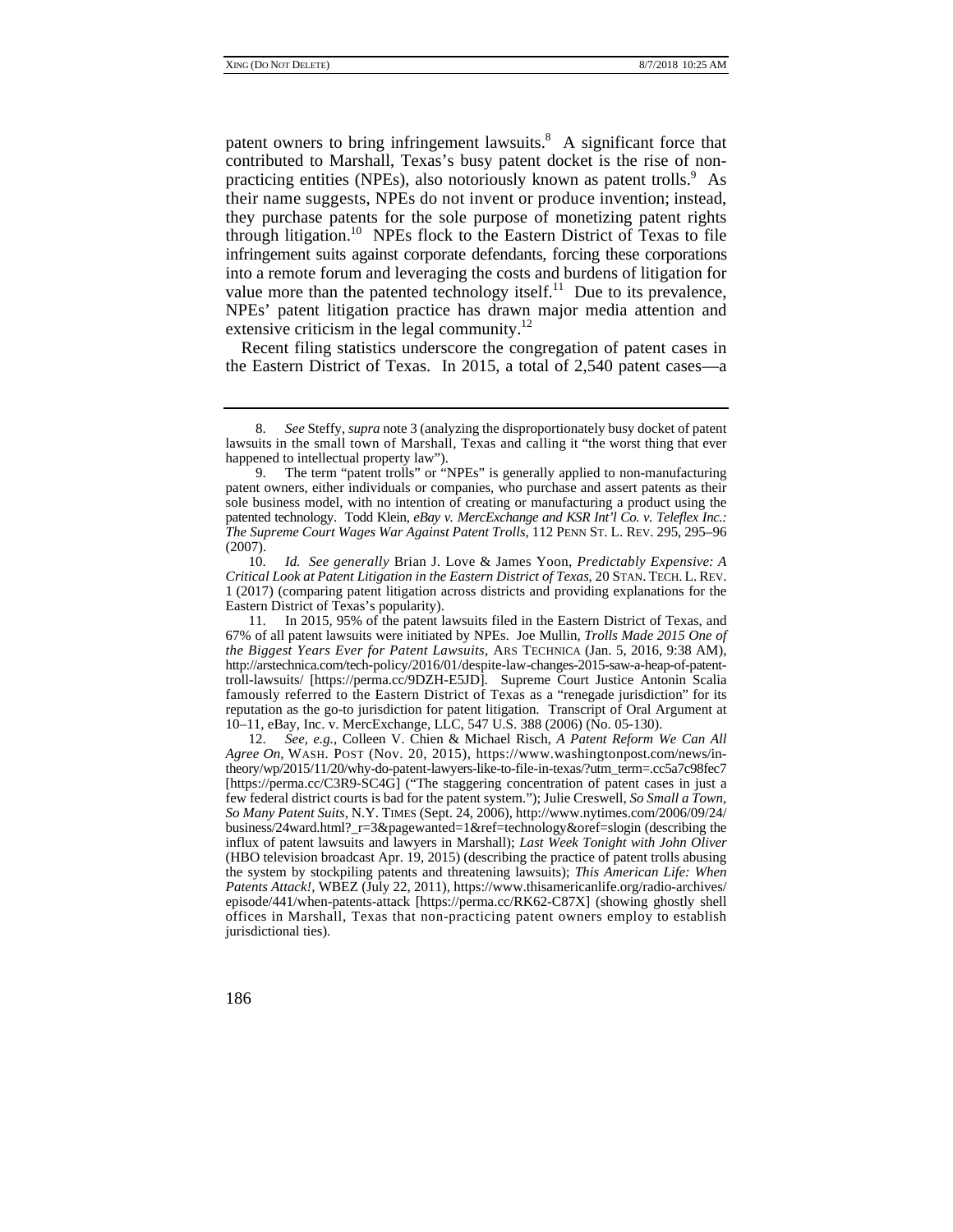nearly as many cases as filed in the next three most active districts combined.<sup>13</sup> Delaware, despite the fact that Delaware is where most United States patent cases in 2015, twice as many as the next most active patent judge.<sup>15</sup> staggering 43.7% of all patent cases—were filed in this district, which is In comparison, in 2015, only 545 cases were filed in the entire state of companies are incorporated.14 One district judge of the Eastern District of Texas in particular, Judge Rodney Gilstrap, heard nearly one-third of all The busy patent docket in Marshall, Texas had far reaching ramifications: the high volume of patent cases processed by one single court inevitably led to poor quality. The Federal Circuit affirmed only 39% of decisions coming from the Eastern District of Texas in 2015, compared to around 70% for other patent-heavy districts.16

A combination of factors drive the flux of patent infringement cases to the Eastern District of Texas, including local procedural rules that are more favorable to patent owners and sympathetic jurors that are more likely to award generous damages.<sup>17</sup> For example, local court rules within the Eastern District require parties to file briefs within a certain timeframe

 15. Kaleigh Rogers, *The Small Town Judge Who Sees a Quarter of the Nation's Patent Cases*, MOTHERBOARD (May 5, 2016, 6:00 AM), http://motherboard.vice.com/ read/the-small-town-judge-who-sees-a-quarter-of-the-nations-patent-cases [https://perma.cc/ K6FK-YFLL] (stating Judge Gilstrap heard 1,686 of 5,819 new patent cases filed in the U.S. in 2015). Due to the high volume of patent cases assigned to Judge Gilstrap, if each case were to go to trial, he would have to complete four to five trials every day of the year, including weekends. *See* Dennis Crouch, *Law Professors Call for Patent Venue Reform*, PATENTLYO (July 13, 2016), http://patentlyo.com/patent/2016/07/professors-patent-reform. html#ftnref5 [https://perma.cc/24NJ-KXJK].

 16. Ryan Davis, *EDTX Judges' Love of Patent Trials Fuels High Reversal Rate*, LAW360 (Mar. 8, 2016, 10:11 PM), http://www.law360.com/articles/767955/edtx-judgeslove-of-patent-trials-fuels-high-reversal-rate [https://perma.cc/7S9P-Y3LW].

 <sup>13.</sup> *Lex Machina Releases Annual Patent Litigation Year in Review Report*, LEX MACHINA (Mar. 16, 2016), https://lexmachina.com/media/press/2015-patent-litigationyear-in-review-report/ [https://perma.cc/FWN3-65VY].

<sup>14.</sup> Brian Howard, *Lex Machina 2015 End-of-Year Trends*, LEX MACHINA (Jan. 7, 2016), https://lexmachina.com/wp-content/uploads/2017/02/Lex-Machina-2015-End-of-Year-Trends.pdf [https://perma.cc/JU89-RPYE]; *About Agency*, ST. DEL., http://corp.delaware. gov/aboutagency.shtml [http://corp.delaware.gov/aboutagency.shtml].

 patent cases in favor of patentees); *see also* Love & Yoon, *supra* note 10, at 4 (arguing that the accumulated effect of discovery deadlines, transfer decisions, and claim construction makes the 17. *See* Daniel Klerman & Greg Reilly, *Forum Selling*, 89 S. CAL. L. REV. 241, 250 (2016) (arguing that a pro-patentee jury pool that values property rights and the Eastern District's use of procedural rules and discretion in procedural matters tilt the handling of Eastern District predictably expensive for accused infringers and thus attractive to patent owners).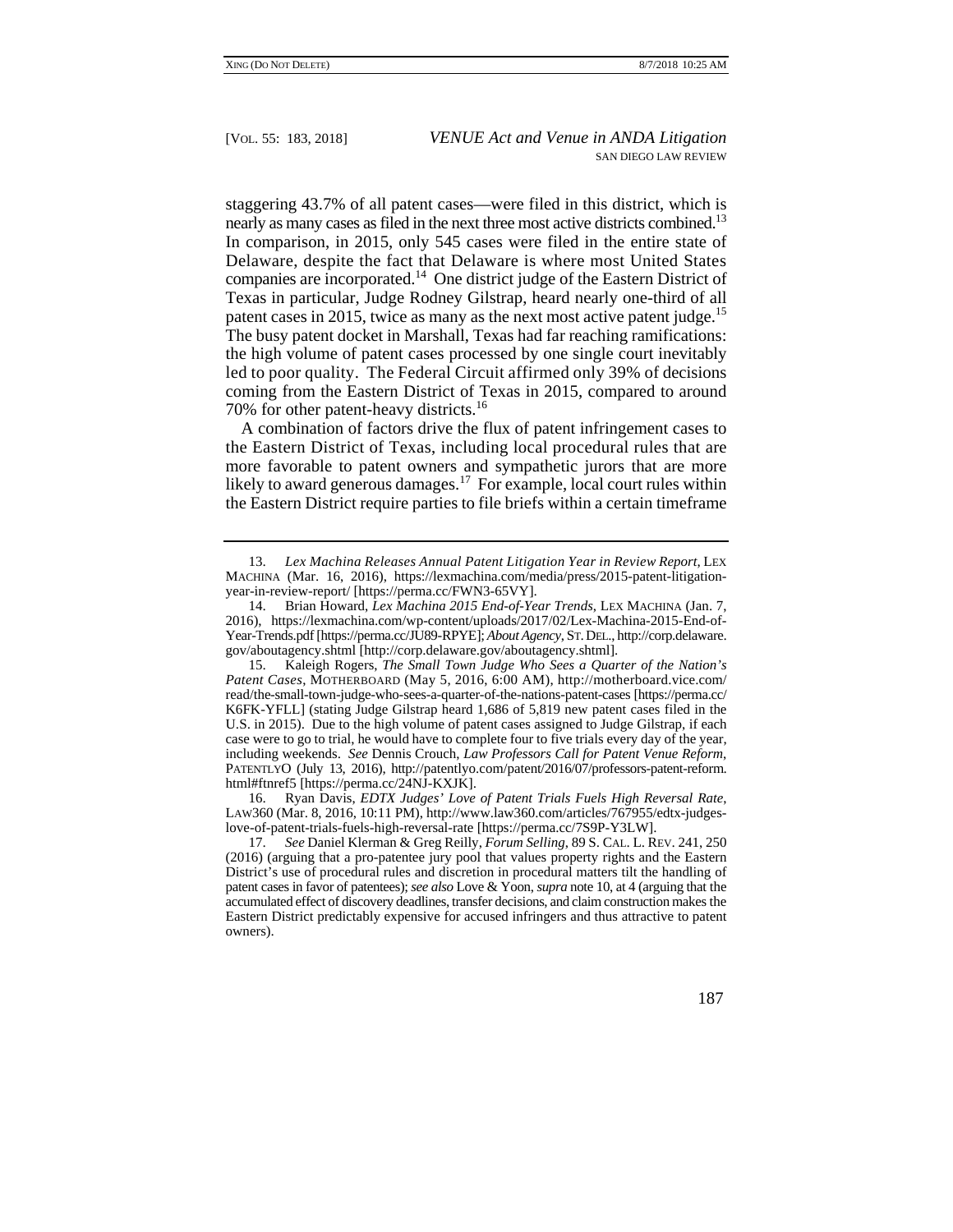lengthy patent trials but instead have turned into litigation leverage for compared to a national average of  $3.7\%$ .<sup>19</sup> This apparent sense of hostility and limit the length of filings; these rules are intended to expedite potentially patent holders to get damages in a speedy trial.<sup>18</sup> The Eastern District of Texas also has the lowest rate of granting summary judgment, at 0.8%, to granting summary judgment further increases patent owners' chance of a favorable resolution because they win over 60% of trials but only 29% at grants of summary judgment.<sup>20</sup>

Accordingly, to eliminate the problems with patent case concentration, forum shopping, and disproportionate popularity of a few districts, venue reform legislation that qualifies patent owners' choice of venue and restores the balance of case filings in accordance with judicial economy is the most effective approach. $^{21}$ 

# III. THE EVOLUTION OF PATENT VENUE LAW

Legislative venue reform is much needed because judicial interpretation of the current venue statutes has limited reach to rein in the popularity of the Eastern District. To understand the legal conundrum, a brief historic review of patent venue law is necessary. Two statutes are particularly relevant to venue in patent cases—the patent-specific venue statute and the general venue statute.

20. Klerman & Reilly, *supra* note 17, at 251–54 (suggesting the hostility to summary judgment is advantageous to patent plaintiffs because juries are more sympathetic to patent rights; thus, proceeding to a jury trial is more likely to favor patent owners).

 apart from venue reform, that will end the Eastern District of Texas's popularity with reform bill that allows our business to stay focused on innovation, not costly, needless 21. *See* Love & Yoon, *supra* note 10, at 4 ("[T]here may well be no simple fix, patent plaintiffs."); *see also* Steffy, *supra* note 3 ("[The handling of patent cases at the Eastern District] will continue until the bar decides to file elsewhere or until Congress changes the law."). In his 2014 State of the Union address, President Barack Obama also urged for patent reform legislation. Barack Obama, *State of the Union Address*, WHITE HOUSE (Jan. 28, 2014), https://www.whitehouse.gov/the-press-office/2014/01/28/presidentbarack-obamas-state-union-address [https://perma.cc/349C-QWNK] ("[L]et's pass a patent litigation.").



<sup>18.</sup> *See* Rogers, *supra* note 15.

<sup>19.</sup> Klerman & Reilly, *supra* note 17, at 251–52; *see* Joe Mullin, *Why Patent Trolls Go to East Texas, Explained*, ARS TECHNICA (Aug. 18, 2015, 11:37 AM), http://arstechnica. com/tech-policy/2015/08/why-patent-trolls-go-to-east-texas-explained/ [https://perma.cc/ 6TSQ-WWX2] (citing the reluctance of the judges to grant summary judgment awards as one of the plaintiff-favorable factors); Daniel Nazer & Vera Ranieri, *Why Do Patent Trolls Go to Texas? It's Not for the BBQ*, ELECTRONIC FRONTIER FOUND. (July 9, 2014), https://www.eff.org/deeplinks/2014/07/why-do-patent-trolls-go-texas-its-not-bbq [https://perma. cc/L9TN-97HE] ("[T]he defendants were denied the opportunity to have the judge rule on summary judgment on [meritless lawsuits].").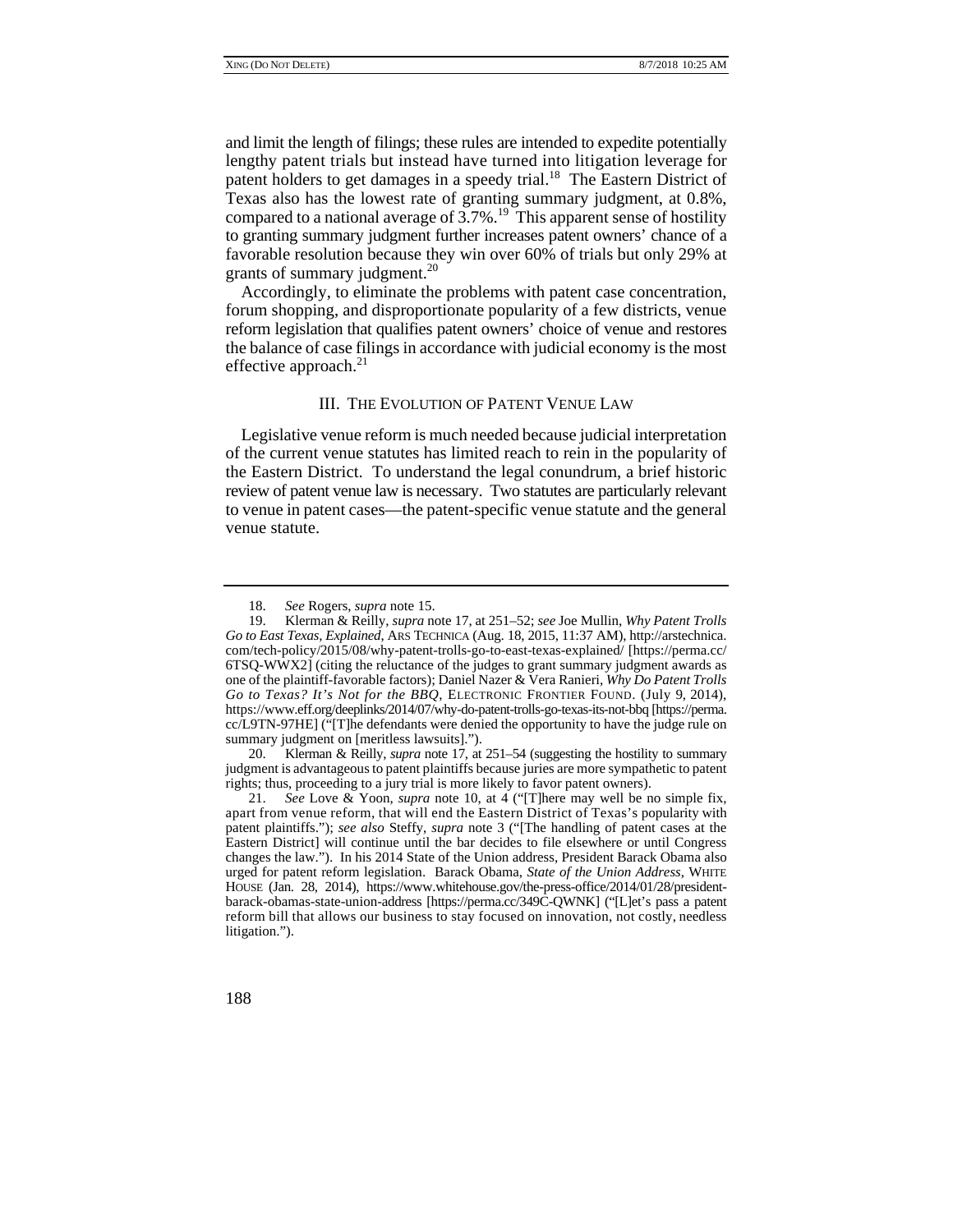# *A. A Blast from the Past: Pre-1988 Old Law*

 Prior to 1988, the general venue statute, codified in 28 U.S.C. § 1391(c), or is doing business  $\dots$ ."<sup>22</sup> Meanwhile, the specific venue law, codified broadly defined a corporation's residence for venue purposes to include "any judicial district in which it is incorporated or licensed to do business in 28 U.S.C. § 1400(b), provided that "[a]ny civil action for patent infringement may be brought in the judicial district where the defendant resides, or where the defendant has committed acts of infringement and has a regular and established place of business."<sup>23</sup> Given that the two venue statutes would yield different results, the issue was whether the specific venue statute of §1400(b) operated independently from the general definition of venue as established in § 1391(c). If the courts were to interpret § 1400(b) as independent of  $\S$  1391(c), then  $\S$  1400(b) would be the sole authority governing venue in patent infringement cases.

"where the defendant resides" in § 1400(b) was limited to "the state of § 1391(c) into § 1400(b).27 Therefore, under the pre-1988 Supreme Court The Supreme Court addressed this confusion in *Fourco Glass Co. v. Transmirra Products Corp*. 24 The Court interpreted the patent venue statute narrowly and held that the more general venue § 1391(c) could not be used to expand venue beyond what was defined in § 1400(b), which specifically addressed venue in patent cases.<sup>25</sup> Further, the Court held that the language incorporation only."26 The Supreme Court reiterated this position in *Brunette Mach. Works, Ltd. v. Kockum Indus., Inc.*, refusing to read interpretation of patent venue law, venue was significantly limited to where the accused infringers resided or had an established place of business. The remote, small town of the Marshall, Texas would not have been able to attract significant numbers of patent case filings for this reason.<sup>28</sup>

<sup>28.</sup> *See* Dennis Crouch, *Patent Venue at the Supreme Court: Correcting a 26 Year Old Legal Error*, PATENTLYO (Sept. 14, 2016), http://patentlyo.com/patent/2016/09/patent-



<sup>22. 28</sup> U.S.C. § 1391(c) (1982).

<sup>23. 28</sup> U.S.C. § 1400(b) (2012). The text of section 1400(b) has remained the same.

<sup>24.</sup> Fourco Glass Co. v. Transmirra Prods. Corp., 353 U.S. 222, 229 (1957).

 controlling venue in patent infringement actions, and that it is not to be supplemented by 25. *Id*. ("We hold that 28 U.S.C. § 1400(b) . . . is the sole and exclusive provision the provisions of 28  $\hat{U}$ .S.C. § 1391(c) . . . .").

<sup>26.</sup> *Id*. at 226.

<sup>27.</sup> Brunette Mach. Works, Ltd. v. Kockum Indus., Inc., 406 U.S. 706, 713 (1972) ("Congress placed patent infringement cases in a class by themselves, outside the scope of general venue legislation.").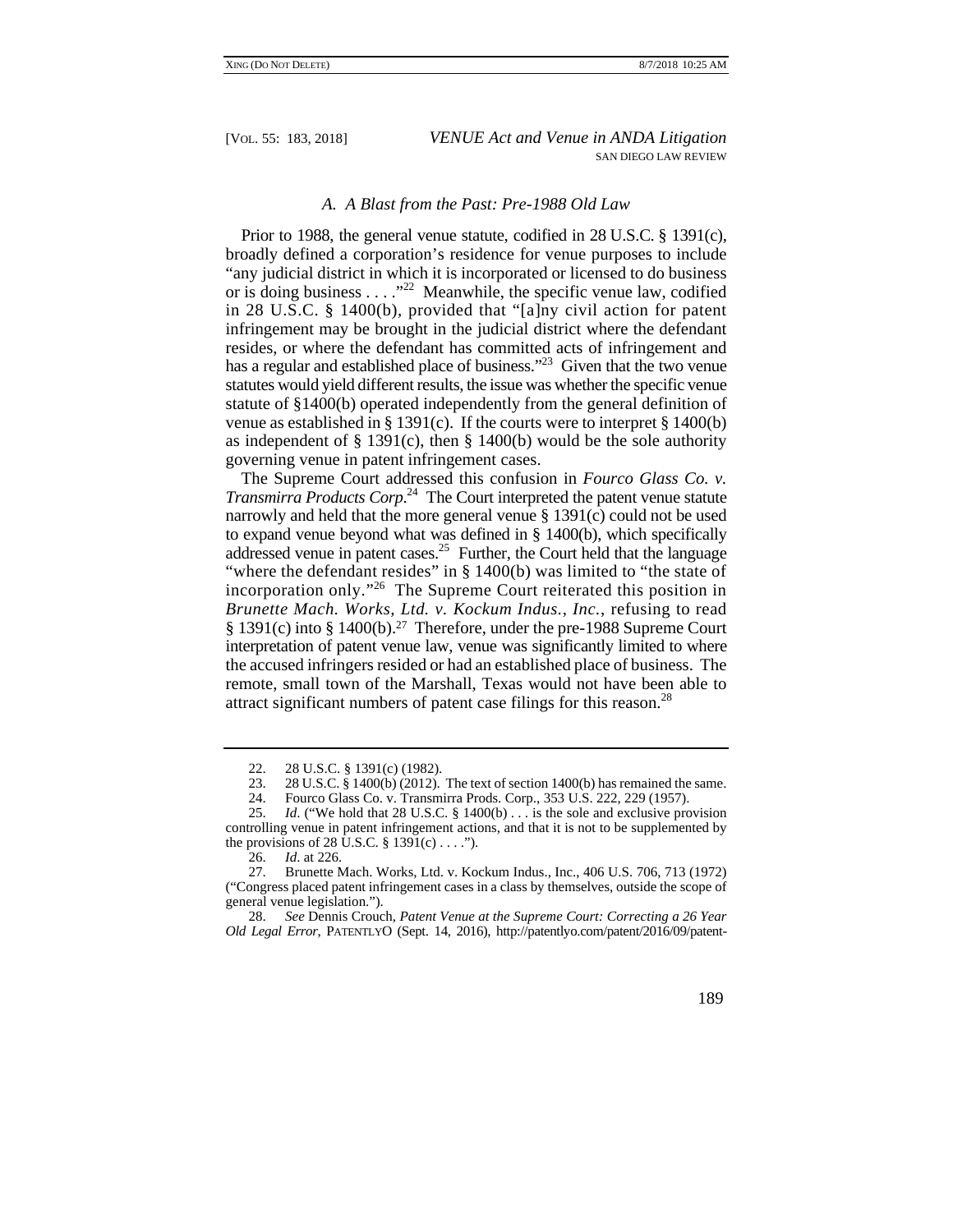#### *B. The Turning Point to Nationwide Venue: The 1988 Amendment*

 Congressional amendment to the general venue statute § 1391(c) as implicitly to § 1400(b).<sup>33</sup> Accordingly, under the Federal Circuit's interpretation of The 1988 congressional amendment to § 1391(c) signified the transition to broad venue law, which ultimately paved the way for forum shopping in patent cases.<sup>29</sup> In 1988, Congress amended  $\S$  1391(c), which governed venue generally, to provide: "*For purposes of venue under this chapter*, a defendant that is a corporation shall be deemed to reside in any judicial district in which it is subject to personal jurisdiction at the time the action is commenced." $30^\circ$  By the language "[f]or purposes of venue under this chapter," did Congress intend for  $\S$  1391(c) to govern venue in all cases. including patent cases, where the defendant was a corporation? In *VE Holding Corp. v. Johnson Gas Appliance Co.*, the Federal Circuit answered this question in the affirmative.<sup>31</sup> The Federal Circuit interpreted this overruling *Fourco Glass*, concluding that this amendment redefined and expanded the corporate residence in the specific patent venue provision  $§$  1400(b).<sup>32</sup> The court reasoned that, because  $§$  1391(c) and  $§$  1400(b) were both under chapter 87 of title 28, by clear language, § 1391(c) would apply the 1988 amendment, the proper test for venue with respect to a corporate defendant was "whether the defendant was subject to personal jurisdiction in the district of suit at the time the action was commenced."34

 *Consequences of Reform*, 20 INTELL. PROP. & TECH. L.J., no. 3, Mar. 2008, at 1–2. 29. William C. Rooklidge & Reneé L. Stasio, *Venue in Patent Litigation: The Unintended* 

 of express legislative history indicating that the 1988 amendment of § 1391(c) was 32. *Id*. at 1579. The Federal Circuit noted, however, that the 1988 congressional amendment was propelled by the need to clarify when a defendant corporation was amenable to federal jurisdiction in a state having multiple judicial districts, and that there was a lack intended to change the scope of venue in patent infringement cases. *Id.* at 1578.

 § 1400(b), as expressed by the words 'For purposes of venue under this chapter.'"). Further, 33. *Id.* at 1580 ("Section 1391(c) applies to all of chapter 87 of title 28, and thus to the court reasoned that if Congress had intended for section 1400(b) to be excepted from section 1391(c), "Congress could readily have added 'except for section 1400(b).'" *Id.* at 1579.

 34. *Id.* at 1584. In *Beverly Hills Fan Co. v. Royal Sovereign Corp.*, 21 F.3d 1558, 1565–69 (Fed. Cir. 1994), the Federal Circuit held that personal jurisdiction was proper if the accused products were sold in the forum state, whether those sales were made directly by the alleged infringer or through established distribution networks. *See also* Acorda Therapeutics, Inc. v. Mylan Pharm., Inc., 817 F.3d 755, 763 (Fed. Cir. 2016) (determining the minimum contacts requirement was met where a defendant contracted with a network of independent wholesalers and distributors to market the accused product in Delaware, the forum state). In *Beverly Hills*, the Federal Circuit adopted the analysis under specific

 supreme-correcting.html [https://perma.cc/YSE2-U9HY] ("[F]ew patent infringement defendants actually reside or have a place of business in the E.D. Texas.").

<sup>30. 28</sup> U.S.C. § 1391(c) (1988) (emphasis added).

<sup>31.</sup> VE Holding Corp. v. Johnson Gas Appliance Co., 917 F.2d 1574, 1575, 1580– 81 (Fed. Cir. 1990).

<sup>190</sup>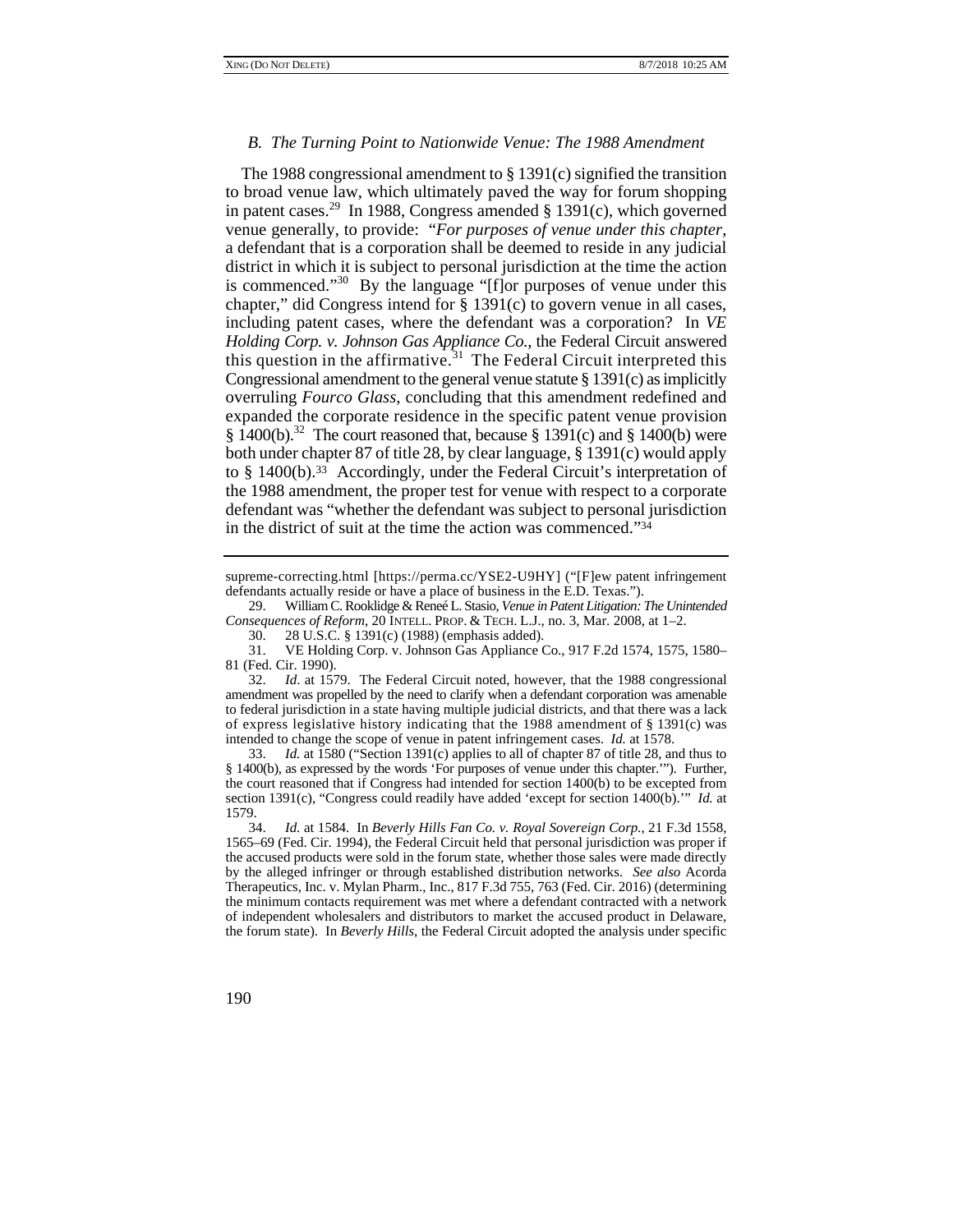system. Therefore, to end the popularity of the Eastern District, curtail forum As a result of the broad venue law interpreted by the Federal Circuit in *VE Holding*, patent holders could virtually file an infringement suit in any district of the country because most corporate defendants sold products nationwide, and sales of infringing products in the forum state satisfied personal jurisdiction.35 This is true even in forums where neither the patent owner nor the alleged infringer had a substantial presence.<sup>36</sup> Over the years, the broad venue law has given rise to forum shopping and the busy patent docket at the Eastern District of Texas, the problem that plagues our patent shopping in patent cases, and restore venue in accordance with judicial economy, a change to the nationwide venue tradition was needed.

# *C. A Beacon of Hope: The 2011 Amendment*

of the United States . . . . "<sup>39</sup> And the current subsection 1391(c) states: "For *VE Holding* was the controlling law until 2011, when Congress amended the general venue statute § 1391(c) again.<sup>37</sup> Congress repealed the 1988 preamble language, "For purposes of venue under this chapter," and added a new subparagraph (a) headed "Applicability of Section."<sup>38</sup> The current subsection 1391(a) states: "*Except as otherwise provided by law*—(1) this section shall govern the venue of all civil actions brought in district courts all venue purposes . . . an entity . . . shall be deemed to reside . . . in any judicial district in which such defendant is subject to the court's personal jurisdiction

personal jurisdiction delineated in the Supreme Court trilogy: *International Shoe Co. v. Washington*, 326 U.S. 310 (1945), *World-Wide Volkswagen Corp. v. Woodson*, 444 U.S. 286 (1980), and *Burger King Corp. v. Rudzewicz*, 471 U.S. 462 (1985). *See* 21 F.3d at 1565.

 <sup>35.</sup> Klerman & Reilly, *supra* note 17, at 248 ("Because most accused infringers are corporations whose products are sold nationwide, most patent plaintiffs can sue in any district.").

 federal district court.'" (quoting Jeanne C. Fromer, *Patentography,* 85 N.Y.U. L. REV., 36. Klerman & Reilly, *supra* note 17, at 247 ("Due to weak personal jurisdiction and venue constraints, a patentee can usually 'choose to initiate a lawsuit in virtually any 1444, 1451 (2010))); Rogers, *supra* note 15 ("[P]atent holders can often file their lawsuit at any district court in the country, even if neither the plaintiff nor the defendant is based there.").<br> $\frac{37}{0}$ .

<sup>37.</sup> *See* Federal Courts Jurisdiction and Clarification Act of 2011, Pub. L. No. 112– 63, § 202, 125 Stat. 758, 763 (codified as amended at 28 U.S.C. § 1391(c) (2011)).

<sup>38.</sup> *See* 28 U.S.C. § 1391(a) (2011).

Id. (emphasis added).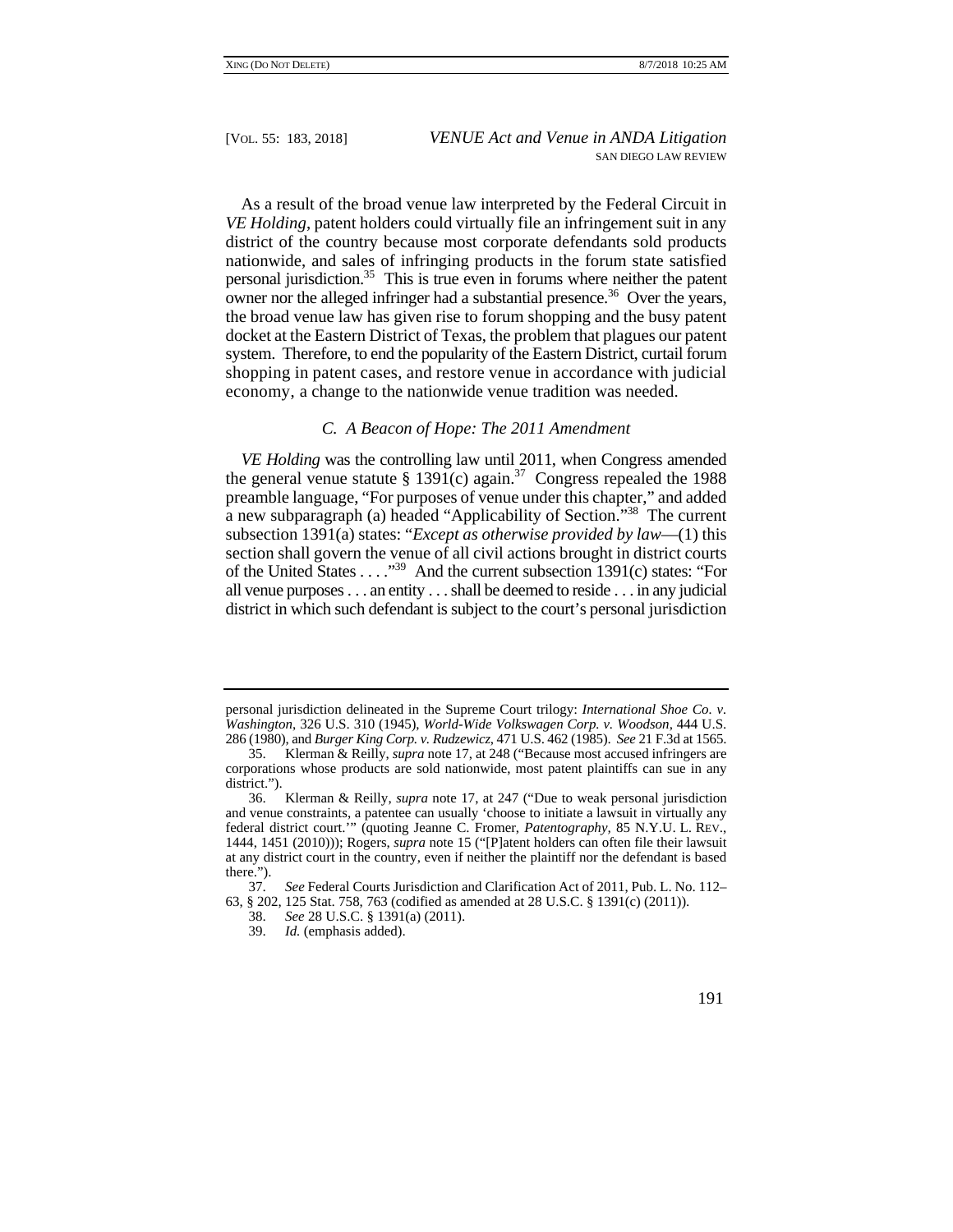specific venue § 1400(b) the sole and exclusive provision governing venue in 1400(b)? In other words, does the language "[e]xcept as otherwise provided with respect to the civil action in question . . . ."40 The 2011 amendment spurred patent law practitioners to revisit the decade old question: Is the patent cases, or does the general venue statute  $\S$  1391(c) supplement by law" in § 1391(a) operate to carve out the class of patent cases from the general venue statute  $\S$  1391(c) because the specific venue statute  $\S$  1400(b) exists? $41$ 

Given the ambiguity in the 2011 amendment to the general venue statute, it was too tempting for patent litigators not to challenge the *VE Holding*  judicial interpretation of the venue law. Such was the backdrop for the significant case  $TC$  *Heartland*<sup>42</sup>—the much anticipated and most recent Supreme Court interpretation of the venue law since the 2011 statutory amendment. Would the Supreme Court reverse the nationwide venue tradition and restore proper venue in patent cases?

# IV. A NEW LANDSCAPE: *TC HEARTLAND*

for Delaware.<sup>43</sup> The plaintiff-patentee, Kraft Foods, was a Delaware company infringer, Heartland, was an Indiana business headquartered in Indiana.<sup>45</sup> *TC Heartland* delivers a hard-fought win for patent practitioners in the battle to end nationwide venue. The case originated at the District Court with its principle place of business in Illinois.<sup>44</sup> The defendant-alleged Kraft brought a patent infringement suit in Delaware because Heartland

44. *Id.*

 effectively similar to, but not the same as, the pre-1988 venue law. *See* Chien & Risch, 40. *Id.* § 1391(c) (2011). As such, the 2011 amended general venue statute reads *supra* note 12.

patent cases. *Cf.* Atl. Marine Constr. Co. v. U.S. Dist. Court for the W. Dist. of Tex., 571 more specific venue provision does not apply. [See for example,] § 1400 (identifying 41. Before *TC Heartland*, the Supreme Court had not affirmatively answered the question but nonetheless expressed an intention to read  $\S$  1391 to give way to  $\S$ 1400 in U.S. 49, 55 n.2 (2013) ("Section 1391 governs 'venue generally,' that is, in cases where a proper venue for copyright and patent suits).") (citation omitted).

<sup>42.</sup> TC Heartland, LLC v. Kraft Foods Grp. Brands, LLC, 137 S. Ct. 1514 (2017).

<sup>43.</sup> *See* Kraft Foods Grp. Brands, LLC v. TC Heartland, LLC, No. 14-28-LPS, 2015 WL 4778828, at\*1 (D. Del. Aug. 13, 2015).

 45. *Id.* According to the parties' briefs, "Heartland develop[ed], test[ed] and manufacture[d] the accused 'liquid water enhancer products' . . . at facilities in both Carmel and Indianapolis, Indiana. [Heartland was] 'not registered to do business in Delaware and ha[d] no office, property, employees, agents, distributors, bank accounts, or other local presence in Delaware.' [In addition, Heartland had] not entered into any supply contracts in Delaware and [did] not call on any accounts in Delaware to solicit sales. [However,] Heartland [did]. . . ship orders of the accused products directly to Delaware under contracts with 'two national accounts' that were headquartered outside of Delaware." *Id.* (citations omitted).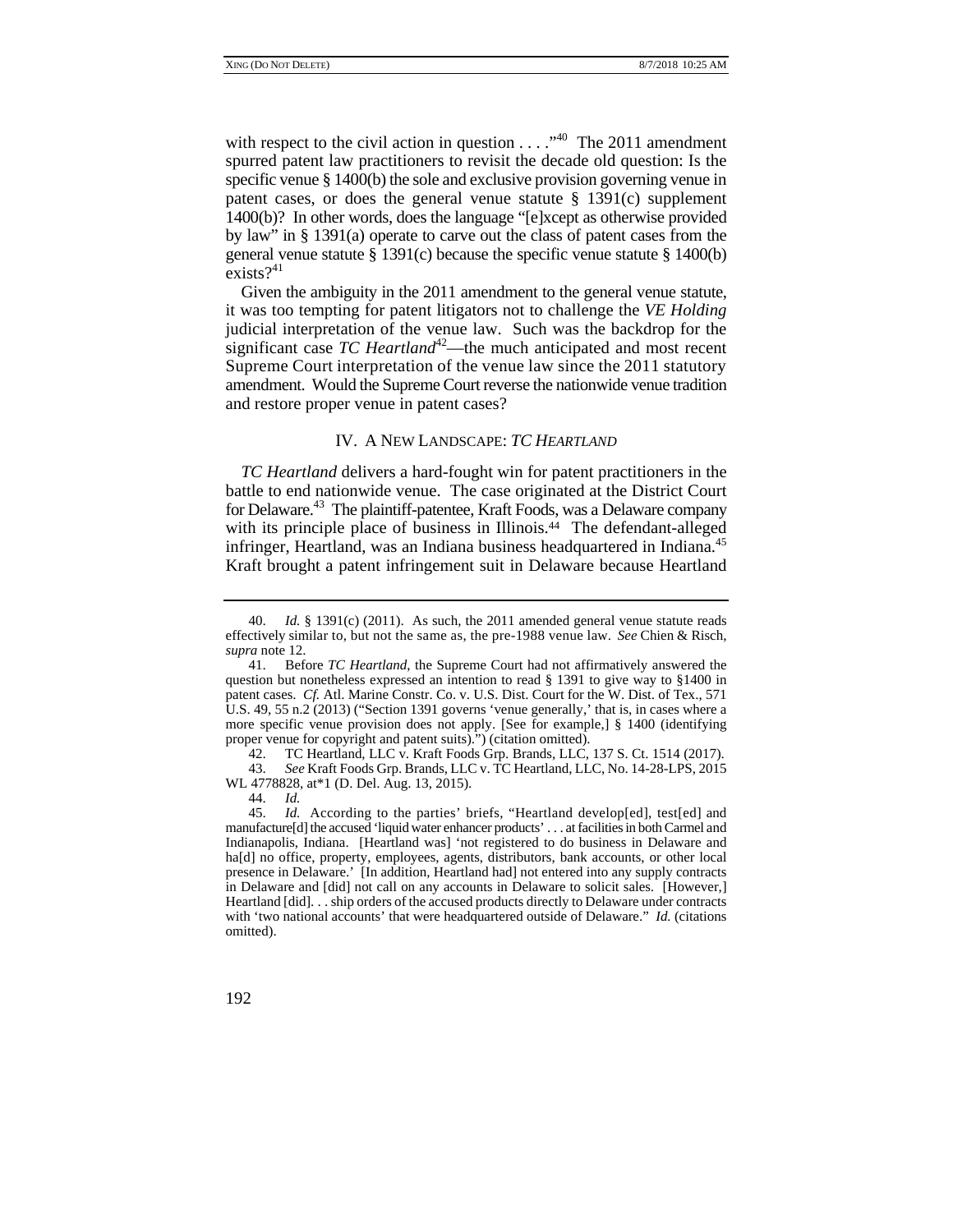had shipped accused products to Delaware under contract, which accounted for 2% of its 2013 revenue.<sup>46</sup> After the district court denied Heartland's motion to dismiss or transfer venue for lack of personal jurisdiction, Heartland filed for a writ of mandamus in the Federal Circuit, arguing that Congress' 2011 amendment to § 1391 reversed *VE Holding* and required narrower interpretation of the venue  $law<sup>47</sup>$ .

 amendment to the general venue statute § 1391. First, Heartland argued Heartland contended that § 1391(c) would not apply in patent cases because Specifically, Heartland advanced three arguments based on the 2011 that the language in § 1391(a), "[e]xcept as otherwise provided by law," encompassed the patent specific venue statute  $§$  1400(b).<sup>48</sup> As a result,  $§$  1400(b) would govern.<sup>49</sup> Second, Heartland argued that by adding subsection (a) to § 1391 while broadening subsection (c) of the statute, Congress intended to apply subsection 1391(c) as a general default venue rule, subject to the limitation set forth in subsection  $1391(a)$ .<sup>50</sup> Finally, Heartland urged the Federal Circuit to reinstate Supreme Court precedents of *Fourco Glass* and *Brunette* and reverse *VE Holding* because it "ha[d] produced enormous venue shopping opportunities in patent infringement actions . . . ."51

venue law in *VE Holding*, irrespective of the 2011 congressional amendments.<sup>52</sup> On April 29, 2016, the Federal Circuit delivered a disappointing opinion to patent practitioners who had hoped for a groundbreaking reform in venue law. The court rejected all of Heartland's arguments and upheld the broad The Federal Circuit also rejected the argument that Congress intended for subsection 1391(a)'s language, "Except as otherwise provided by law," to make subsection  $1391(c)$  inapplicable in patent cases.<sup>53</sup> The court noted

53. *Id.* at 1341–43.

 <sup>46.</sup> *Id.*; *In re* TC Heartland, LLC., 821 F.3d 1338, 1340 (Fed. Cir. 2016), *cert. granted*, 137 S. Ct. 614 (2016), *rev'd* 137 S. Ct. 1514 (2017).

<sup>47.</sup> Petition for Writ of Mandamus at 6–7, *In re* TC Heartland, LLC, 821 F.3d 1338 (Fed. Cir. 2016) (No. 14-028).

<sup>48.</sup> *Id.* at 6.

<sup>49.</sup> *Id.* (citing to a footnote in the Supreme Court case *Atlantic Marine*, where the Court implied § 1391 would not govern venue in patent cases); *see also supra* note 41.

<sup>50.</sup> *See* Petition for Writ of Mandamus, *supra* note 47, at 7.

Id. at 9. Heartland specifically referenced the disproportionately large number of patent case filings at the Eastern District of Texas and urged the Court to prevent the abusive forum shopping practice. *Id.* at 9–10.

<sup>52.</sup> *In re TC Heartland*, 821 F.3d at 1341 (showing the court failed to cite to any legislative history suggesting Congress amended § 1391 with the intent of limiting or extending its application in patent infringement cases).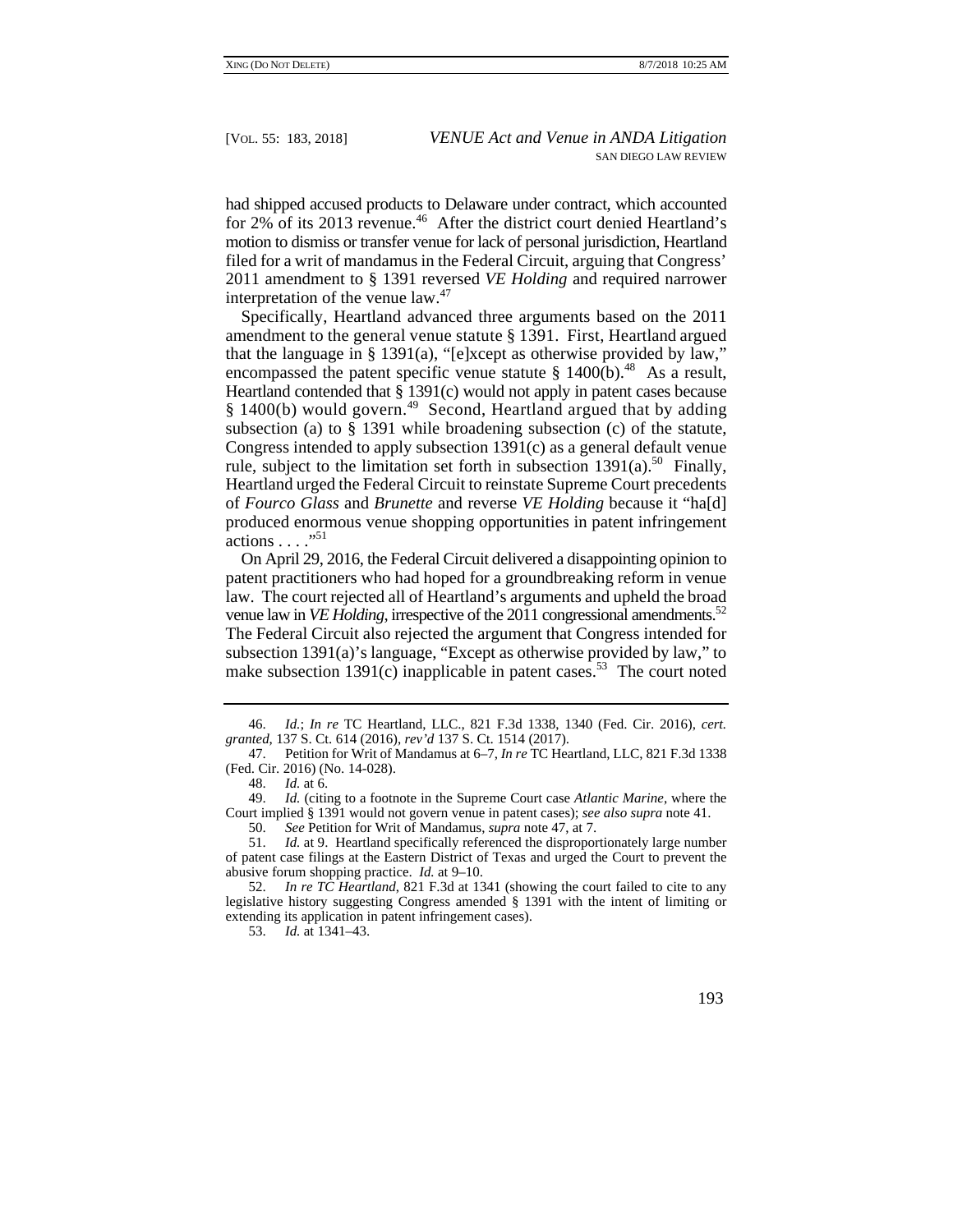that the patent specific venue statute  $\S 1400(b)$  itself does not define corporate residence, and thus § 1400(b) would not render § 1391(c)'s definition of corporate residence inapplicable to venue in patent cases.54 In conclusion, the Federal Circuit refused to reinstate *Fourco Glass* and the pre-1988 venue law.<sup>55</sup>

 many had hoped for, and it would not solve the problem of the concentration of patent cases in plaintiff-friendly districts.<sup>57</sup> Several district courts followed Many patent practitioners were greatly disappointed by the Federal Circuit ruling and its implications.<sup>56</sup> As obvious from this holding, the Federal Circuit did not bring about the major shake-up of patent venue law suit and decided venue was proper based on the defendant's sales of the allegedly infringing products in the forum state, even when the sales in that state only accounted for a small percentage of the national sales.<sup>58</sup>

 54. *Id.* at 1342 ("[Although § 1400] is a specific venue provision pertaining to *Glass* overruled by the 1988 Congressional amendment. *Id.* Therefore, § 1391(c) "expressly patent infringement suits.  $\ldots$  § 1400(b) [only] states that venue is appropriate for a patent infringement suit 'where the defendant resides' without defining what 'resides' means when the defendant is a corporation."). The court further rejected Heartland's argument that federal common law—as interpreted by the Supreme Court in *Fourco Glass*—also fits under the § 1931(a) exception, reasoning that *VE Holding* had already declared *Fourco*  reads itself into the specific statute, §1400(b)," only to the extent it defines where a corporation resides for venue purposes in patent cases. *Id.* at 1342–43 (quoting VE Holding Corp. v. Johnson Gas Appliance Co., 917 F.2d 1574, 1580 (Fed. Cir. 1990)).

law." *Id.* In support of his conclusion, Judge Moore cited several Congressional reports. *Id.*; *see* citing H.R. REP. NO. 114-235, at 34 (2015) (stating Congress must correct the Federal Circuit's mistake in the *VE Holding*, and clarify that patent lawsuits may only be brought 55. *Id.* at 1343. Judge Moore, who wrote the *TC Heartland* opinion, stated "before and after [the 2011] amendments, in the context of considering amending the patent venue statute, Congressional reports have repeatedly recognized that *VE Holding* is the prevailing in districts with some reasonable connection to the dispute by amending §1400); S. REP. NO. 110-259, at 25 (2008); H.R. REP. NO. 110-314, at 39–40 (2007)). However, the court did not identify any contemporaneous record with the 2011 amendment that manifest "a conscious choice to keep VE Holding as the prevailing law." Crouch, *supra* note 28.

 the accused products directly to Delaware under contracts with what it characterizes as 56. The Federal Circuit found the due process requirement that Heartland have sufficient minimum contact with Delaware was met because Heartland "shipped orders of 'two national accounts' that are headquartered outside of Delaware." *TC Heartland*, 821 F.3d at 1344. By analogy, had Kraft brought suit in any other state where Heartland shipped and sold the accused products, venue would have been proper. If Heartland had sales activities in Texas, the Eastern District of Texas would have been considered a proper venue.

<sup>57.</sup> *See, e.g.*, Dennis Crouch, *Federal Circuit Continues Broad Venue Allowance in*  Patent Cases, PATENTLY-O (Apr. 29, 2016), http://patentlyo.com/patent/2016/04/circuitcontinues-allowance.html [https://perma.cc/9SFX-RRJQ] ("An eventual win by Heartland would result in a major shake-up of patent litigation by greatly reducing the concentration of patent cases—especially those in the Eastern District of Texas.").

<sup>58.</sup> *See, e.g.*, Ford Glob. Techs., LLC v. New World Int'l, Inc., No. 2:15-CV-10394, 2016 WL 3349041, at \*10–11 (E.D. Mich. June 16, 2016).

<sup>194</sup>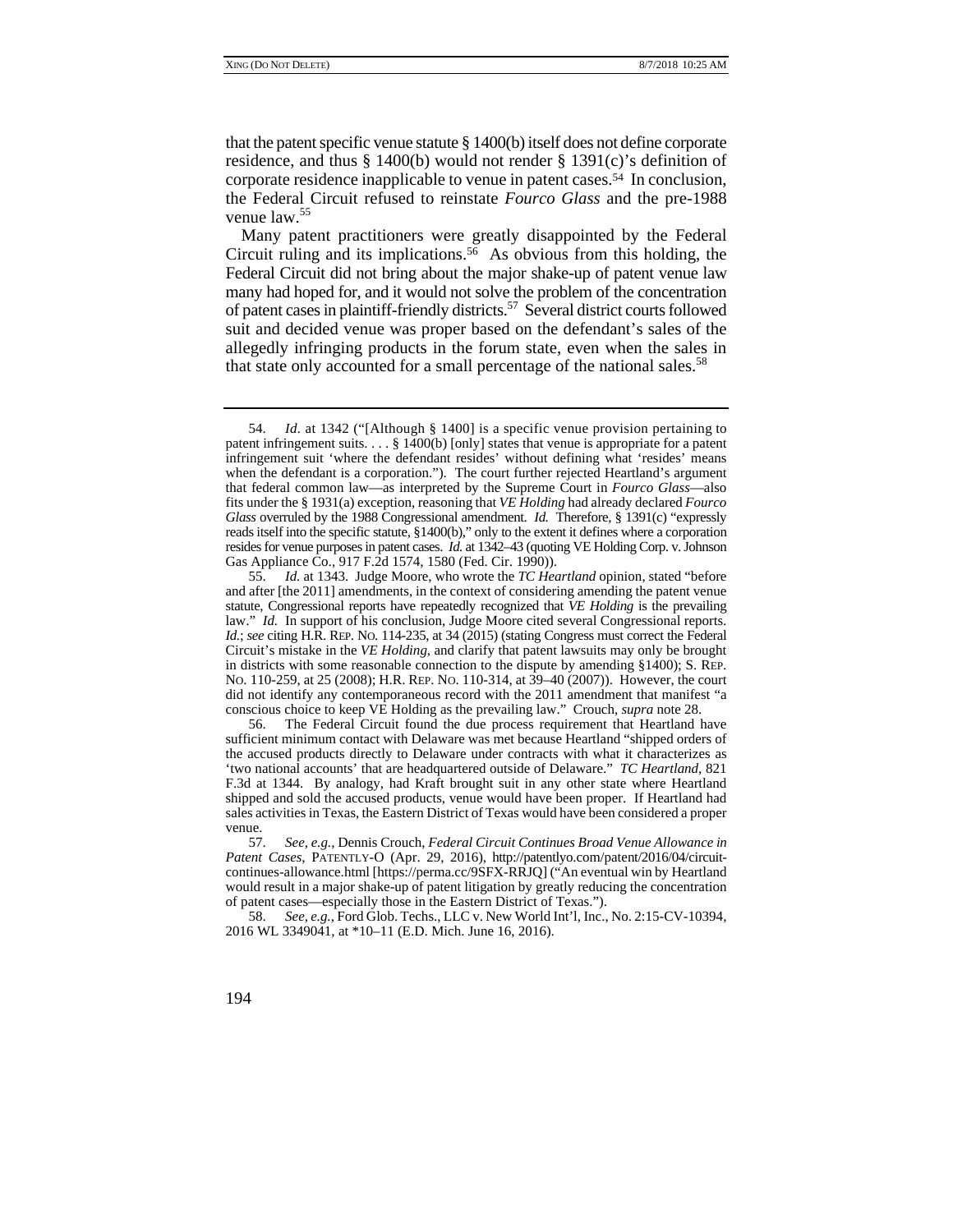petition for certiorari and agreed to weigh in on the issue of patent venue.<sup>59</sup> nationwide.<sup>60</sup> Petitioner Heartland advanced similar arguments for a and revert to the pre-1988 patent venue regime, it would be unduly defendantcentric and would deter patent owners from filing infringement suits.<sup>62</sup> However, on December 14, 2016, the Supreme Court granted Heartland's This decision injected much excitement and anticipation into patent practitioners narrowing venue law as it did before the Federal Circuit.<sup>61</sup> Kraft argued in its opposition that if the Supreme Court were to reverse *TC Heartland*  Although Marshall, Texas does not appear in the case, it was in nature a battle between patent owners who wanted flexibility in venue and corporations who wished to avoid being sued in the Eastern District of Texas.<sup>63</sup>

61. *See* Petition for Writ of Certiorari at 8–9, TC Heartland, LLC v. Kraft Foods Grp. Brands, LLC, 137 S. Ct. 1514 (2017) (No. 16-341).

 Kraft also noted this case is a bad vehicle for the high court to decide the patent venue patent litigant that concerns the business community. *Id.* at 33. Furthermore, Kraft did 62. Brief in Opposition at 29–30, *TC Heartland*, 137 S. Ct. 1514 (No. 16-341). issue because Kraft actually practices the patented inventions and is not the kind of abusive not sue in Texas but in the jurisdiction where Kraft is incorporated and suffered injury and where Heartland purposefully directed sales of its allegedly infringing products. *Id.* 

63. Numerous amici curiae briefs were filed before the Supreme Court. For example, Whirlpool, a leading international appliance innovator and manufacturer, filed an amicus brief supporting Kraft in this case, in which it also argued that a reversion back to *Fourco Glass* would force corporations like Whirlpool to bring patent infringement cases in the home court of the patent infringer and that any venue reform should come from Congress, not the courts. Brief of Amicus Curiae Whirlpool Corp. in Support of Respondent, *TC Heartland*, 137 S. Ct. 1514 (No. 16-341); *see also*, Gene Quinn, *Whirlpool Files Supreme Court Amicus Supporting Kraft Foods in TC Heartland Case*, IPWATCHDOG (Mar. 8, 2017), http://www.ipwatchdog.com/2017/03/08/whirlpool-supreme-court-amicus-kraftfoods-tc-heartland/id=79303/ [https://perma.cc/KV88-CY4T] (commenting on Whirlpool's amicus brief).

 <sup>59.</sup> *In re* TC Heartland, LLC, 821 F.3d 1338 (Fed. Cir. 2016), *cert. granted*, 137 S. Ct. 614 (2016) (No. 16-341).

 against corporate defendants and the fate of plaintiff-popular district courts—including the Eastern District of Texas. Many predict the Court will reverse the Federal Circuit and revert the broad venue rules to the pre-*VE Holding* era. *See* Brent Kendall, *Supreme Court*  shopping-1481749533; *see also* Dennis Crouch, *Goodbye E.D. Texas as a Major Patent*  60. The Supreme Court granting certiorari to review *TC Heartland* drew immediate and widespread attention due to its potentially large ramifications for patent litigation *to Hear Patent Case That Could Limit Venue Shopping*, WALL ST. J. (Dec. 14, 2016, 5:35 PM), http://www.wsj.com/articles/supreme-court-to-hear-patent-case-that-could-limit-venue-*Venue*, PATENTLY-O (Dec. 14, 2016), http://patentlyo.com/patent/2016/12/goodbye-patentvenue.html [https://perma.cc/6EVN-3W6Y]; Gene Quinn, *Supreme Court Agrees to Hear Patent Venue Case Filled with Patent Reform Implications*, IPWATCHDOG (Dec. 14, 2016), http://www.ipwatchdog.com/2016/12/14/supreme-court-patent-venue-case-patent-reformimplications/id=75751 [https://perma.cc/R6VH-VBUM].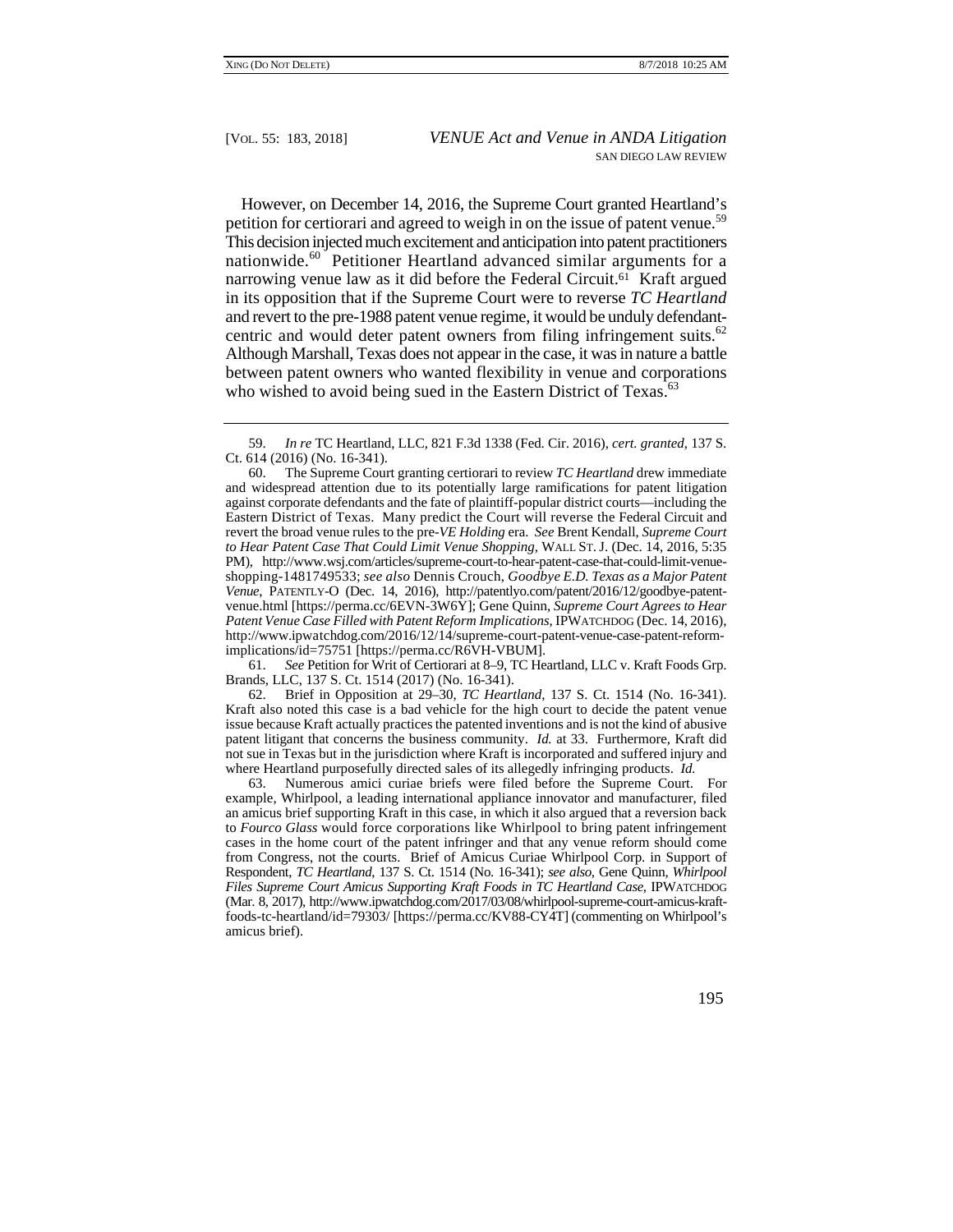On May 22, 2017, the Supreme Court issued a straightforward opinion that expansively changed the venue landscape in the patent world. In reversing the Federal Circuit, the High Court gave the final word that § 1400(b) is the exclusive venue statute in patent cases. $64$  Reversing the venue law to the *Fourco Glass* interpretation, the Supreme Court held that a domestic corporation resides only in its state of incorporation for purposes of the patent venue.<sup>65</sup> The 2011 Congressional amendment to the general venue statute § 1391 did not manifest a legislative intent to "alter the meaning of § 1400(b) as interpreted in *Fourco*" or ratify the Federal Circuit's interpretation of venue in *VE Holding*. 66 Thus, the Supreme Court effectively discarded a century of Federal Circuit precedent that allowed companies to be sued for patent infringement effectively anywhere they made sales.

The Supreme Court's decision in *TC Heartland* swiftly changed the patent litigation map. Delaware—the most popular state of incorporation for the majority of US companies—soon saw patent suits spike, while the traditionally plaintiff-friendly Eastern District of Texas saw cases dwindle, either in the form of new filings or pending cases transferring out of the district.<sup>67</sup> Does it mean that Marshall, Texas is no longer able to attract

 means. *Id.* at 1518–19. 66. *TC Heartland*, 137 S. Ct. at 1520–21. The Supreme Court also engaged in a historical review of the patent specific venue statute § 1400(b) to determine what the word "resides"

 <sup>64.</sup> *TC Heartland*, 137 S. Ct. at 1518 ("[Congress] placed patent infringement cases in a class by themselves, outside the scope of general venue legislation.") (citing Brunette Mach. Works, Ltd. v. Kockum Indus., Inc., 406 U.S. 706, 713 (1972)).

 65. *Id.* at 1517 ("We conclude that the amendments to § 1391 did not modify the meaning of § 1400(b) as interpreted by *Fourco*. We therefore hold that a domestic *See id.* at 1520 n.2. First, where is venue proper for foreign corporations? Would the resident states? *See* Neonatal Prod. Grp., Inc. v. Shields, No. 13-2601-DDC-KGS, 2017 corporation 'resides' only in its State of incorporation for purposes of the patent venue statute."). To note, however, the Supreme Court's decision still left some questions unanswered. general venue statute § 1391 apply to foreign corporations? Second, if multiple domestic corporate defendants are infringing the plaintiff's patents, and they are incorporated in different states, would the plaintiff have to bring multiple suits in each of the defendants' WL 3116686, at \*4 (D. Kan. July 20, 2017).

 cc/M3RT-2SD8]. The article also reported "a noticeable impact on the Northern District of California, which is home to many tech companies that are often involved in patent litigation." *Id.* Most recent statistics also show a significant decline in case filings in the Eastern District of Texas, correlating strongly with the Supreme Court's decision in beneficiary . . . ." Steve Brachmann, *Lex Machina's Q2 Litigation Update Shows Trends* 67. *See* Ryan Davis, *TC Heartland Is Already Remaking the Patent Litigation Map*, LAW360 (July 5, 2017, 5:03 PM), https://www.law360.com/california/articles/940341?utm \_source=shared-articles&utm\_medium=email&utm\_campaign=shared-articles [https://perma. *TC Heartland*. *See id.* Meanwhile, "the District of Delaware (D. Del.) has been the main *Influenced by TC Heartland and Oil States*, IPWATCHDOG (July 27, 2017), http://www. ipwatchdog.com/2017/07/27/lex-machinas-q2-litigation-update-shows-trends-influenced-tcheartland-oil-states/id=86095/ [https://perma.cc/4EY7-P2BD].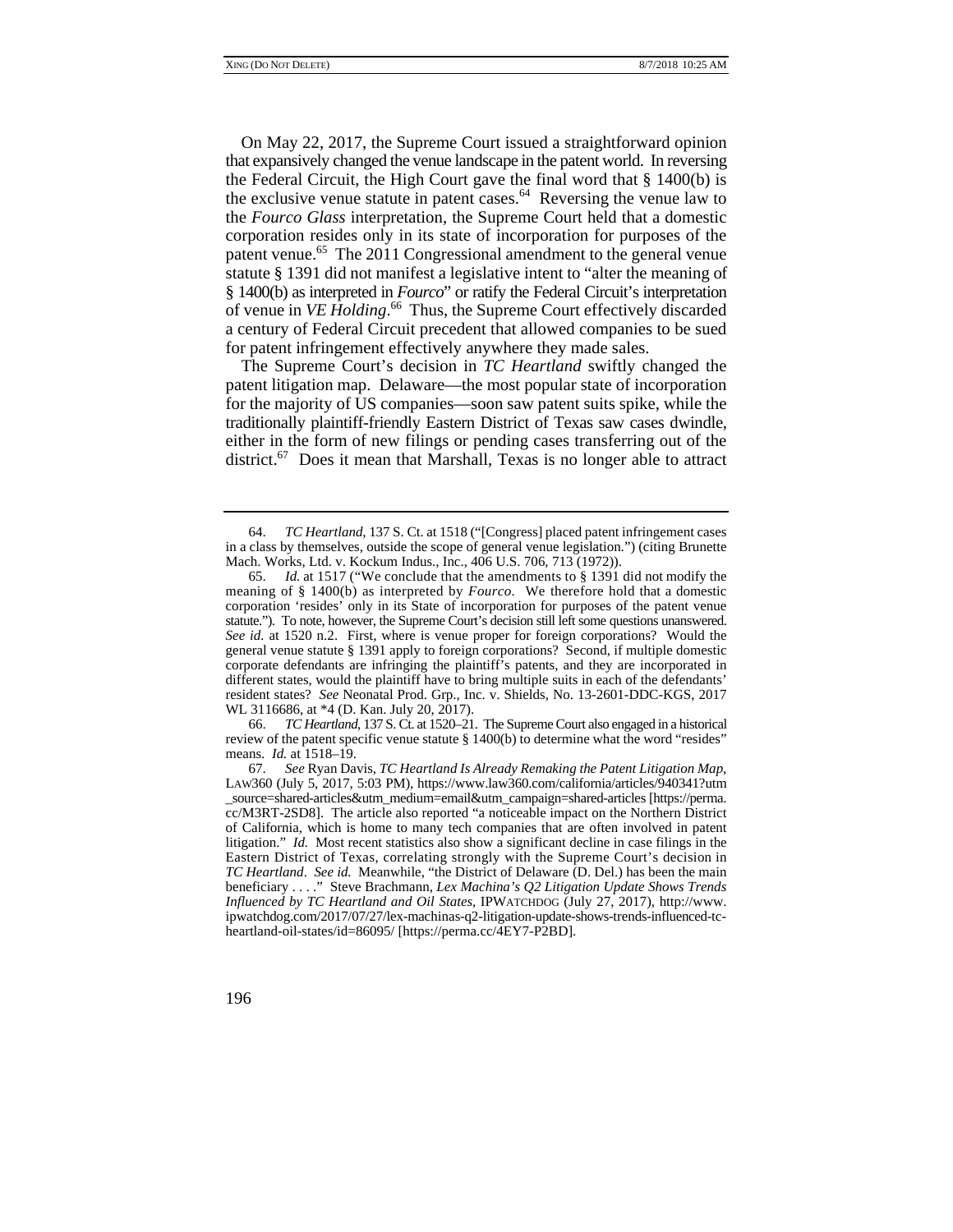$\overline{a}$  has committed acts of infringement and has a regular and established place patent owners to bring infringement cases?<sup>68</sup> Well, not quite.<sup>69</sup> Section 1400(b) lays out a two-prong test for patent venue.<sup>70</sup> The first prong is the defendant's residence, which, under *TC Heartland*, is the state of incorporation for a corporate defendant.<sup>71</sup> The second prong is "where the defendant" of business."72 Because very limited case law exists regarding the second prong, a "renewed emphasis" has been placed on it.<sup>73</sup>

 (2) whether "a defendant represents . . . that it has a presence in the district"; Eastern District of Texas Judge Rodney Gilstrap, the most experienced patent judge in the country<sup>74</sup>, took a broad view of what constituted "a regular and established place of business" in a recent decision.<sup>75</sup> In denying a motion to transfer under the new venue standard in *TC Heartland*, Judge Gilstrap set a four-factor test to determine whether a company had a regular and established place of business in the district: (1) whether "a defendant has a physical presence in the district", including retail stores and warehouses; (3) "the extent to which a defendant derives benefits from its presence in the district"; and (4) "the extent to which a defendant interacts in a

70. 28 U.S.C. § 1400(b) (2012) ("Any civil action for patent infringement may be brought in the judicial district where the defendant resides, or where the defendant has committed acts of infringement and has a regular and established place of business.").

 73. Matthew Butlman, *Gilstrap's Venue Test an Encouraging Sign for Patent Owners*, connections to the Eastern District of Texas, hoping it will satisfy the "regular and LAW360 (July 6, 2017, 9:37 PM), https://www.law360.com/ip/articles/941916?utm\_source =shared-articles&utm\_medium=email&utm\_campaign=shared-articles [https://perma.cc/ C2UN-4XZ4] (noting patent owners are advancing new arguments emphasizing the defendants' established place of business" prong of § 1400(b) for patent venue).

 74. Ryan Davis, *Lawmakers Slam 'Reprehensible' New Gilstrap Venue Rules*, LAW360 (July 13, 2017, 8:53 PM), https://www.law360.com/ip/articles/942170?utm\_source=sharedarticles&utm\_medium=email&utm\_campaign=shared-articles [https://perma.cc/LFG2 CPUX] (explaining Judge Gilstrap "handles by far the most patent cases in America").

75. Raytheon Co. v. Cray, Inc., 258 F. Supp. 3d 781, 794–99 (E.D. Tex. 2017), *mandamus granted*, *order vacated sub nom*. *In re* Cray, Inc., 871 F.3d 1355 (Fed. Cir. 2017). Judge Gilstrap noted the lack of precedent on the second prong of § 1400(b). *See id.* at 792.

<sup>68</sup>  eliminate, patent litigation in the collection of small cities east of Dallas." Davis, *supra* Commentators expected *TC Heartland* "could significantly reduce, if not outright note 67.

 suits there. *See id.*  69. As will be discussed shortly, because the Supreme Court left many questions about venue unsettled in the *TC Heartland* opinion, patent owners, especially NPEs, and judges in the Eastern District of Texas are seeking openings to keep patent infringement

<sup>71.</sup> *Id.*

 <sup>72.</sup> *Id.*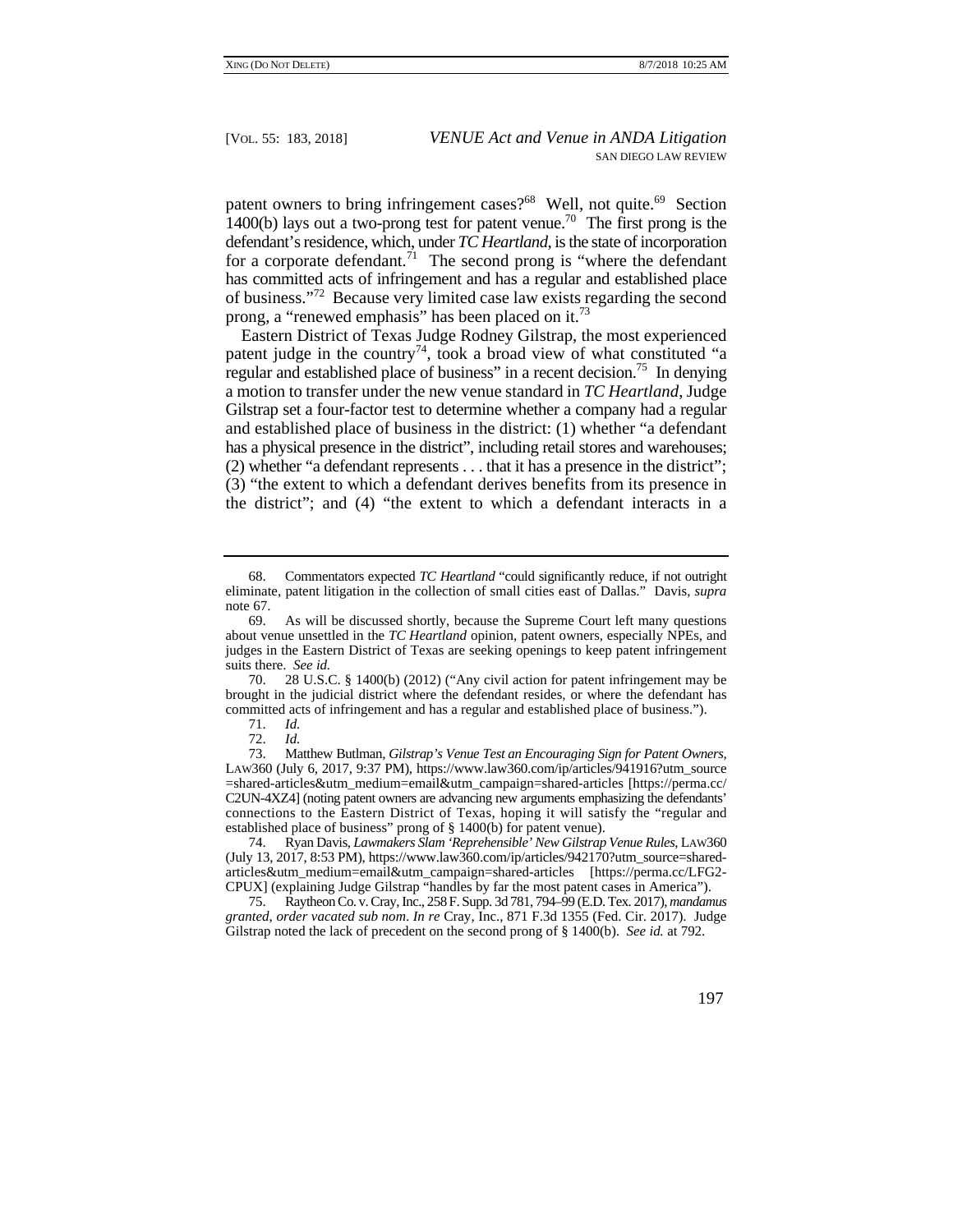the reputed plaintiff-friendly district.<sup>77</sup> However, lawmakers criticized Judge targeted way with" the district.<sup>76</sup> Many believed this opinion sends an encouraging message to patent owners to keep patent infringement suits in the Eastern District of Texas, thus blunting the devastating *TC Heartland* decision, and will result in a sizable number of cases staying in Gilstrap's interpretation of the venue law as being inconsistent with the Supreme Court's ruling in *TC Heartland*; "one congressman [even] call[ed] the ruling 'reprehensible.'"78 The Federal Circuit granted the plaintiff's petition for writ of mandamus and rejected such a broad interpretation of "regular and established place of business."79

and would deter patent owners from filing legitimate infringement suits.<sup>80</sup> Ì *TC Heartland* is hardly the ideal solution for patent venue, leaving considerable issues unsettled. On the one hand, allowing corporate infringers to be sued only in their state of incorporation is unduly defendant-centric On the other, the ambiguity of the statutory language and limited case law leave open significant room for plaintiff-popular districts to reinvent ways to keep their busy patent docket. $81$  The courts' inability to fill in the blank in venue laws leaves patent practitioners one last recourse—congressional reform of the venue laws.<sup>82</sup> Accordingly, congressional action is necessary to pick up where the courts left off. $83$  It is imperative that Congress directly address the issue of patent venue and return basic fairness, rationality, and balance to patent law.<sup>84</sup> In order to balance both patent owners' and

- 81. *See* Davis, *supra* note 74.
- 82. *See* Brief in Opposition, *supra* note 62, at 29.

83. In *TC Heartland*, Kraft insisted the patent venue issue extended beyond the scope of judicial interpretation and was one for Congress, not the courts, to decide. *Id.* at 29 ("Any recalibration of patent venue remains in Congress's hands."). Kraft also argued the Supreme Court did not have the prerogative to overwrite Congressional intent. *Id.* at 33 ("However urgent the issue of patent venue reform may be, it is an issue that must be left to Congress.").

84. Senator Orrin Hatch (R-UT) has stated that regardless of how the Supreme Court decides *TC Heartland*, Congress will take up the issue of venue reform. Gene Quinn, *Hatch* 

 <sup>76.</sup> *Id.* at 796–99 (emphasizing that no single factor was dispositive, but a flexible approach should be adopted to examine all the circumstances of the case).

<sup>77.</sup> *E.g.*, Butlman, *supra* note 73 ("This could provide some hope to patent owners who were hoping a broad interpretation of what it means to have a 'place of business' could help to blunt the impact of the Supreme Court's decision to put limits on where patent lawsuits can be filed."); Davis, *supra* note 74.

<sup>78.</sup> Davis, *supra* note 74.

 corporation has a home in the district). "Three general requirements [are] relevant to the 79. *In re* Cray, Inc., 871 F.3d 1364–66 (Fed. Cir. 2017) (holding venue was improper in the Eastern District of Texas only because a sales executive of the defendant inquiry: (1) there must be a physical place in the district; (2) it must be a regular and established place of business; and (3) it must be the place of the defendant. If any statutory requirement is not satisfied, venue is improper under § 1400(b)." *Id.* at 1360.

<sup>80.</sup> *See* Brief in Opposition, *supra* note 62, at 29–31.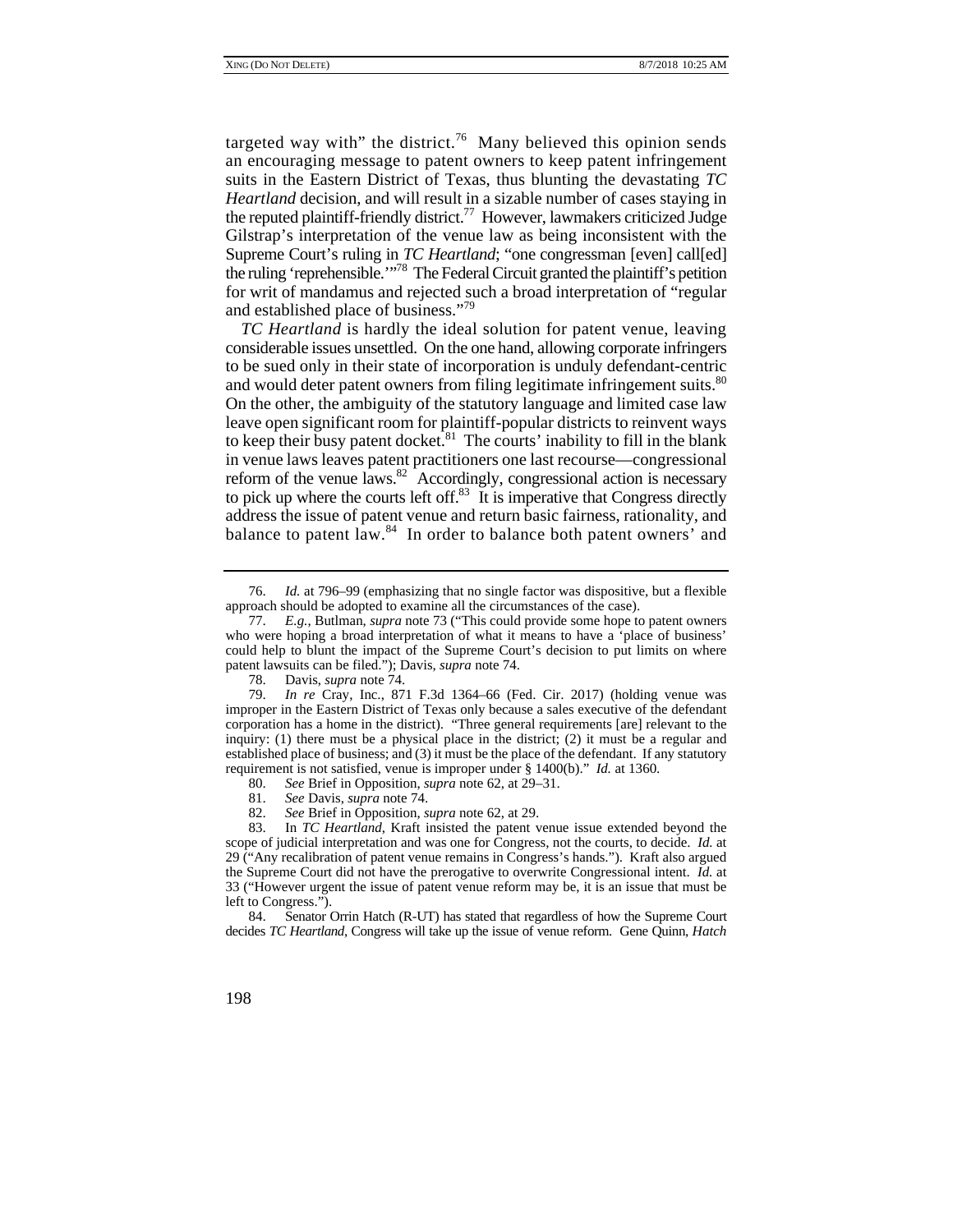define where a suit of patent infringement can be brought against a corporate corporations' interests, and eliminate the fundamental unfairness of forum shopping, Congress will need to amend the statutory language to optimally defendant.<sup>85</sup> Specifically, Congress must require at least one party to the lawsuit have a substantive connection to the venue "to ensure fairness and uniformity in patent law."86 Moreover, Congress must strike a balance between affording patent owners sufficient freedom to choose venue to enforce their rights and limiting NPEs' abuse of forum shopping for plaintiff-friendly local rules.

# V. A CONGRESSIONAL PRESCRIPTION THAT CURES THE PROBLEM— THE VENUE ACT

 The VENUE Act, introduced by Senators Jeff Flake, Mike Lee, and Cory Gardner in March 2016, is a proposal currently before Congress that has the potential to achieve a better patent venue framework.<sup>87</sup> The VENUE Act proposes to substitute the current patent specific venue statute § 1400(b) with the following text, in relevant part:

- (b) Notwithstanding subsections (b) and (c) of section 1391, any civil action for patent infringement or any action for a declaratory judgment that a patent is invalid or not infringed may be brought only in a judicial district—
	- $(1)$  where the defendant has its principal place of business or is incorporated;
	- (2) where the defendant has committed an act of infringement of a patent in suit and has a regular and established physical facility that gives rise to the act of infringement;

 85. Crouch, *supra* note 15. After the Federal Circuit issued the *TC Heartland* opinion, patent cases in just a few federal district courts is bad for the patent system." Chien & Risch, a group of forty-five professors drafted a letter to Congress, calling for statutory reform to limit venue in patent infringement cases and arguing "[t]he staggering concentration of *supra* note 12.

86. Crouch, *supra* note 15.

 there's one area where we can see real progress this year: venue. Abusive litigants have forums, and to one such forum in particular. . . . [N]o matter what the [Supreme] Court *Says Patent Venue Reform Likely Regardless of SCOTUS Decision in TC Heartland*, IPWATCHDOG (Feb. 16, 2017), http://www.ipwatchdog.com/2017/02/16/hatch-venuereform-likely-scotus-tc-heartland/id=78495/ [https://perma.cc/E5TZ-Y45N] ("I believe exploited a hole in the law to direct a disproportionate number of suits to plaintiff-friendly does, we're likely going to need follow-on legislation to prevent future forum-shopping and to ensure that litigants have a meaningful connection to the site of the suit.").

<sup>87.</sup> *See generally* Venue Equity and Non-Uniformity Elimination Act of 2016, S. 2733, 114th Cong. (2016), https://www.congress.gov/114/bills/s2733/BILLS-114s2733is.pdf [https://perma.cc/PD7V-X3RY].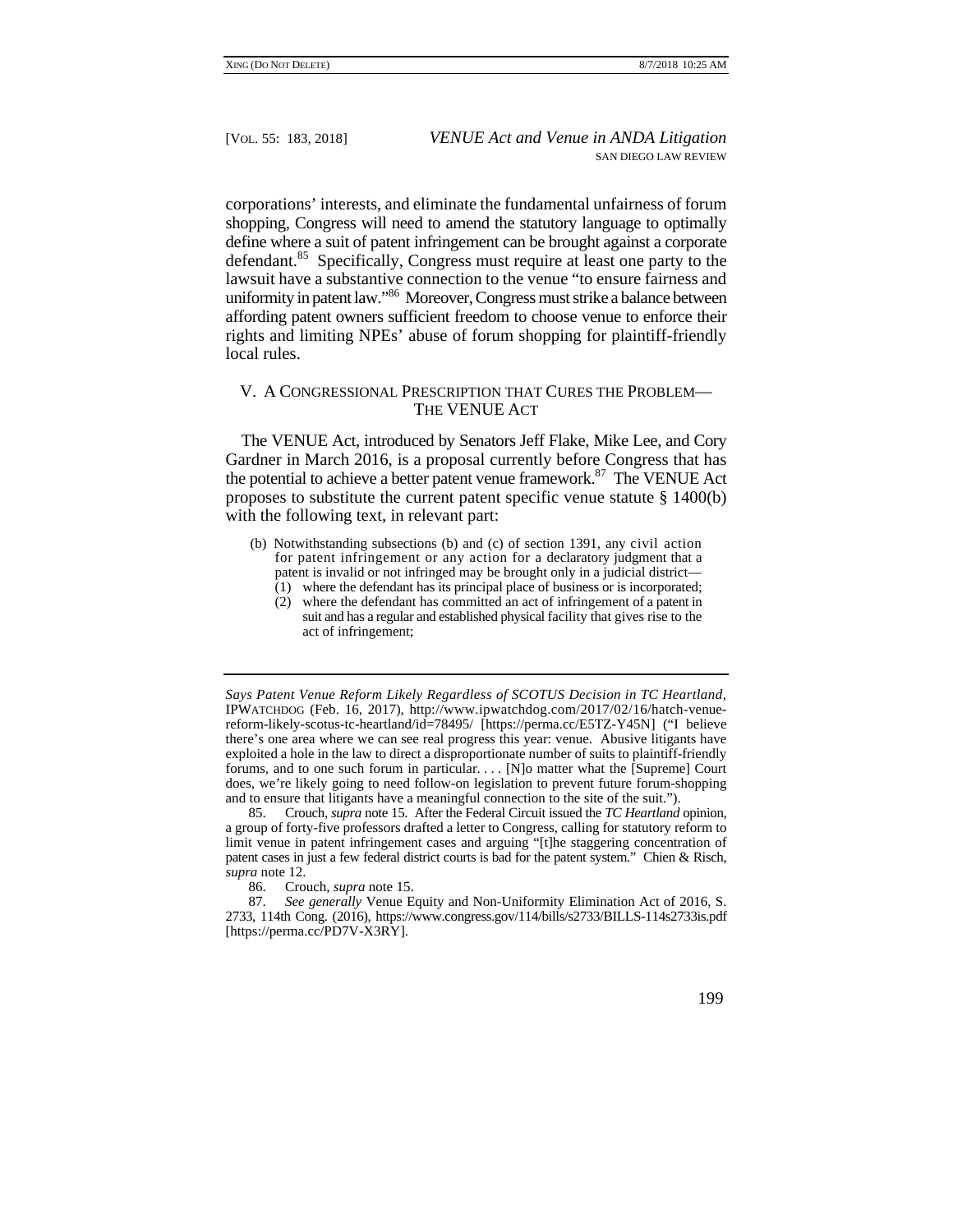- (3) where the defendant has agreed or consented to be sued in the instant action;
- (4) where an inventor named on the patent in suit conducted research or development that led to the application for the patent in suit;
- (5) where a party has a regular and established physical facility that such party controls and operates, not primarily for the purpose of creating venue, and has—
	- (A) engaged in management of significant research and development of an invention claimed in a patent in suit prior to the effective filing date of the patent;
	- (B) manufactured a tangible product that is alleged to embody an invention claimed in a patent in suit; or
	- (C) implemented a manufacturing process for a tangible good in which the process is alleged to embody an invention claimed in a patent  $\sin$  suit . . . . 88

As seen from the preamble, drafters intended the proposed new specific venue statute § 1400(b) as a stand-alone statute solely and exclusively governing venue in patent cases.<sup>89</sup> It also clarifies where venue is proper: where the accused infringer is incorporated, has its principle place of business, or engages in substantial infringing acts.90 This change would significantly restrict where suits can be filed, especially eliminating plaintiff-popular districts with no substantial ties to either party of the lawsuit, but at the same time would afford patent owners sufficient choice in venue.<sup>91</sup> Given the significant benefits this proposed venue reform is expected to generate, it has gathered support from patent law scholars and practitioners.<sup>92</sup>

However, not all legal scholars and practitioners agree with the proposed VENUE Act. In July 2016, a "group of [forty-five] professors [penned a] letter to Congress arguing for statutory reform[] to limit venue in patent infringement cases."93 Subsequently, an opposing group of twenty-eight professors also submitted a letter to Congress urging serious caution regarding the pending VENUE Act.<sup>94</sup> They pressed Congress "to adopt a cautious stance

92. *See, e.g.*, Elliot Harmon, *Tell the Senate: Pass the VENUE Act*, ELECTRONIC FRONTIER FOUND. (Mar. 18, 2016), https://www.eff.org/deeplinks/2016/03/tell-senate-passvenue-act [https://perma.cc/8HHZ-58TB] ("[The VENUE Act] would bring a modicum of fairness to a broken patent system. . . . [by requiring] the plaintiff in a patent suit to file in a district where it makes sense . . . .").

94. For an introduction and reproduction of the letter, see Dennis Crouch, *Letter to Congress from 28 Law Professors & Economists Urging Caution on the VENUE Act*,

<sup>88.</sup> S. 2733 § 2.

<sup>89.</sup> *See supra* pp. 199–200.

<sup>90.</sup> *See supra* pp. 199–200.

 states where corporate defendants are incorporated or headquartered, and that the Act is 91. This Comment will also address the shortcomings of the proposed VENUE Act, namely, that the Act will potentially cause a shift and re-concentration of patent case filings to defendant-centric and restricts patent owners' ability to bring suit. *See infra* Section VII.D.

<sup>93.</sup> Crouch, *supra* note 15.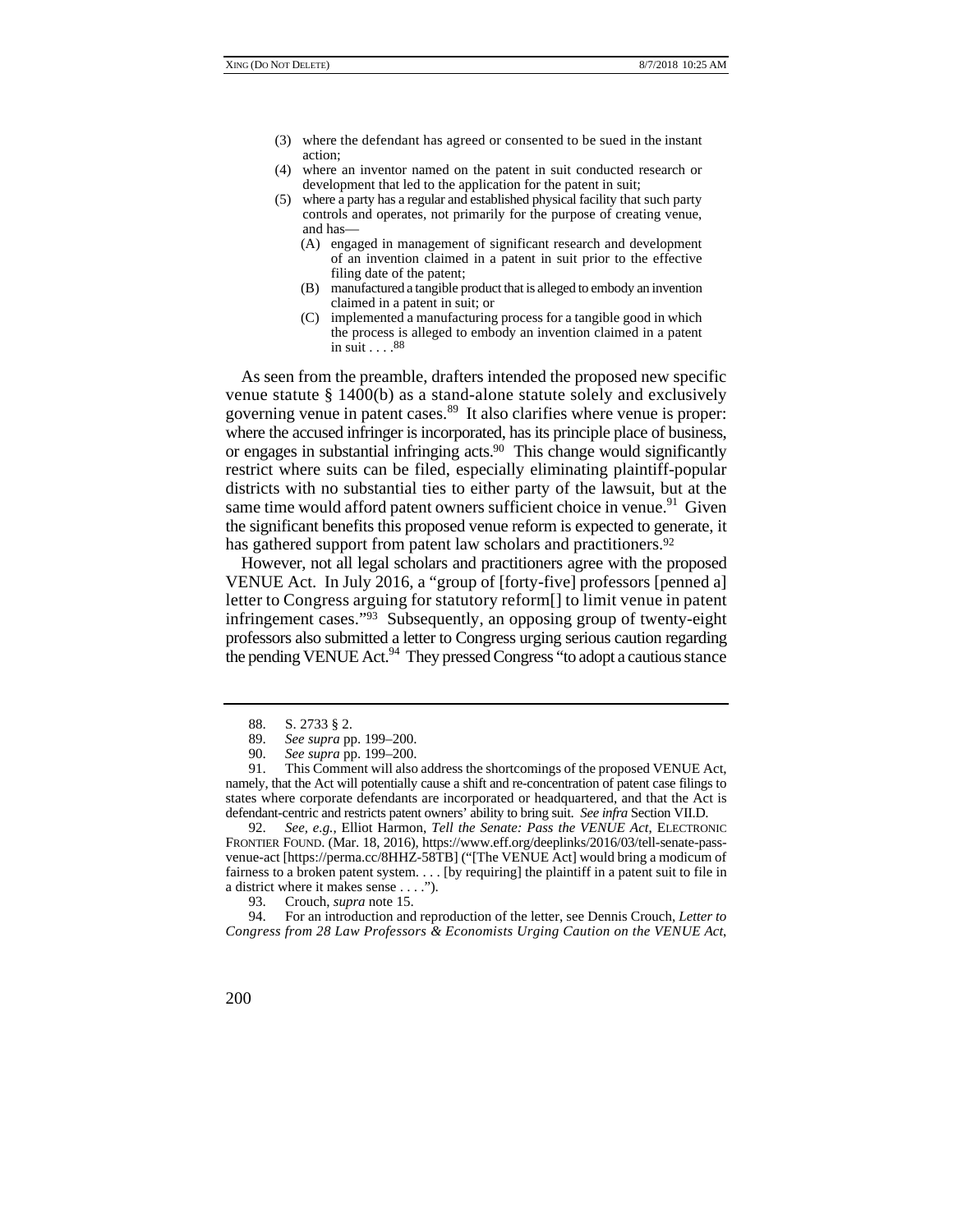of the proposed act. Fortunately, one need not look far. In a specialized class to enacting" the VENUE Act in the wake of the 2011 congressional modifications of the venue statute, "at least until the effects of the recent changes are better understood."95 Their salient point should be well taken: it is of great importance to understand the framework and potential effect of patent infringement cases—ANDA litigation—one could find a framework of venue laws similar to the one proposed in the VENUE Act. As such, this Comment will assess the parallel between venue in ANDA litigation and the proposed VENUE Act to shed light on the potential effect the VENUE Act might have on patent venue reform.

# VI. A REAL-LIFE EXAMPLE: VENUE IN ANDA LITIGATION

 of the enormous costs associated with research and development of a Like other high technology industries, the pharmaceutical industry especially relies on patents to ensure profitability and survival.<sup>96</sup> Because successful new drug—from large scale compound screening, research on promising drug candidates, animal studies, to safety and efficacy trials on humans—adequate patent protection of the approved drug and the exclusive right to sell are essential for pharmaceutical companies to sustain innovative investments and shoulder the high risks of drug development.  $97$  Often times, pharmaceutical companies rely on the sales of a few patented blockbuster drugs for their annual revenue and face significant revenue loss when the patent protection expires.<sup>98</sup> Once the patent protection on the brand name

PATENTLY-O (Aug. 1, 2016), http://patentlyo.com/patent/2016/08/congress-professorseconomists.html [https://perma.cc/K5X4-KRKA].

<sup>95.</sup> *Id.*

 96. Matthew Avery, *Continuing Abuse of the Hatch-Waxman Act by Pharmaceutical Patent Holders and the Failure of the 2003 Amendments*, 60 HASTINGS L.J. 171, 171 (2008).

<sup>97.</sup> *Id.* at 171–72. "Because the drug discovery process has a high failure rate," pharmaceutical companies need to rely on the few commercially successful drugs to "recoup [the enormous costs associated with the] research and development expenses." *Id*.

 2010), http://www.nber.org/papers/w16431.pdf [http://www.nber.org/papers/w16431.pdf]. A cholesterol. LIPITOR, https://www.lipitor.com/ [https://perma.cc/N5GM-PVAE] (last visited the end of 2011. WENDY H. SCHACHT, CONG. RESEARCH SERV., R42399, DRUG PATENT EXPIRATIONS: POTENTIAL EFFECTS ON PHARMACEUTICAL INNOVATION 1, 9 (2012) (footnote 98. A "blockbuster drug" is a drug product having in excess of one billion U.S. dollars in annual sales. Ernst R. Berndt & Murray L. Aitken, *Brand Loyalty, Generic Entry and Price Competition in Pharmaceuticals in the Quarter Century After the 1984 Waxman-Hatch Legislation* 3 (Nat'l Bureau of Econ. Research, Working Paper No. 16431, famous example is Lipitor (atorvastatin calcium), a drug developed by Pfizer to lower high May 14, 2018). Lipitor was the world's best-selling medicine when it lost patent protection at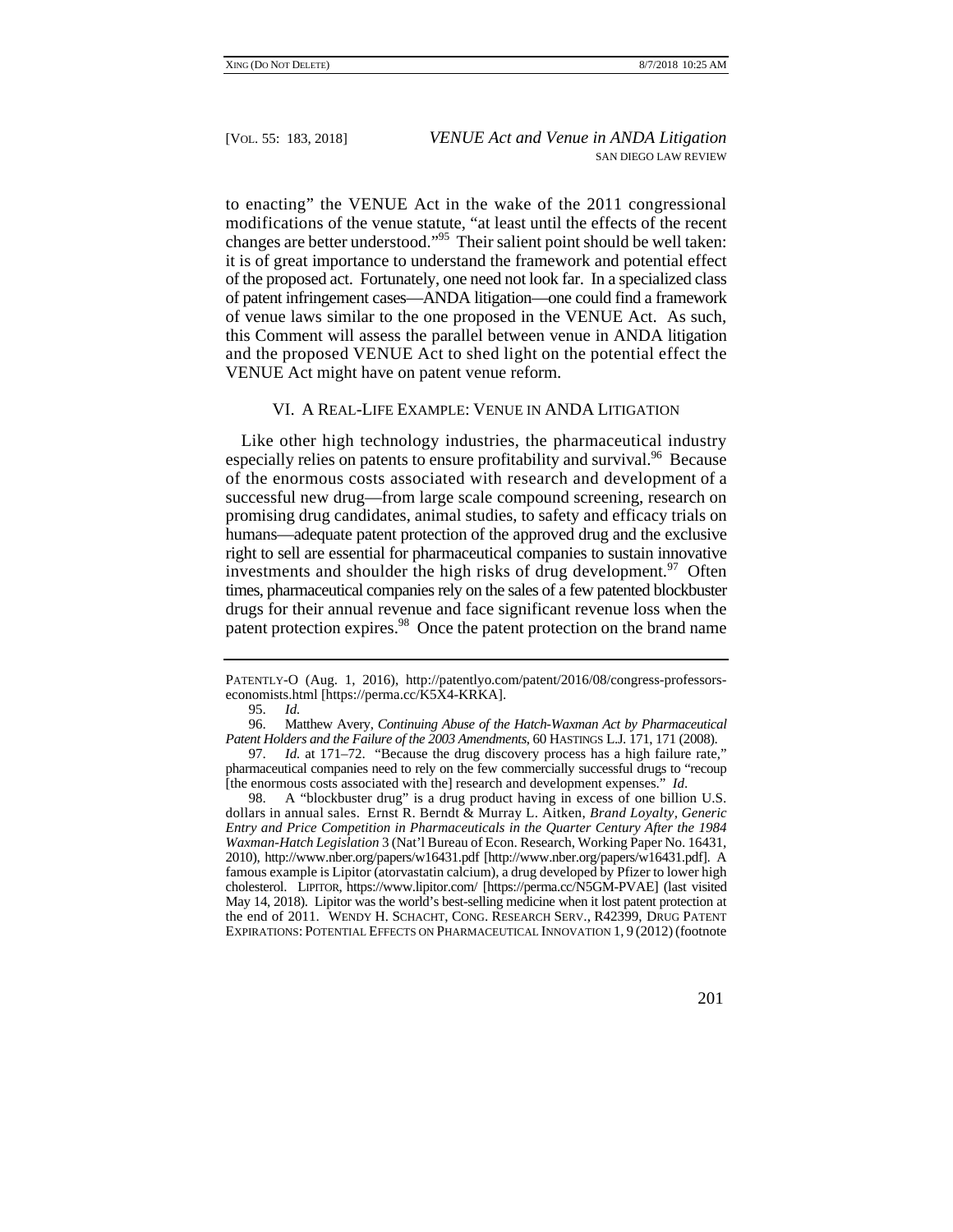drug expires, competitors can introduce generic versions of the drug into the market, thus increasing price competition and ultimately benefiting the public.99

#### *A. An Overview of ANDA Litigation*

for generic drugs to enter the market.<sup>100</sup> To streamline the approval process significantly shortens the time to get the generic drugs to the market.<sup>102</sup> The process for the Food & Drug Administration (FDA) to approve a generic drug used to be a lengthy and expensive one, making it difficult and expedite the availability of generic drugs to patients, Congress passed the Drug Price Competition and Patent Term Restoration Act of 1984, commonly known as the Hatch-Waxman Act for the congressman and the senator who sponsored the act.<sup>101</sup> The act allows a generic drug manufacturer to file an Abbreviated New Drug Application (ANDA) with the FDA, which As a compromising measure, the act also provides additional protections to brand name companies, such as patent term extensions and restrictions on the eligibility of generic drugs for ANDA.103 As such, ANDA litigation

100. *See* Katherine Rhoades, Comment, *Do Not Pass Go, Do Not Stop for Summary Judgment: The U.S. District Court for the District of Delaware's Seemingly Disjunctive Yet Efficient Procedures in Hatch-Waxman Litigation*, 14 NW. J. TECH. & INTELL. PROP. 81, 83 (2016).

101. *Id.*; *see also* Drug Price Competition and Patent Term Restoration Act of 1984, Pub. L. No. 98-417, § 101, 98 Stat. 1585 (codified as amended at 21 U.S.C. § 355(j) (2012)).

102. *See* Rhoades, *supra* note 100; *see also* Caraco Pharm. Labs., Ltd. v. Novo Nordisk A/S, 566 U.S. 399, 404–05 (2012) ("[The ANDA] process is designed to speed the introduction of low-cost generic drugs to market.").

 process." WENDY H. SCHACHT, CONG. RESEARCH SERV., R42399, DRUG PATENT EXPIRATIONS: POTENTIAL EFFECTS ON PHARMACEUTICAL INNOVATION 1, 7 (2012) (listing legislative provisions 103. *Caraco*, 566 U.S. at 405. The Hatch-Waxman Act attempted "to balance the need for innovative new drugs and increased availability of less expensive generic products" by facilitating "the marketing of generic drugs while permitting brand name companies to recover a portion of their intellectual property rights lost during the pharmaceutical approval in the Hatch-Waxman Act that afford additional patent protection to brand name pharmaceutical companies).

 w16431 [https://perma.cc/A3TQ-ZHCT]. Lipitor generated \$3 billion in sales in 2010, omitted) (citing Jaime Thompson, Client Mgmt., IMS Health, Inc., The Use of Medicines in the United States: Review of 2010 (May 31, 2011)), http://www.nber.org/papers/ comprising 20% of Pfizer's total revenue. *Id.* at 9, 11. Recently, in 2015, the sales of brand drugs "at risk of patent expiration [constituted] \$44 billion." Tracy Staton, *The Top 10 Patent Losses of 2015*, FIERCEPHARMA, http://www.fiercepharma.com/special-report/top-10-patent-losses-of-2015 [https://perma.cc/RF7J-F5HT].

 *Waxman Act*, VA. J.L. & TECH., Winter 2004, at 1, 4. A blockbuster drug falls off "the patent cliff" when its patent protection expires. *See, e.g.*, Charlotte Harrison, *The Patent Cliff Steepens*, 99. *See* Andrew A. Caffrey, III & Jonathan M. Rotter, Comment, *Consumer Protection, Patents and Procedure: Generic Drug Market Entry and the Need to Reform the Hatch-*10 NATURE REV. DRUG DISCOVERY, Jan. 2011, at 12, 12.

<sup>202</sup>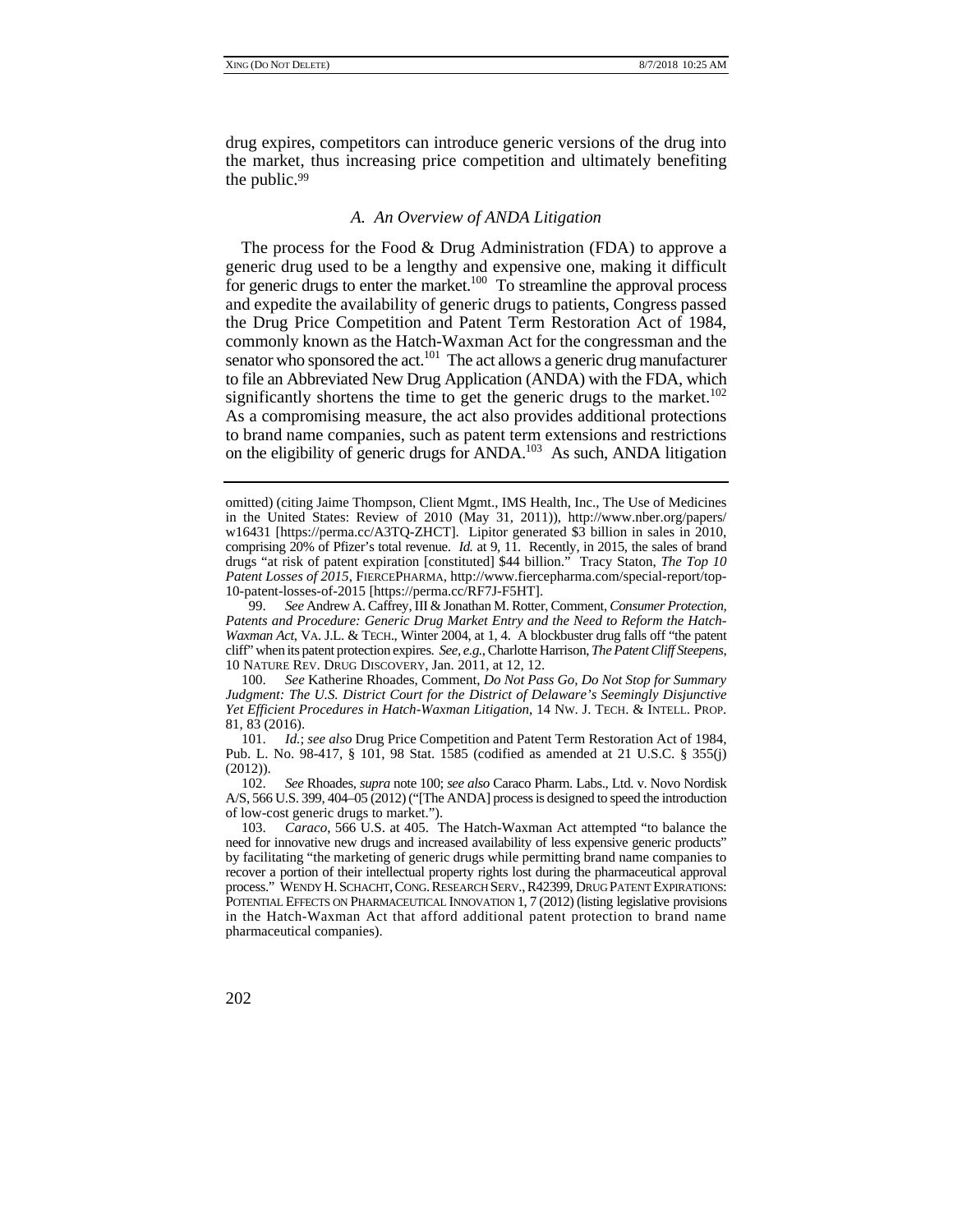is a special kind of patent law as it closely relates to drug law that governs the administrative process of approving a generic drug.

becomes infringing under  $\S 271(e)(2)$  if the brand name version of the applicant is certifying that the patent claiming the brand name drug is either paragraph IV certification is effectively an invitation to patent litigation. The Hatch-Waxman Act, as codified in  $\S 271(e)(1)$ , provides a safeharbor for the using and selling of patent-protected products reasonably related to the research and development of a generic drug.<sup>104</sup> However, such safe-harbor exemption is removed once the generic drug developer submits an application for approval to the FDA, at which point the activity same drug is patent-protected.<sup>105</sup> In order to file an ANDA to the FDA, generic manufacturers must include one of four listed certifications, commonly known as paragraph I-IV certifications: "(i) that such patent information has not been filed, (ii) that such patent has expired, (iii) of the date on which such patent will expire, or (iv) that such patent is invalid or will not be infringed by the manufacture, use, or sale of the new drug for which the application is submitted . . . . .<sup>106</sup> Disputes between a generic manufacturer and the brand name pharmaceutical company regarding patent rights arise when paragraph IV certifications are implicated, in which the ANDA invalid or that the generic drug will not infringe the patent.<sup>107</sup> Accordingly, a The Hatch-Waxman Act provides a recourse for brand name companies to file a suit of patent infringement against potential generic manufacturers in a federal district court.108 Meanwhile, manufacturers intending to clear

 107. *Id.*; Jeremy Bulow, *The Gaming of Pharmaceutical Patents*, 4 INNOVATION POL'Y & ECON. 145, 149 (2004).

 LP v. Mylan Pharm., Inc., No. 08-453-GMS, 2011 WL 2516381, at \*2 (D. Del. June 23, 2011) 108. *See* Bulow, *supra* note 107, at 149–50 (asserting that if the patent holder files an infringement suit within forty-five days of the paragraph IV certification notification, the FDA approval of the generic ANDA is stayed until the earliest of: (1) patent expiration, (2) court resolution of the infringement issue, or (3) thirty months from the time of the notification,); *see also* 35 U.S.C. § 271(e)(2) (2012). Like general patent infringement suits, venue in ANDA litigation is governed by § 1391 and § 1400(b). *See* AstraZeneca, ("Venue is proper in this court under 28 U.S.C. §§ 1391 and 1400(b)."). However, because of differences between ANDA and general patent litigation, the personal jurisdictional analysis and the resulting filing statistics are quite different. *See infra* pp. 212–15.



 invention . . . solely for uses reasonably related to the development and submission of 104. 35 U.S.C. § 271(e)(1) (2012) ("It shall not be an act of infringement to make, use, offer to sell, or sell within the United States or import into the United States a patented information under a Federal law which regulates the manufacture, use, or sale of drugs or veterinary biological products.").

<sup>105.</sup> *Id.* § 271(e)(2).<br>106. 21 U.S.C. § 355 21 U.S.C. § 355(b)(2)(A) (2012).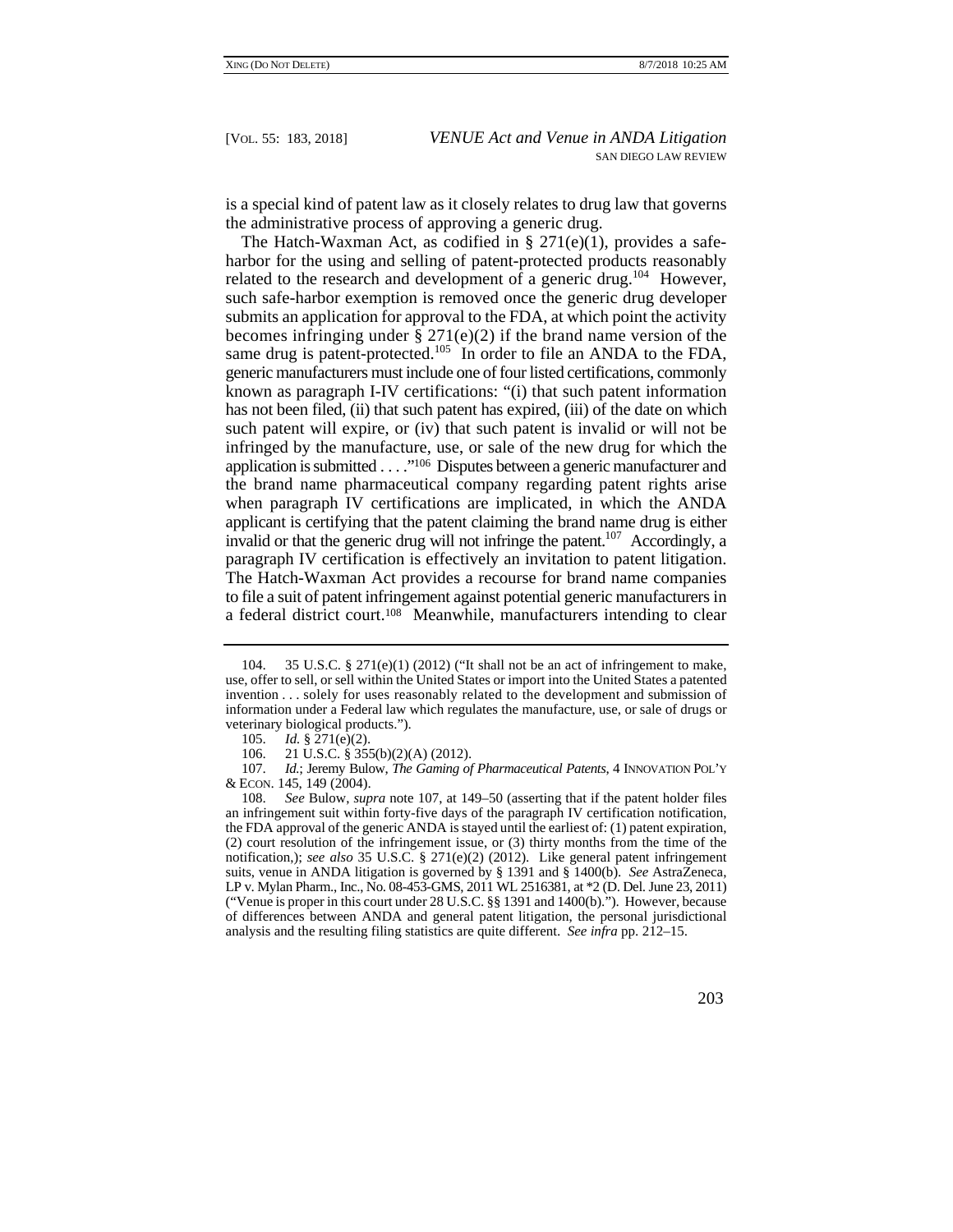the path for marketing a generic drug can bring a suit of declaratory judgment alleging invalidity of patents held by brand name companies.109 If the generic manufacturer succeeds at proving either patent invalidity or noninfringement, the approval of the ANDA will permit the generic drug to enter the market.<sup>110</sup>

#### *B. ANDA Litigation Filings*

 place in two United States districts—the United States District Court for the 725 cases filed in New Jersey, and 613 cases in all other districts combined.112 patent cases.<sup>113</sup> Most relevant to this Article, the concentration of ANDA concentrated in Texas where neither party has a substantial relation.<sup>114</sup> Since 2009, the majority of ANDA litigation overwhelmingly took District of Delaware and the United States District Court for the District of New Jersey.111 Between January 1, 2009, and December 31, 2015, a total of 2,249 ANDA cases were filed nationwide, with 911 cases filed in Delaware, Although ANDA cases account for about 10% of all patent litigation cases in the United States, they have quite different characteristics from general cases in Delaware and New Jersey coincides with the significant number of pharmaceutical companies that are incorporated or headquartered in these two states, whereas a significant majority of general patent cases are

111. *See* Rhoades, *supra* note 100, at 83; *see also* Kevin E. Noonan, *Lex Machina Looks at ANDA Cases*, PAT. DOCS (Nov. 5, 2014), http://www.patentdocs.org/2014/11/lexmachina-looks-at-anda-cases.html [https://perma.cc/9QFZ-H95W] (analyzing the report on ANDA litigation filings released by Lex Machina).

112. *Pharmaceutical Patent Litigation Filings Have Risen Significantly Since 2014, According to Lex Machina's 2015 Hatch-Waxman/ANDA Report*, LEX MACHINA (Apr. 26, 2016) [hereinafter *Patent Litigation Filings*], https://lexmachina.com/media/press/pharmaceuticalpatent-litigation-filings-risen-since-2014/ [https://perma.cc/P3SU-LMDQ].

<sup>109.</sup> If the patent owner does not sue the ANDA applicant within forty-five days of receiving notice of the ANDA, the generic applicant may file a declaratory judgment action against the patent holder "in the judicial district where the [patent owner] has its principal place of business or a regular and established place of business." 21 U.S.C.  $\frac{255(1)(5)}{25}$ (C)(II) (2012).

 permits generic firms to rely on brand-firm data on safety and efficacy in seeking approval 110. RUBEN JACOBO-RUBIO ET AL., THE DISTRIBUTION OF SURPLUS IN THE US PHARMACEUTICAL INDUSTRY: EVIDENCE FROM PARAGRAPH (IV) PATENT LITIGATION DECISIONS 2 (2017), https://ssrn.com/abstract=2481908 [if The FDA] to sell copies of brand drugs, but does not grant entry unless and until the generic firm successfully challenges all brand-firm patents covering the active ingredient and formulations of the drug in question.").

<sup>113</sup>*.* For instance, 70.3% of ANDA cases involve a court-issued injunction for the prevailing patentee, compared to 57.6% in non-ANDA patent cases. Noonan, *supra* note 111. Additionally, only 57.9% of ANDA cases end in a settlement, compared to 77.1% in non-ANDA patent cases, and 14.6% of ANDA cases are won by the claimant, compared to 4.4% in non-ANDA patent cases. *Patent Litigation Filings*, *supra* note 112.

 <sup>114.</sup> Rhoades, *supra* note 100, at 83.

<sup>204</sup>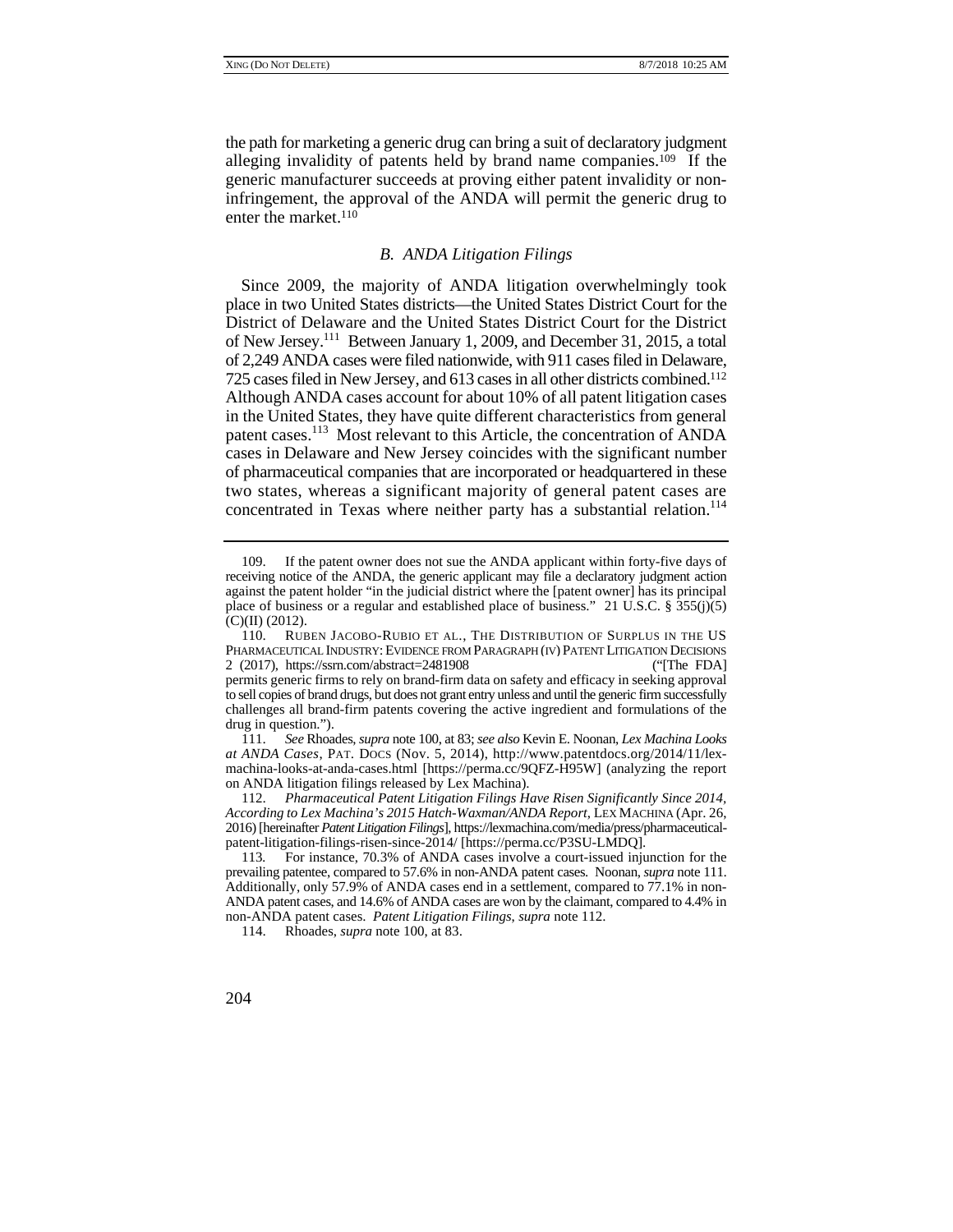Therefore, compared to general patent cases, ANDA case filing better accords with judicial economy. As this Comment will illustrate, the proposed venue reform by the VENUE Act will optimize venue in general patent litigation to an effect similar to venue in ANDA litigation.

types of patent infringement cases are subject to the same venue rules.<sup>115</sup> One may wonder as to the contrast between ANDA cases and general patent cases in terms of distribution among district courts, given that both However, one key difference is that in general non-ANDA patent infringement cases, the corporate defendant is usually selling the accused products nationwide, thus satisfying personal jurisdiction in practically every state of the country. Conversely, in ANDA cases, the allegedly infringing generic drug has yet to enter the market, and none of the infringing activities—namely, manufacture, use, or sale of the generic drug—has occurred.116 Instead, the statute creates "a highly artificial act of infringement that consists of submitting an ANDA" to the FDA.117 Given such distinction, the courts have shaped a quite different landscape in terms of proper forum in ANDA cases, which in effect parallels the proposed venue reform by the VENUE Act.

# *C. Proper Forum Through Specific Jurisdiction*

There are two ways to establish proper forum in ANDA cases—by specific jurisdiction or by general jurisdiction.118 Constitutional "due process requires only that in order to subject a defendant to a judgment *in personam*, if he be not present within the territory of the forum, he have certain minimum contacts with it such that the maintenance of the suit does not offend

 115. After *TC Heartland*, district courts apply the same venue analysis under patent litigation, even though they are two separate legal concepts. To distinguish the concepts, § 1400(b) to ANDA litigation. *See, e.g.*, Bristol–Myers Squibb Co. v. Mylan Pharm., Inc., No. 17-379-LPS, 2017 WL 3980155, at \*1 (D. Del. Sept. 11, 2017). However, ANDA litigation presents unique personal jurisdictional issues that are distinct from those in general patent litigation. In the end, the limitations imposed by personal jurisdiction requirements in ANDA cases are analogous to those imposed by the venue law in general this Comment will refer to "forum" when discussing the personal jurisdictional analysis in ANDA cases and "venue" when discussing general patent litigation.

<sup>116.</sup> *See* Eli Lilly & Co. v. Medtronic, Inc., 496 U.S. 661, 678 (1990).

<sup>117.</sup> *Id.*; *see* 35 U.S.C. § 271(e)(2) (2012).

 at the time the action is commenced—the terms "venue" and "personal jurisdiction" are 118. *See* Eric H. Weisblatt & Claire Frezza, *Who to Sue and Where in ANDA Litigation: Personal Jurisdiction Post-Daimler*, 69 FOOD & DRUG L.J. 351, 352, 355 (2014). Because this Comment focuses on corporate defendants—and venue is proper in any district of a multidistrict state if the corporate defendant is subject to personal jurisdiction in that state equivalent for this part of the analysis. *See* 28 U.S.C. § 1391(d) (2012).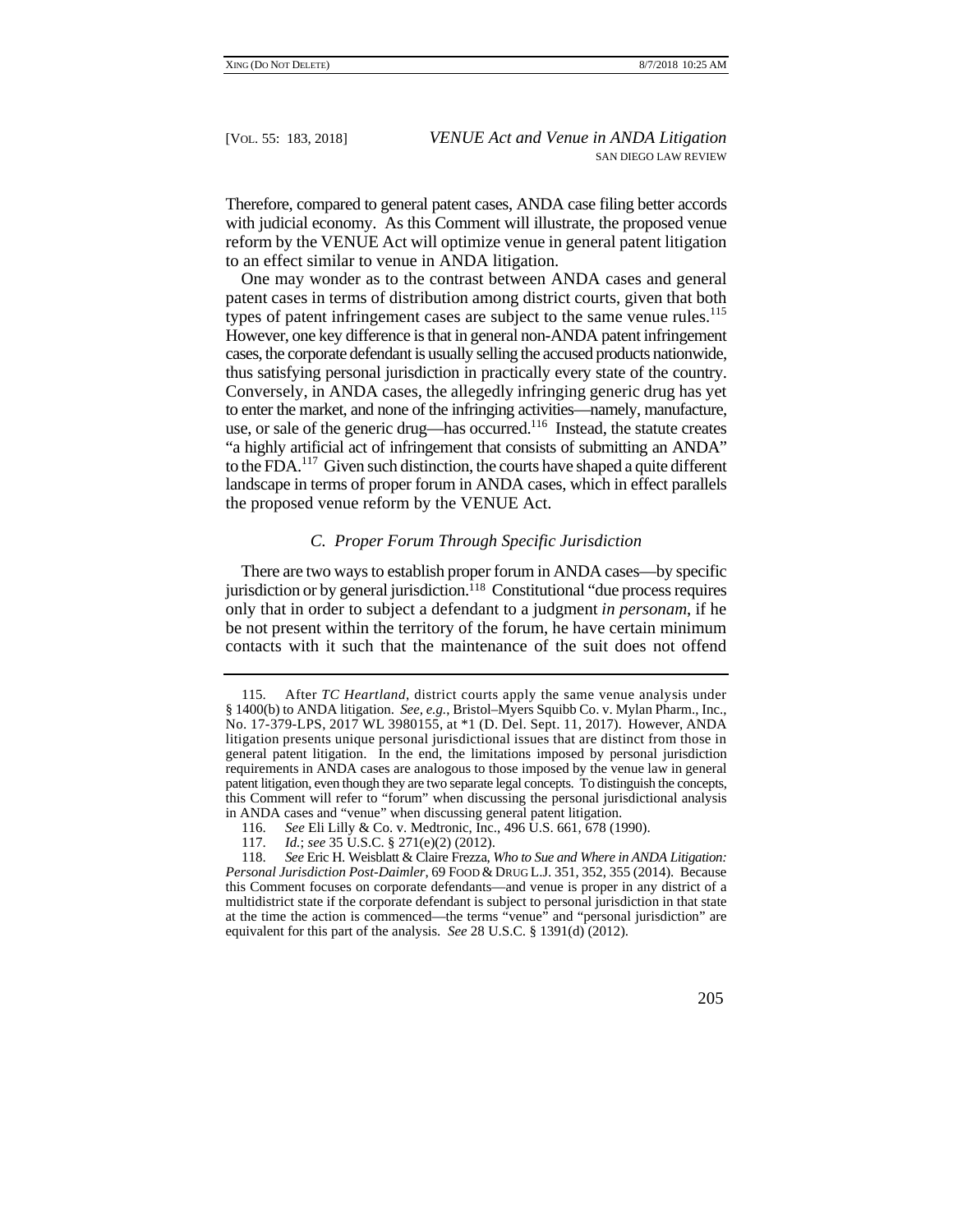*Dunlop Tires Operations, S.A. v. Brown*. 120 Specific jurisdiction "depends 'traditional notions of fair play and substantial justice.'"119 The doctrine has split into two categories: specific and general jurisdiction. The Supreme Court most recently reiterated the concept of specific jurisdiction in *Goodyear*  on an 'affiliation between the forum and the underlying controversy,' principally, activity or an occurrence that takes place in the forum State and is therefore subject to the State's regulation."<sup>121</sup> Thus, specific jurisdiction permits a plaintiff to sue a defendant in a forum state where the defendant's conduct that gave rise to the suit took place.

itself does not constitute a jurisdictional contact with Maryland.<sup>125</sup> To hold Maryland for generic drug infringement cases."<sup>126</sup> Several courts also have In ANDA cases, however, as a statutory creation, the infringing act is submitting an ANDA itself.<sup>122</sup> In the absence of "making, using, or selling a patented technology, infringement under § 271(e)(2) has no readily apparent situs of injury for the purpose of finding specific jurisdiction."123 Accordingly, courts traditionally have difficulty in exercising specific jurisdiction over generic drug company defendants in ANDA cases because of insufficient contact between the defendants and the forum state.<sup>124</sup> Adding to the difficulty in finding specific jurisdiction, the Federal Circuit has held that although the FDA is located in Rockville, Maryland, an ANDA with the FDA by otherwise "would allow for the creation of a national judicial forum in held that the intention to sell generic drugs in a state after FDA approval is not sufficient to be sued for patent infringement in that state.127

123. *Id.*

 relate to the patent infringement action" in suit); Glaxo, Inc. v. Genpharm Pharm., Inc., 796 F. 124. *See, e.g.*, *In re* Cyclobenzaprine Hydrochloride Extended-Release Capsule Patent Litig., 693 F. Supp. 2d 409, 420 (D. Del. 2010) (finding defendant's contact with the forum state insufficient to satisfy specific jurisdiction because the contact does "not Supp. 872, 875–76 (E.D.N.C. 1992) (finding defendant's contact with the forum state "virtually non-existent" because defendant does not solicit business, hold an office, hold a license to do business, manufacture, distribute, or sell products in the state).

 ("[E]ntry into the District of Columbia by nonresidents for the purpose of contacting federal 125. *See* Zeneca, Ltd. v. Mylan Pharm., Inc., 173 F.3d 829, 829, 831 (Fed. Cir. 1999) governmental agencies is not a basis for the assertion of in personam jurisdiction." (quoting *Environmental Research Int'l, Inc. v. Lockwood Greene Engineers, Inc.*, 355 A.2d 808, 813 (D.C. 1976) (en banc))).

126. *See id.* at 832.

 Edge Pharm., LLC, No. 11–2838(FSH)(PS), 2011 WL 5513195, at \*3 (D.N.J. Nov. 10, 2011) 127. Weisblatt & Frezza, *supra* note 118, at 352–53; *see, e.g.*, Intendis, Inc. v. River's

<sup>119.</sup> Int'l Shoe Co. v. Washington, 326 U.S. 310, 316 (1945) (citing Milliken v. Meyer, 311 U.S. 457, 463 (1940)).

<sup>120.</sup> Goodyear Dunlop Tires Operations, S.A. v. Brown, 564 U.S. 915, 919 (2011).<br>121. Id. (citing Arthur T. von Mehren & Donald T. Trautman, Jurisdiction to Adjudicate:

 *A Suggested Analysis*, 79 HARV. L. REV. 1121, 1136 (1966)). 121. *Id.* (citing Arthur T. von Mehren & Donald T. Trautman, *Jurisdiction to Adjudicate:* 

<sup>122.</sup> *See* AstraZeneca AB v. Mylan Pharm., Inc., 72 F. Supp. 3d 549, 558 (D. Del. 2014).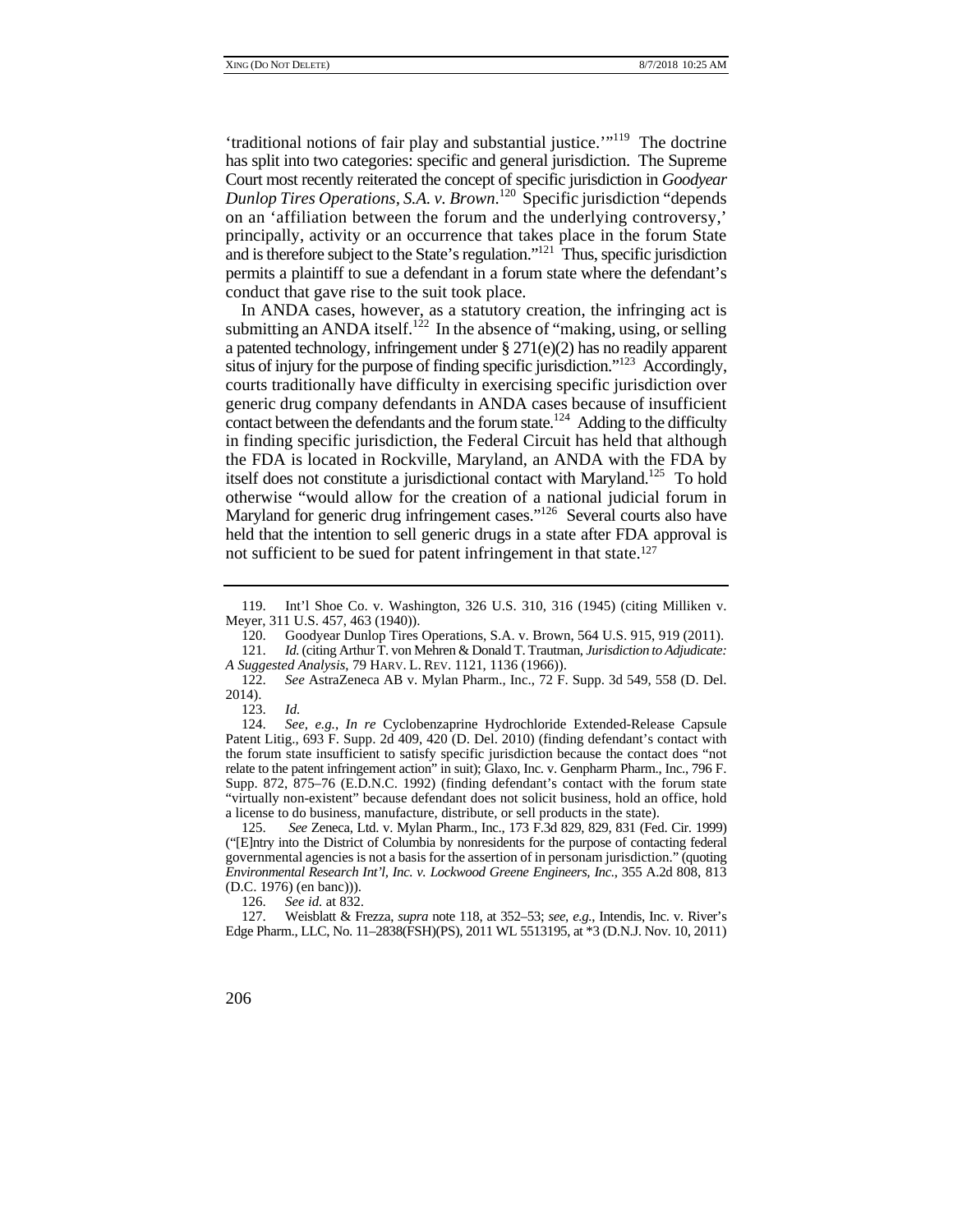in which the generic drug is tested or developed.<sup>128</sup> Thus, even though Conversely, specific jurisdiction has been found in a limited number of forums including the state in which the ANDA is prepared and the state § 271(e) makes the submission of the ANDA—not the preparation of the ANDA—an act of patent infringement, the courts have rejected this artificial distinction and held that it is the work undertaken by generic drug companies in preparation for the ANDA filing that constitutes jurisdictional contact with the forum state.<sup>129</sup> As a result, courts have traditionally limited specific jurisdiction to forum states where the generic drug is developed, tested, or prepared for the ANDA filing.<sup>130</sup> This approach differs from non-ANDA patent cases, where specific jurisdiction is easily satisfied by actual sale activity of the allegedly infringing products.<sup>131</sup> This difference in judicial interpretation of the venue law, in turn, largely accounts for the prominent forum shopping in general patent cases, which is absent in ANDA cases.<sup>132</sup>

## *D. Proper Forum Through General Jurisdiction*

Unlike specific jurisdiction, general jurisdiction does not require that the cause of action arise out of or relate to the defendant's contacts with the forum state.<sup>133</sup> "A court may assert general jurisdiction over foreign

 ("[T]he only New Jersey connection claimed by Plaintiff is that Defendant plans to sell the product in New Jersey—which, Defendant points out, hasn't happened yet.").

<sup>128.</sup> *See Intendis*, 2011 WL 5513195, at \*4; Pfizer, Inc. v. Apotex, Inc., No. 08-CV-00984-LDD, 2009 WL 2843288, at \*3 n.5 (D. Del. Aug. 13, 2009) ("[W]e find more significant the location of the operative facts—the preparation and submission of the ANDA—giving rise to this action."); Pfizer, Inc. v. Synthon Holding, B.V., 386 F. Supp. 2d 666, 674–75 (M.D.N.C. 2005) (holding that patent infringement claim stemming from filing of ANDA arose where ANDA was prepared and submitted); Bristol–Meyers Squibb Co. v. Andrx Pharm., LLC, No. 03 Civ. 2503(SHS), 2003 WL 22888804, at \*3 (S.D.N.Y. Dec. 5, 2003) (holding that location of design and development is location of operative facts in ANDA infringement case).

<sup>129.</sup> *See, e.g.*, *Synthon Holding*, 386 F. Supp. 2d at 675–76.

<sup>130.</sup> *See supra* note 128 and accompanying text.

<sup>131.</sup> *See, e.g.*, New World Int'l, Inc., v. Ford Glob. Techs., LLC, 859 F.3d 1032, 1039 (Fed. Cir. 2017).

<sup>132.</sup> For a general discussion on how the current judicial interpretation of venue law leads to forum shopping in general patent cases, see Vasiliy Mayer, *Forum Shopping in Patent Litigation*, FISH & RICHARDSON (Mar. 22, 2016), https://www.fr.com/fish-litigation/ forum-shopping-patent-lit/ [https://perma.cc/CTG6-NJ87].

<sup>133.</sup> Helicopteros Nacionales de Colombia, S.A. v. Hall, 466 U.S. 408, 414 n.9 (1984) ("When a State exercises personal jurisdiction over a defendant in a suit not arising out of or related to the defendant's contacts with the forum, the State has been said to be exercising 'general jurisdiction' over the defendant.").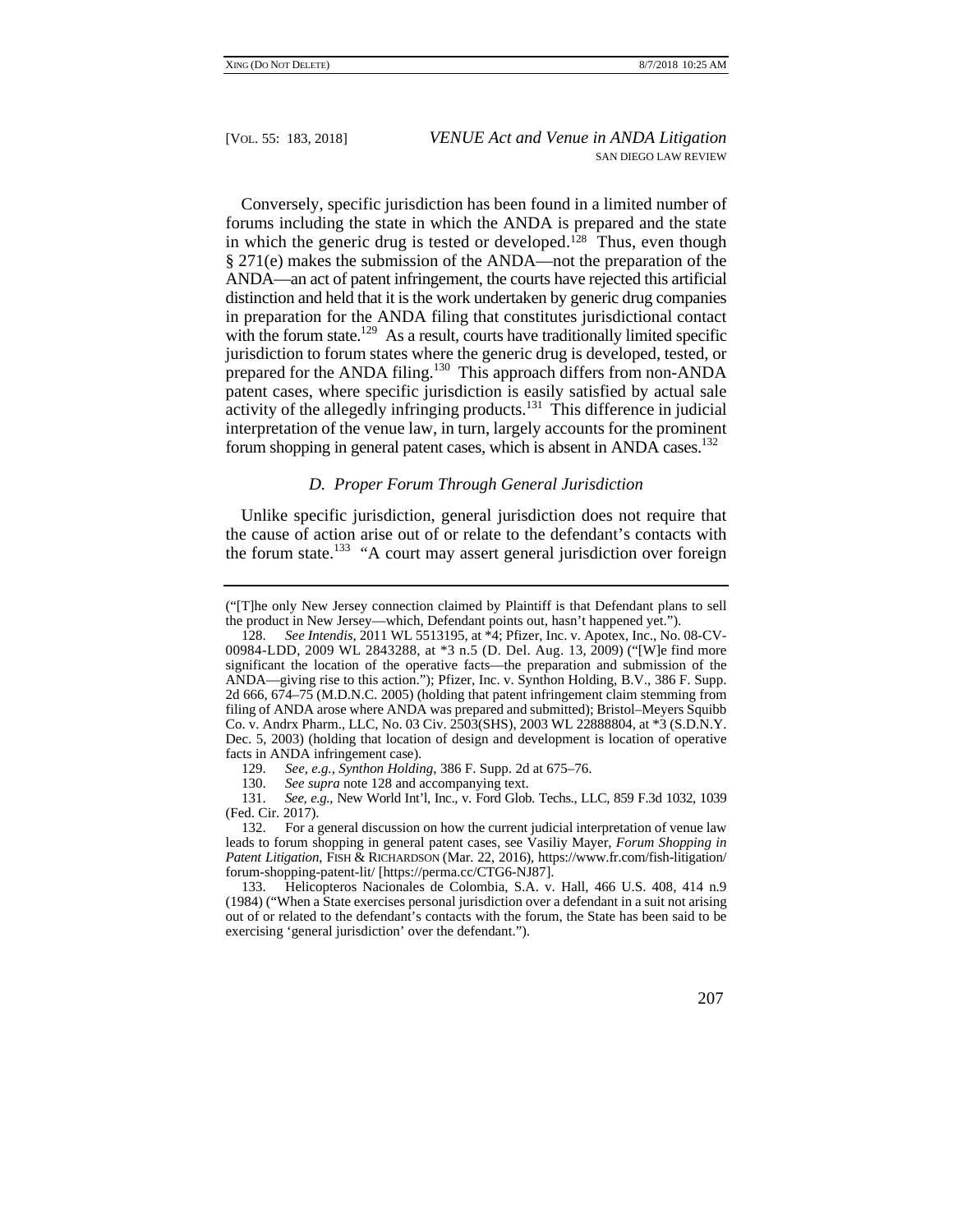systematic' as to render them essentially at home in the forum State."<sup>134</sup> (sister-state or foreign-country) corporations to hear any and all claims against them when their affiliations with the State are so 'continuous and In ANDA cases, courts have historically asserted general personal jurisdiction over generic drug company defendants based on their conduct in the state, including a history of business solicitation, substantial past sales, revenue generated in the forums, submission to previous lawsuits, and assignments of agents to accept service of process.135

 principal place of business are 'paradigm . . . bases for general jurisdiction.'"137 Since the Supreme Court's decision in *Daimler AG v. Bauman*, 136 however, the exercise of general jurisdiction has become harder to satisfy. In *Daimler*, the Supreme Court elaborated on its previous decision in *Goodyear* and explained that only in a limited set of circumstances will a corporate defendant be "at home" and amenable to all-purpose jurisdiction in a forum state: "With respect to a corporation, the place of incorporation and Although the Court did not specify a formulation for principle place of business, it is a high standard to meet.<sup>138</sup> Further, the Court rejected the idea that a "State in which a corporation engages in a substantial, continuous,

<sup>134.</sup> Goodyear Dunlop Tires Operations, S.A. v. Brown, 564 U.S. 915, 919 (2011) (citing Int'l Shoe Co. v. Washington, 326 U.S. 310, 317 (1945)). In *Goodyear*, the Court notes two paradigm bases for the exercise of general jurisdiction over a corporate defendant—the place of incorporation and the principle place of business. *Id.* at 924.

 135. *See* Eli Lilly & Co. v. Mylan Pharm., Inc., 96 F. Supp. 3d. 824, 830 (S.D. Ind. Extended-Release Capsule Patent Litig., 693 F. Supp. 2d 409, 421 (D. Del. 2010) (focusing on 2015); AstraZeneca AB v. Mylan Pharm., Inc., 72 F. Supp. 3d 549, 554 (D. Del. 2014); Weisblatt & Frezza, *supra* note 118, at 355; *see, e.g.*, *In re* Cyclobenzaprine Hydrochloride defendant's substantial revenue from Delaware drug sales in upholding general jurisdiction); Eli Lilly & Co. v. Mayne Pharma, Inc., 504 F. Supp. 2d 387, 394–95 (S.D. Ind. 2007) (focusing on the defendant's regular business solicitation and distribution of substantial quantities of pharmaceuticals in Indiana as well as substantial revenues from those sales); Eli Lilly & Co. v. Sicor Pharm., Inc., No. 1:06-CV-238-SEB-JMS, 2007 WL 1245882, at \*7 (S.D. Ind. Apr. 27, 2007); Abbott Labs. v. Mylan Pharm., Inc., No. 05-6561, 2006 WL 850916, at \*3 (N.D. Ill. Mar. 28, 2006).<br>136. Daimler AG v. Bauman, 571

Daimler AG v. Bauman, 571 U.S. 117 (2014).

<sup>137.</sup> *Id.* at 137 (quoting *Goodyear*, 564 U.S. at 924).

 War II, the company ceased its mining operations in the Philippines and moved to Ohio, company's activities. *Id.* at 447–48. The Court "held that the Ohio courts could exercise 138. One of the few Supreme Court precedents on point is *Perkins v. Benguet Consol. Mining Co.*, 342 U.S. 437 (1952). The defendant in *Perkins* was a company incorporated in the Philippines. *Id*. at 439. During the Japanese occupation of the Philippines in World where the president kept an office, maintained the company's files, and oversaw the general jurisdiction over Benguet . . . because 'Ohio was the corporation's principal, if temporary, place of business.'" *Daimler*, 571 U.S. at 129 (quoting Keeton v. Hustler Magazine, Inc.*,* 465 U.S. 770, 780 n.11 (1984)).

<sup>208</sup>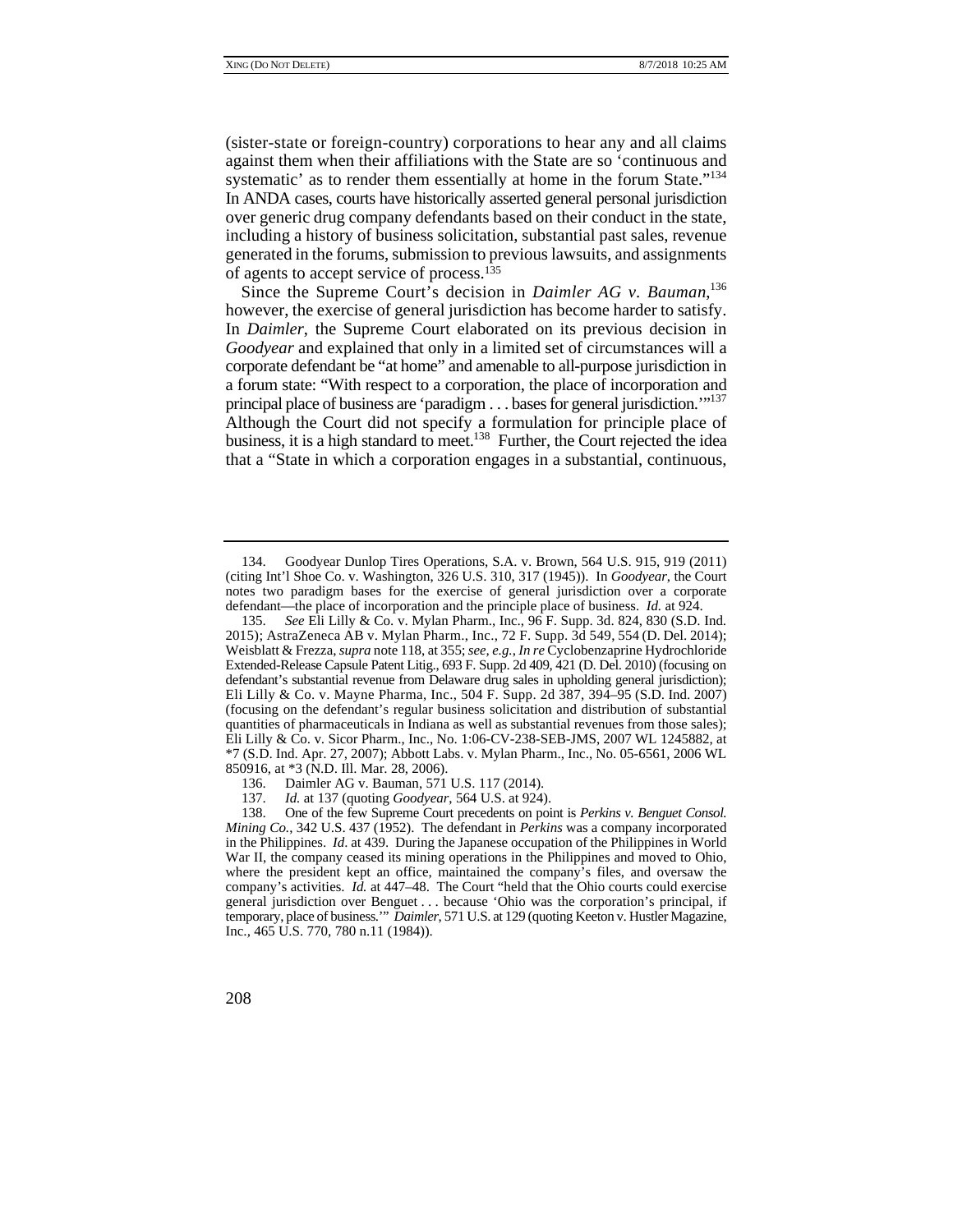and systematic course of business" can exert general jurisdiction over the corporation.139

After *Daimler*, in adopting this narrowing application of general jurisdiction in ANDA cases, some courts have held that the defendant company's contacts with the forum state, which would have been found sufficient for the exercise of general jurisdiction in the past, were insufficient in light of the *Daimler* standard.140 Accordingly, since *Daimler*, the courts are limited to find general jurisdiction only in a corporate defendant's place of incorporation or principle place of business.

# *E. New Development in Specific Jurisdiction*

 At first glance, *Daimler* significantly restricted choice of forum in which drug companies who brought suit under 35 U.S.C. § 271(e)(2) against generic had sought FDA permission to manufacture and market in Delaware.<sup>143</sup> an ANDA case may be brought. Interestingly, however, the narrowing of general jurisdiction by *Daimler* has spurred a new, broadening development in specific jurisdiction. As previously discussed, specific jurisdiction in ANDA cases has been traditionally limited to forum states where the generic drug is developed, tested, or prepared for the ANDA filing.<sup>141</sup> However, the Federal Circuit issued the opinion of *Acorda Therapeutics, Inc. v. Mylan Pharmaceuticals, Inc.* shortly before the same court issued *TC Heartland*  and unprecedentedly expanded the application of specific jurisdiction in ANDA cases.142 In *Acorda Therapeutics*, the plaintiffs were brand name manufacturer, Mylan, alleging patent infringement by drugs that Mylan Mylan appealed from the district court's denial of motion to dismiss for

<sup>143.</sup> *Acorda Therapeutics*, 817 F.3d at 757.



<sup>139.</sup> *Daimler*, 571 U.S. at 138 (citation omitted) ("That formulation, we hold, is unacceptably grasping.").

<sup>140.</sup> *See, e.g.*, *Eli Lilly*, 96 F. Supp. 3d. at 830 (finding "[t]he Supreme Court's recent decision in [*Daimler* has] altered the analysis with respect to general jurisdiction such that the" factors on which courts have traditionally focused in ANDA cases—a history of business solicitation and substantial past sales and revenue generated in the forum—are no longer sufficient in most cases without more to support an exercise of general jurisdiction); *AstraZeneca*, 72 F. Supp. 3d at 554 ("AstraZeneca has failed to allege contacts sufficient to render Mylan at home in Delaware, in light of *Daimler*.").

<sup>141.</sup> *See supra* Section VI.C.

 Delaware. *See Acorda Therapeutics, Inc. v. Mylan Pharm., Inc.*, 78 F. Supp. 3d 572, 593– 142. Acorda Therapeutics, Inc. v. Mylan Pharm., Inc., 817 F.3d 755, 764 (Fed. Cir. 2016). *Acorda Therapeutics* involved two parallel cases appealed from the District of 95 (D. Del. 2015); *AstraZeneca AB*, 72 F. Supp. 3d at 558–60.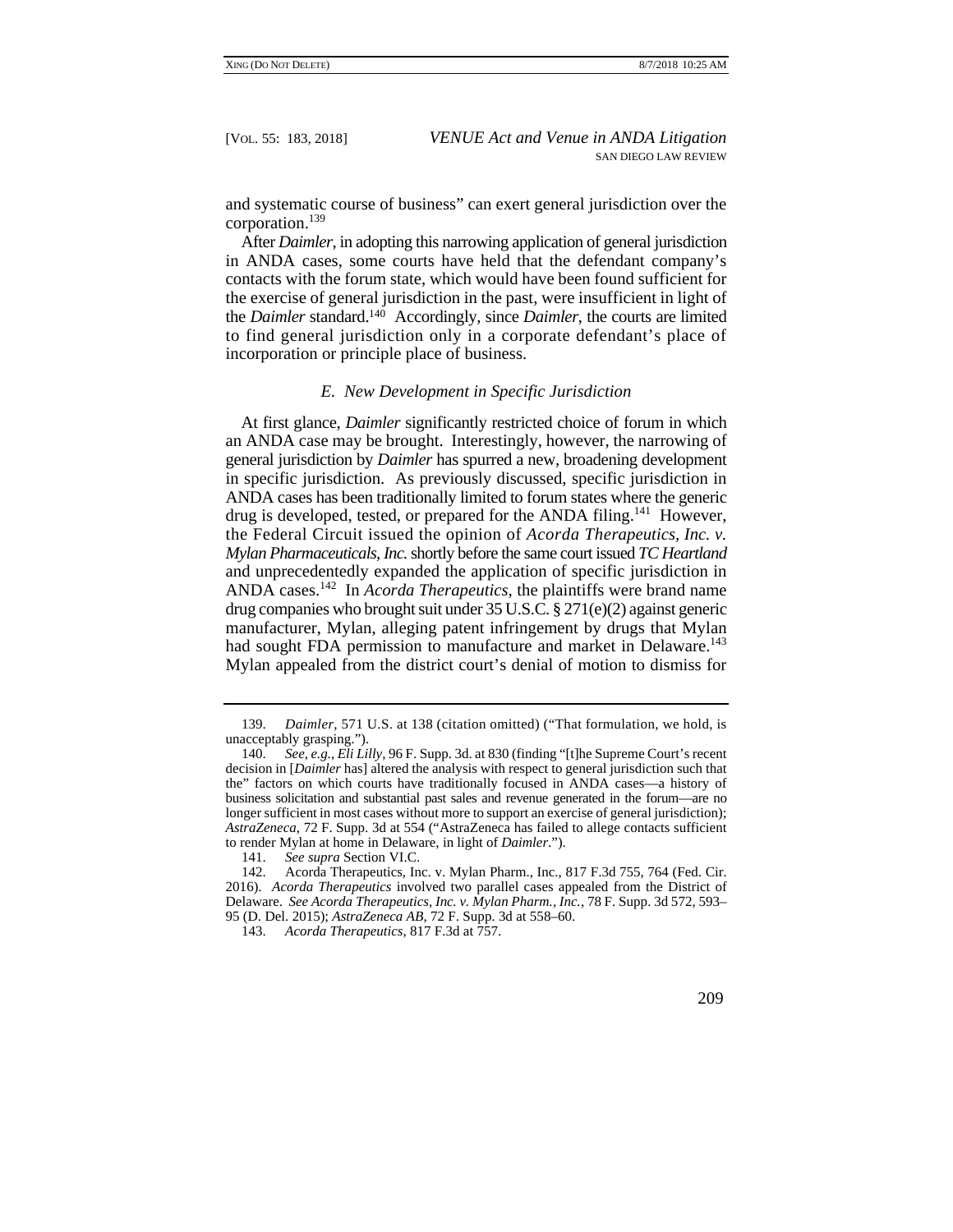in ANDA cases.<sup>145</sup> The Federal Circuit concluded that specific jurisdiction standard underlying specific jurisdiction analysis was satisfied.<sup>147</sup> In other lack of personal jurisdiction.<sup>144</sup> The sole issue for the Federal Circuit to address was whether *Daimler* affected the analysis of specific jurisdiction was proper based on Mylan's suit-related contacts with Delaware.<sup>146</sup> Because Mylan took the costly, significant step of applying for FDA approval to engage in future activities—including the marketing of its generic drugs that would be purposefully directed at Delaware, the minimum-contacts words, Mylan's ANDA filing for the purpose of engaging in allegedly wrongful marketing conduct in Delaware constituted substantial connection with Delaware.<sup>148</sup>

deviated from the traditional, more limited approach in ANDA cases.<sup>149</sup> shopping for plaintiff-favorable courts.150 However, *Acorda Therapeutics*  is a recent decision whose effect on ANDA case filings remains to be seen.<sup>151</sup> The Federal Circuit's specific jurisdiction analysis in *Acorda Therapeutics*  The Federal Circuit's broadening approach of specific jurisdiction exposes generic drug companies to the possibility of being sued in any district that they intend to market the generic drug, thus opening the door to forum

<sup>151.</sup> Currently, the venue law in ANDA litigation is still in accordance with judicial economy, and forum shopping in ANDA cases is not as prominent as in general patent litigation. *See Patent Litigation Filings*, *supra* note 112. As introduced previously, ANDA cases heavily concentrate in Delaware and New Jersey, where a significant number of pharmaceutical companies are incorporated or headquartered. *See* Rhoades, *supra* note 100, at 83. According to *Patent Litigation Filings*, *supra* note 112, from 2009 to 2015, Delaware and New Jersey handled 911 and 725 ANDA cases, respectively, whereas the Eastern District



 144. *Id.* "Mylan is incorporated in West Virginia and has its principal place of once it has the requested FDA approval to market them." *Id.* at 758. Based on these facts, Mylan contended Delaware could not exercise personal jurisdiction over it, either under business there. Mylan submitted its ANDAs to the FDA in Maryland, and it did much if not all of its preparation of its ANDA filings in West Virginia. . . . Mylan has registered to do business and appointed an agent to accept service in Delaware. And, of particular importance, Mylan intends to direct sales of its drugs into Delaware, among other places, specific jurisdiction or general jurisdiction analysis. *Id.*

 <sup>145.</sup> *Id.*

 <sup>146.</sup> *Id.*

 <sup>147.</sup> *Id.* at 759–60.

generic drug elsewhere following FDA approval, implying that, for the same reasons, 148. *Id.* at 760. The court also noted that Mylan undisputedly intended to market the specific jurisdiction would be proper in other states as well. *Id.* at 759.

 149. Traditionally, the courts have held that the intention to sell generic drugs in a exercise of specific jurisdiction to generic manufacturers' preparation for the ANDA. *See*  state upon FDA approval is insufficient to establish specific jurisdiction in that state. *See supra* note 127 and accompanying text. Instead, the courts limit contacts sufficient for the *supra* note 128 and accompanying text.

<sup>150.</sup> *See* Dennis Crouch, *ANDA Filing Creates Nationwide Personal Jurisdiction*, PATENTLY-O (Mar. 18, 2016), http://patentlyo.com/patent/2016/03/nationwide-personaljurisdiction.html [https://perma.cc/XM59-9YQC].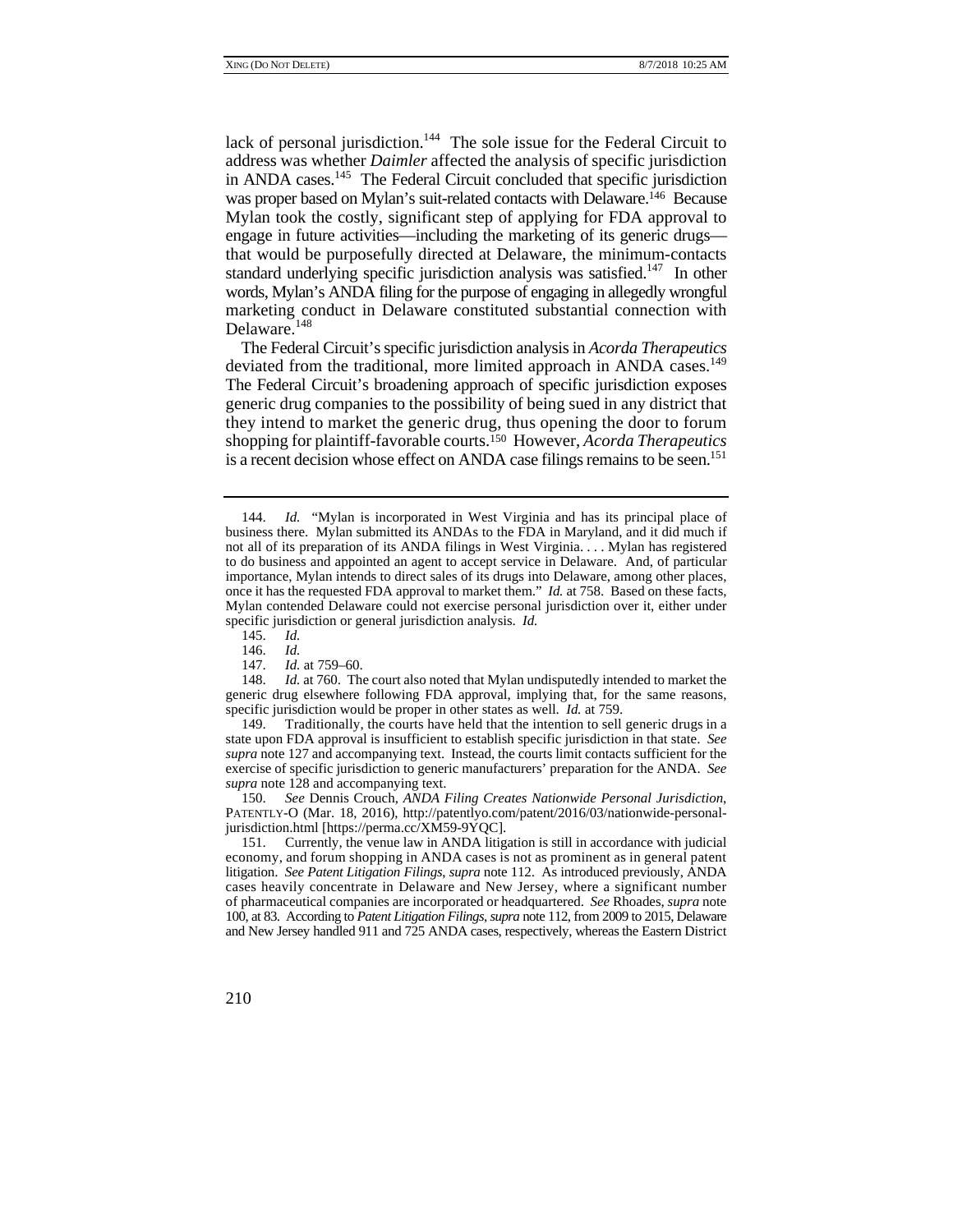Nonetheless, the trend of broad interpretation of venue is alarming. If uncurbed, it will afford significant latitude to patent holders to bring infringement suits in states that do not have a substantial tie and forum shopping will become commonplace. Thus, the trend makes venue reform even more urgent and necessary.

# VII. A COMPARATIVE STUDY OF THE VENUE ACT AND ANDA LITIGATION

 restricting permissible venue where a case of patent infringement may be When Senate legislators introduced the VENUE Act in March 2016, they aimed to "ensure that venue in patents cases is fair and proper" by brought and to ameliorate the concentration of filings at the Eastern District of Texas, especially those initiated by NPEs.152 Intended as a stand-alone statute governing venue in patent cases, the VENUE Act modifies 28 U.S.C. § 1400(b) as to establish proper venue only if enumerated circumstances are met.153

 to establish venue through two major categories: by the defendant's residence for the infringing products at the forum state.<sup>154</sup> The two categories also The similarities between the proposed VENUE Act and the jurisdictional scheme in ANDA cases are abundant, which makes ANDA litigation a valuable guide that Congress could draw lessons from when considering the VENUE Act. Therefore, a side-by-side comparison of the VENUE Act and ANDA jurisdictional law is helpful. Generally, the VENUE Act proposes at the forum state; or by the occurrence of infringing acts or preparation

<sup>154.</sup> *See* S. 2733, § 2. To note, the VENUE Act also provides for venue by the defendant's consent, which will not be discussed in this Comment.



of Texas handled only thirty-eight, Steve Brachmann, *Lex Machina ANDA Litigation Report Shows Recent Decline in Case Filings and Top Parties in Filings*, IP WATCHDOG (May 8, 2017), http://www.ipwatchdog.com/2017/05/08/anda-litigation-report-showsdecline-case-filings/id=82930/ [https://perma.cc/V59U-X82G].

 the location of choice for America's 'patent trolls,' companies formed solely for the purpose of 152. Venue Equity and Non-Uniformity Elimination Act of 2016, S. 2733, 114th Cong. (2016); *see* Love & Yoon, *supra* note 10, at 3 ("[The VENUE Act's target] is crystal clear: the U.S. District Court for the Eastern District of Texas, a court made infamous as monetizing patent rights through litigation . . . .").

<sup>153.</sup> S. 2733, § 2(a). For a complete quotation of the relevant language of the VENUE Act, see *supra* pp. 199–200.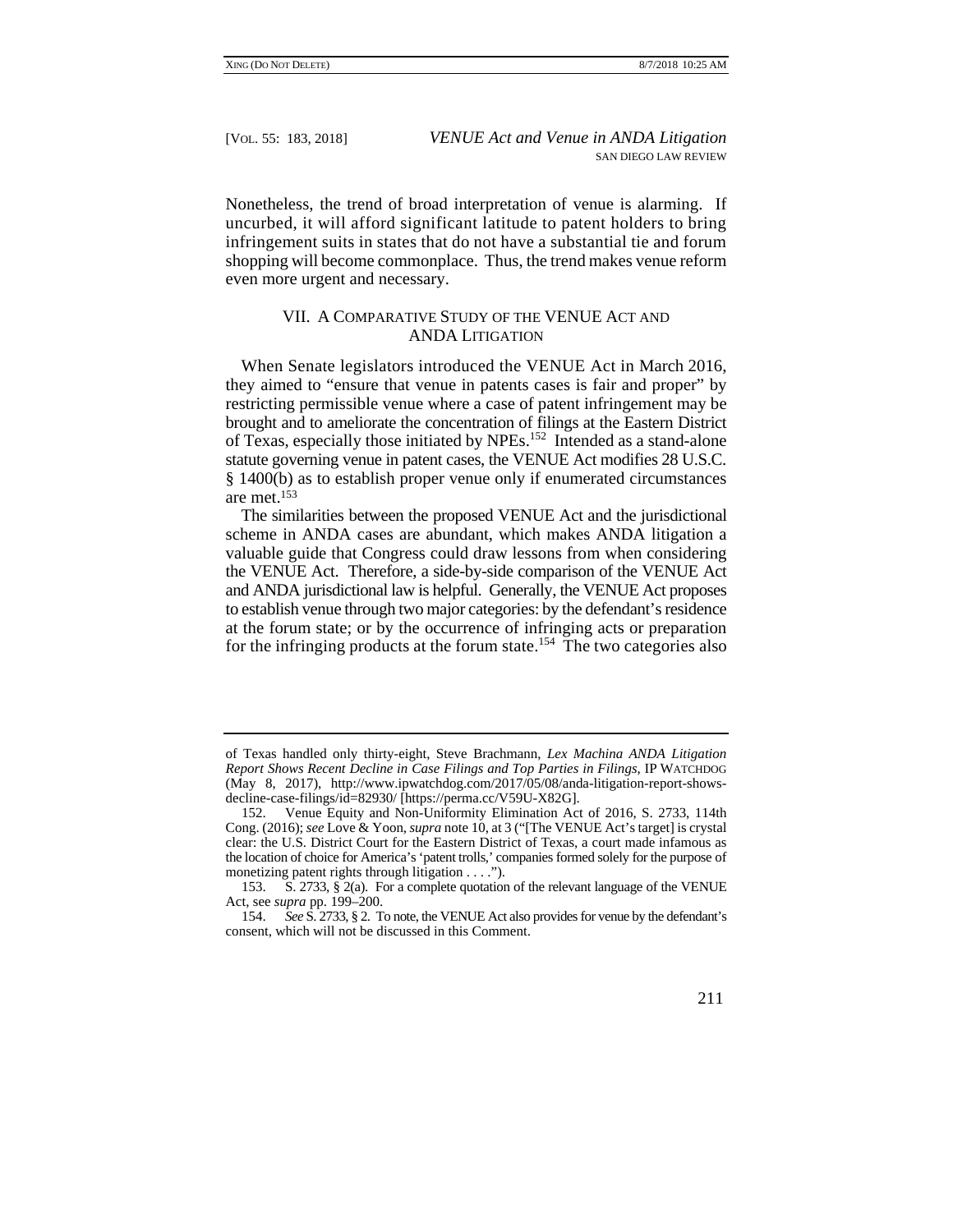parallel the general and specific jurisdictional analysis adopted in ANDA cases, respectively.155

# *A. Venue by General Jurisdiction-Sufficient Contact*

corporate defendant's residence state.<sup>157</sup> The residence provision is also First, the general jurisdiction provisions in the VENUE Act present a clearer and simpler analytical approach. Under the VENUE Act, "any civil action for patent infringement or any action for a declaratory judgment that a patent is invalid or not infringed may be brought only in a judicial district—(1) where the defendant has its principal place of business or is incorporated . . . ."156 Accordingly, the VENUE Act preserves what is already prescribed by the current § 1400(b)—jurisdiction can be established in a equivalent to the general jurisdictional approach in ANDA cases in the post-*Daimler* era, where alleged patent infringers can always be sued in states where they are "essentially at home."<sup>158</sup>

The VENUE Act differs from the general jurisdictional analysis in ANDA litigation by extending venue to also include forums "where the defendant has committed an act of infringement of a patent in suit and has a regular and established physical facility."<sup>159</sup> Thus, a patent holder would have more latitude to bring an infringement suit outside of the defendant's residence state. Nonetheless, this added flexibility of choice in venue is still limited the Act further specifies that "the dwelling or residence of an employee or contractor of a defendant . . . shall not constitute a regular and established physical facility."160 This added qualification is intended to prevent NPEs

<sup>160.</sup> S. 2733, § 2(a). However, it should be noted, the VENUE Act does not define what a regular and established physical facility is, nor does it provide any examples of such a facility. *See generally* S. 2733. Nonetheless, it suffices to say that the sham offices NPEs have in the Eastern District of Texas for the sole purpose of establishing venue would not qualify.



<sup>155.</sup> For detailed a discussion and case illustrations of the general and specific jurisdictional analysis in ANDA litigation, see *supra* Part IV of this Comment.

<sup>156.</sup> S. 2733, § 2(a).

<sup>157. 28</sup> U.S.C. § 1400(b) (2012) ("Any civil action for patent infringement may be brought in the judicial district where the defendant resides . . . .").

 means where the corporate defendant was incorporated and does not include the location 158. Daimler AG v. Bauman, 571 U.S. 117, 152 (2014); *see, e.g.*, Eli Lilly & Co. v. Mylan Pharm., Inc., 96 F. Supp. 3d. 824, 830–31 (S.D. Ind. 2015); AstraZeneca AB v. Mylan Pharm., Inc., 72 F. Supp. 3d 549, 558 (D. Del. 2014); *see also supra* note 140. However, the Supreme Court in *TC Heartland* held that the word "resides" in § 1400(b) of its principle place of business. TC Heartland, LLC v. Kraft Foods Grp. Brands, LLC, 137 S. Ct. 1514, 1517 (2017). In this sense, the VENUE Act is broader than what is allowed under *TC Heartland*.

<sup>159.</sup> S. 2733, § 2(a). To note, this provision is more specific than the second prong of the patent specific venue statute. *See* 28 U.S.C. § 1400(b) (providing that venue is also proper where the defendant has "a regular and established place of business").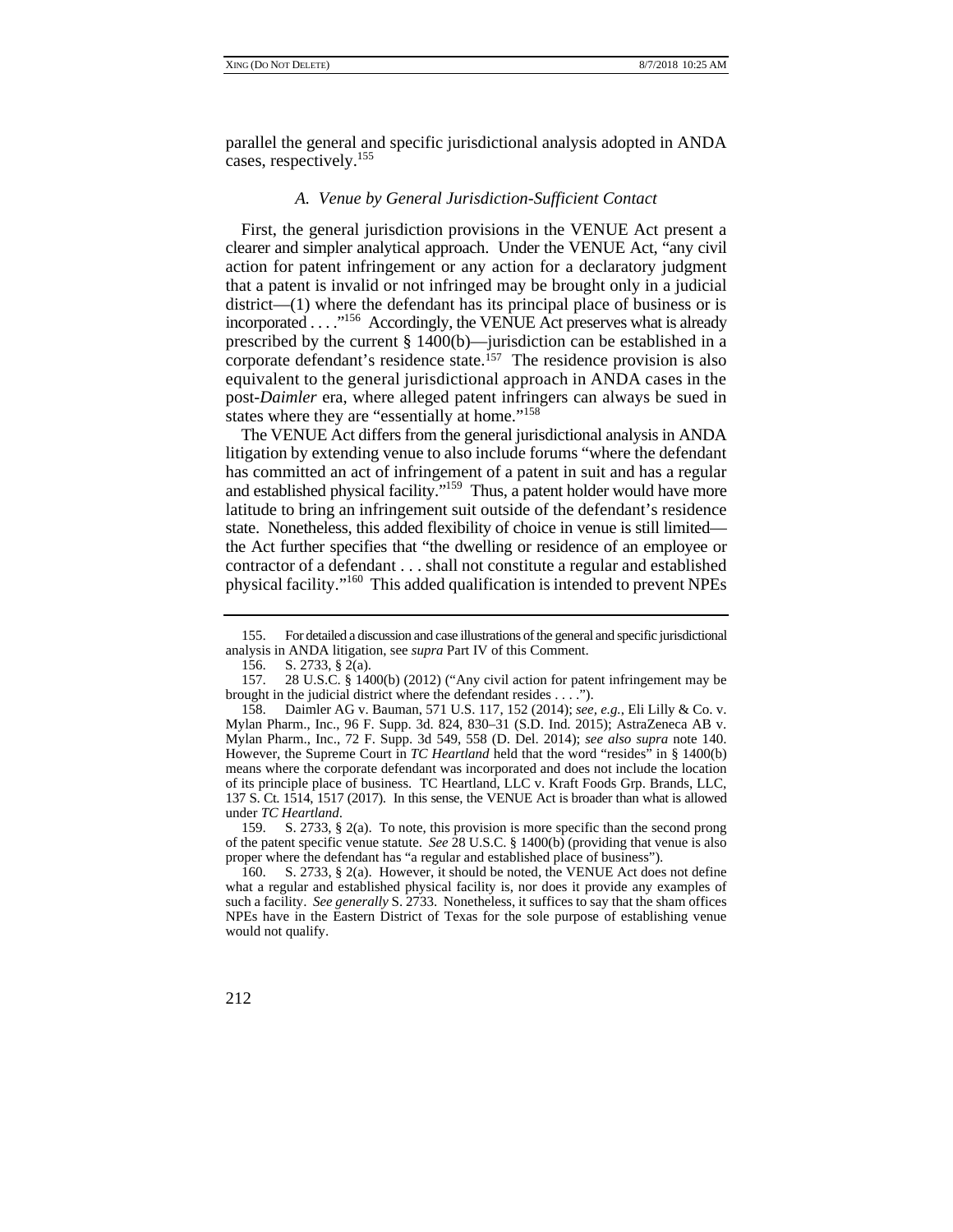from employing sham offices and employees for the sole purpose of establishing venue in Texas.<sup>161</sup> As such, Congress strikes a good balance between affording patent owners more leniency in where to bring suit and reducing the likelihood of forum shopping, especially in reputed plaintifffriendly districts.

Although the residence or established physical facility requirement will effectively eliminate the popularity of the Eastern District of Texas, some legal scholars criticize the VENUE Act because it is likely to cause reconcentration of patent cases in other districts.<sup>162</sup> "More than 50 percent of all publicly traded companies in the United States, including 64 percent of the Fortune 500, are incorporated in Delaware," so a natural outcome of this bill is that Delaware will see a dramatic increase in patent infringement filings.<sup>163</sup> Moreover, in ANDA litigation, New Jersey is a popular forum because it is where many pharmaceutical companies are located.164 Likewise, the VENUE Act is predicted to drive a surge of patent cases to the Northern District of California, where a significant number of high technology companies have their principle place of business.<sup>165</sup>

 & Reilly, *supra* note 17 (outlining the general data surrounding filing and win rates in patent 165. Jason Rantanen, *Guest Post: What Would Happen to Patent Cases if They Couldn't All Be Filed in Texas*, PATENTLY-O (Mar. 11, 2016), http://patentlyo.com/patent/2016/03/ happen-patent-couldnt.html [https://perma.cc/S4V6-VWAT] (predicting that if the VENUE Act were to pass, "Delaware would be the top venue [followed by] the Northern District of California"). The Northern District of California is known to be less favorable to patent holders than the Eastern District of Texas—they have an average win rate of 16% at N.D. Cal. and at E.D. Texas, compared to the national average of 26%. *See generally* Klerman cases in various jurisdictions); Pauline M. Pelletier, *The Impact of Local Patent Rules on* 



 8PE6-HDJ2]. Under the most recent "regular and established place of business" test advanced Texas relatively easily. *See supra* text accompanying note 76. 161. *See* Michael Su, Lionel Lavenue & Ben Cassady, *Patent Reform Beyond the Innovation Act: The VENUE Act*, LAW360 (May 9, 2016, 11:07 AM), http://www.law360.com/ articles/788794/patent-reform-beyond-the-innovation-act-the-venue-act [https://perma.cc/ by Judge Gilstrap, NPEs could still established proper venue in the Eastern District of

<sup>162.</sup> The group of twenty-eight law professors opposing the VENUE Act argued in a letter to Congress that the Act "would not spread lawsuits throughout the country. . . . [but instead] would likely result in concentrating more than 50% of patent lawsuits in just two districts: the District of Delaware (where most publicly traded corporations are incorporated) and the Northern District of California (where many patent defendants are headquartered)." Crouch, *supra* note 94. This Comment will respond to this criticism in Section VII.D. Meanwhile, the *TC Heartland* decision arguably created the same problem. *See* Davis, *supra* note 67.

<sup>163.</sup> Su, Lavenue & Cassady, *supra* note 161.

<sup>164.</sup> *See supra* note 151 and accompanying text.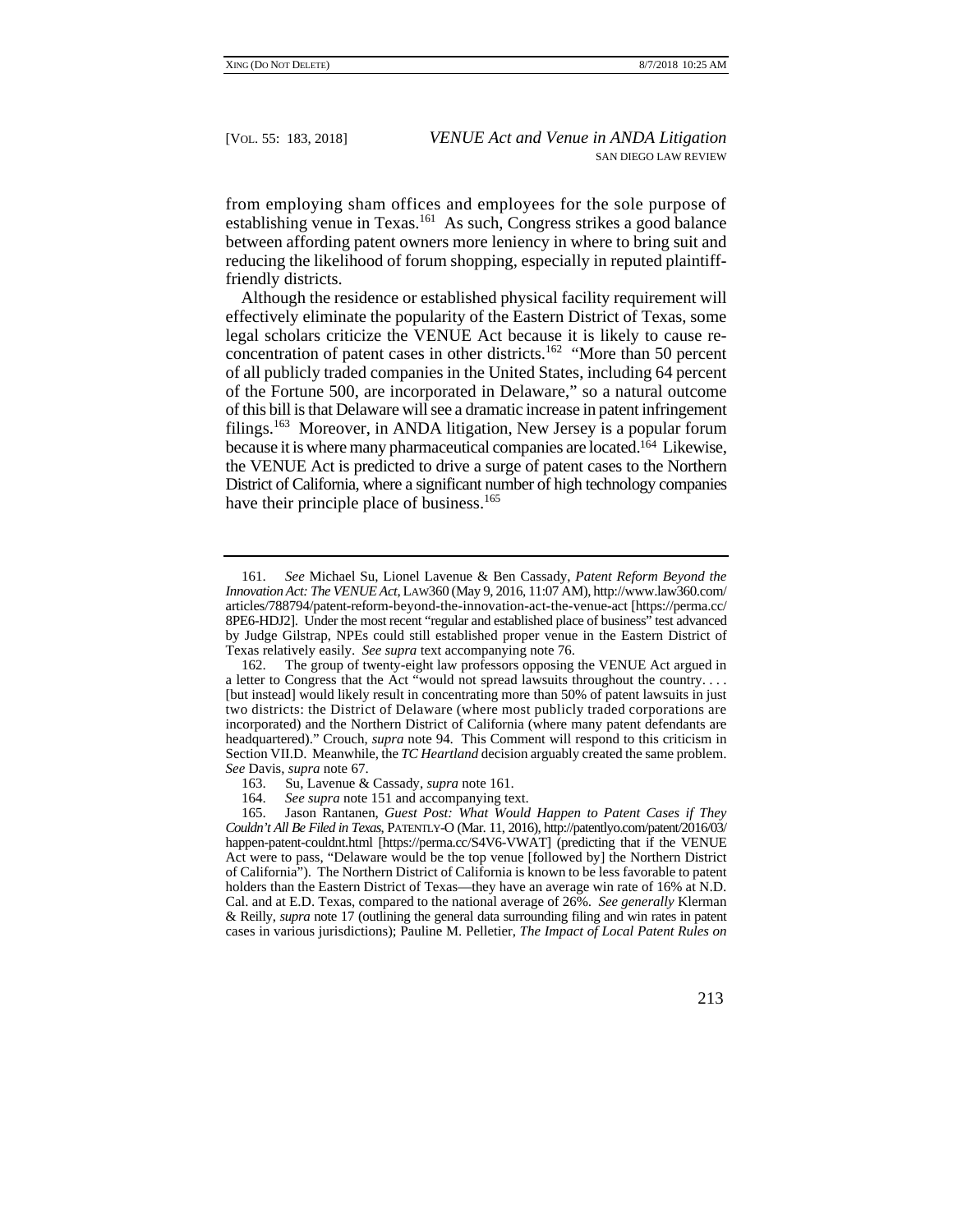#### *B. Venue by Specific Jurisdiction-Sufficient Contact*

Nonetheless, the VENUE Act is unlikely to simply shift the concentration of patent cases from Texas to Delaware and California, as opponents of the act have predicted, because it provides additional mechanisms to established proper venue.166 In addition to provisions that resemble the general jurisdiction approach, the VENUE Act also provides for proper venue based on research, development, or preparation activities for the infringing products, analogous to the specific jurisdictional approach in ANDA cases.167 First, under the VENUE Act, venue is proper in districts where an inventor of the patent "has conducted research or development that led to the application for the patent in suit."168 Recall that in ANDA cases, specific jurisdiction can be established in states where the ANDA is prepared or where the generic drug is tested or developed.169 Similarly here, venue is proper where the accused infringer has a facility that developed or manufactured products embodying the patent in suit. Accordingly, this provision is more stringent than the second prong of the current specific venue statute, § 1400(b), but more lenient than the residence requirement under the first prong.

 Furthermore, under the specific jurisdiction approach, venue is proper or manufacturing nexus to the accused products embodying the invention.<sup>170</sup> in districts where either party—the plaintiff or the defendant—has a "regular and established physical facility that such party controls and operates, not primarily for the purpose of creating venue, and has" a research, development, This provision distinguishes patent owners that practice their invention from those that do not by conferring more latitude in venue to the former, but not the latter. Patent owners that actually engage in patent research, development, and manufacturing could enforce their rights in venues convenient to them. For instance, university or research institute plaintiffs could enforce their patents in forums where they are located, but NPEs would not be able to file suit in the Eastern District to enforce a purchased patent that was not developed in Texas.<sup>171</sup> In another likely scenario,

 *of the Past Decade*, 8 J. BUS. & TECH. L. 451 (2013). *Rate and Timing of Case Resolution Relative to Claim Construction: An Empirical Study* 

<sup>166.</sup> The same group of twenty-eight professors opposing the VENUE Act also argued that the venue limiting proposals serve as a mechanism for weakening patent holders' rights and catering to large corporations' choice of defendant-friendly venues. *See* Crouch, *supra* note 94. This Comment will address this criticism in Section VII.D.

 <sup>167.</sup> *See supra* Section VI.C.

<sup>168.</sup> Venue Equity and Non-Uniformity Elimination Act of 2016, S. 2733, 114th Cong. § 2(a) (2016).

<sup>169.</sup> *See supra* note 128.

<sup>170.</sup> S. 2733, § 2(a).

<sup>171.</sup> *See* Su, Lavenue & Cassady, *supra* note 161.

<sup>214</sup>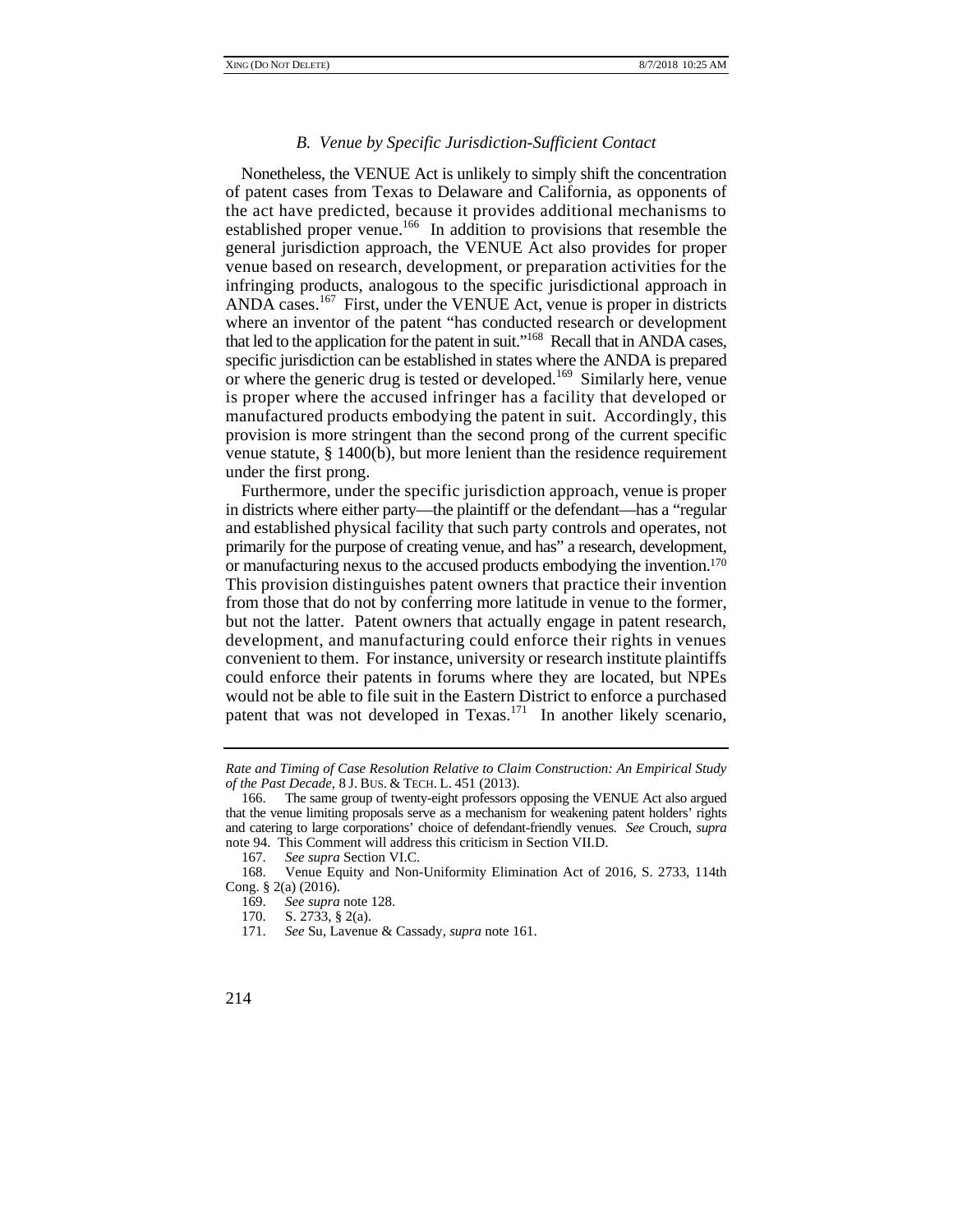patent in Northern California at its convenience.<sup>172</sup> Conversely, because arbitrarily tie a patent to the Eastern District of Texas under this provision.<sup>173</sup> because Apple is headquartered in Cupertino, California, and designs, develops, and sells its popular iPhone products in California, Apple could sue its competitor Samsung for infringing the application logo design NPEs do not engage in patent research and development, nor do they manufacture products embodying the patents, they would not be able to As a result, this provision would significantly limit NPEs' choices in forum shopping, while preserving practicing patent owners' ability to bring suits in convenient forums.

# *C. Predicted Outcomes of the VENUE Act*

 owners sufficient choice in venue. Third, the VENUE Act will redistribute Ultimately, the VENUE Act is a targeted reform to the patent system, intended to accomplish three main objectives. First, the VENUE Act will clarify statutory provisions governing where patent owners may sue to enforce their patent rights. Second, the VENUE Act will reduce NPE forum shopping at the Eastern District of Texas while affording practicing patent case filings to other parts of the country in accordance with judicial economy. The VENUE Act will also have the advantage of making it easy for plaintiffs to identify which forum to bring suit—plaintiffs will not need to engage in substantial research to find out where defendants are incorporated, have a principle place of business, or operate a research, development, or manufacturing facility.

 VENUE Act achieve the objectives? In a recent study, Professor Collen A question that concerns scholars and practitioners alike is: Will the Chien and Professor Michael Risch gathered empirical filing data and conducted an experiment to attempt to answer the question: where would plaintiffs have filed patent infringement suits had the VENUE Act been

 lyo.com/patent/2016/12/samsung-limited-components.html [https://perma.cc/GU24-JY8J]. Co., 786 F.3d 983, 989 (Fed. Cir. 2015), *rev'd*, 137 S. Ct. 429 (2016). Apple was able 172. This scenario can be illustrated through the most recent battle between Apple and Samsung over design patent damages. *See* Dennis Crouch, *Samsung v. Apple: Design Patent Damages May Be Limited to Components*, PATENTLY-O (Dec. 6, 2016), http://patent Apple sued its competitor Samsung in the Northern District of California, alleging infringement of various design patents related to iPhones. Apple, Inc. v. Samsung Elecs. to bring suit under the current nationwide venue regime but will also be able to bring suit under the VENUE Act.

<sup>173.</sup> *See* Su, Lavenue & Cassady, *supra* note 161.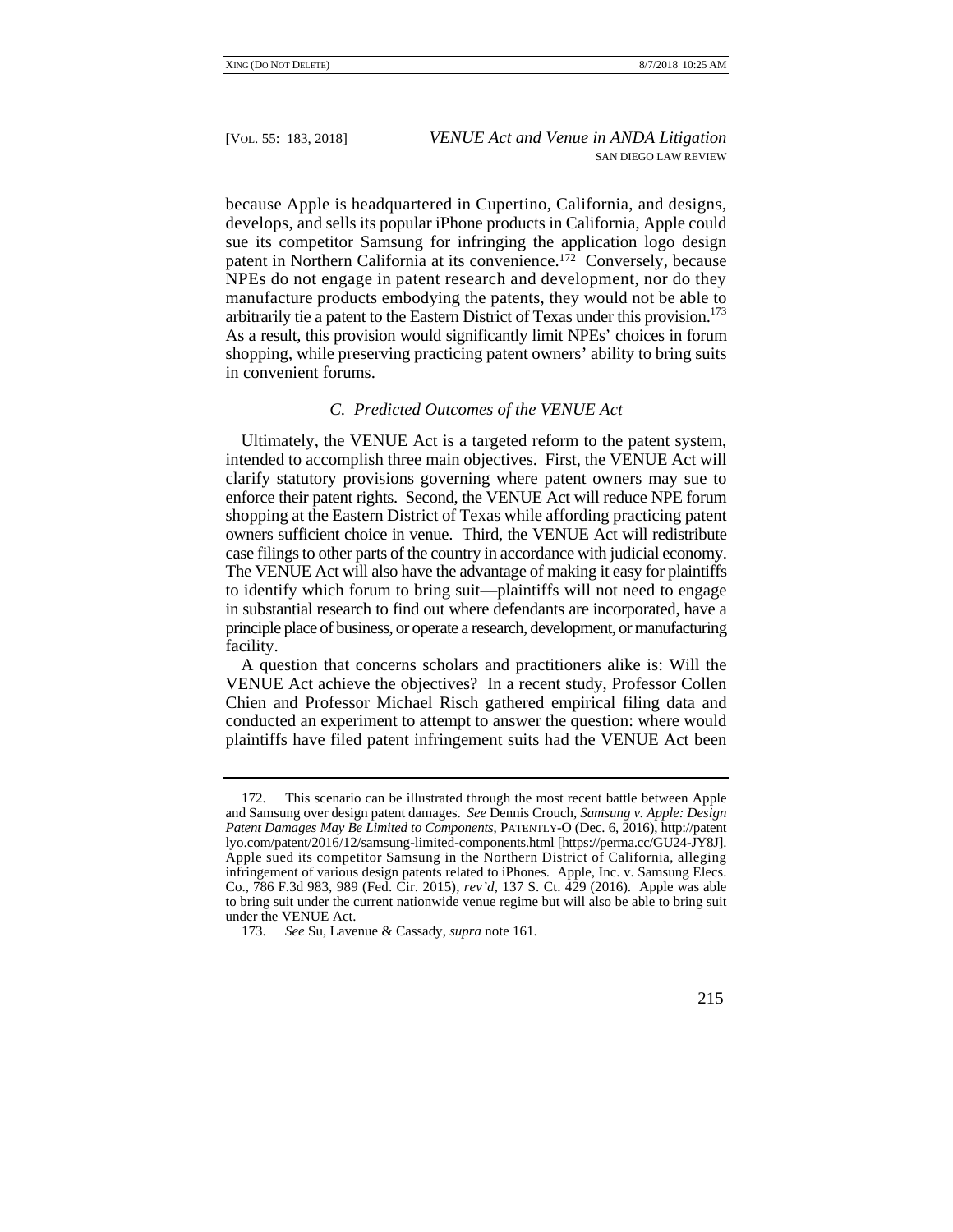in place?<sup>174</sup> Both professors studied 939 random cases filed in 2015 involving 1128 defendants and compared the actual filing venue to venues that would be proper under the VENUE Act.<sup>175</sup> Their results showed that, if the VENUE Act were to be adopted, NPE plaintiffs would have significantly constrained choices of where to file.176 Notably, NPE cases "would be decidedly away from the Eastern District of Texas, though 19% of cases could still be brought there, down from nearly 65%."<sup>177</sup>

 intended goals in reducing patents case filings in the Eastern District of Texas The next question was: what would happen to cases that could not be filed under the VENUE Act? Professors Chien and Risch predicted a shift of patent cases towards Delaware and Northern District of California under the VENUE Act, as discussed earlier.<sup>178</sup> Taken together, Professors Chien and Risch's model suggests that the VENUE Act would likely achieve its and redistributing cases to states where many companies are incorporated, headquartered, or have an active practice of their patents.

# *D. Response to Criticism of the VENUE Act*

Since its proposal, the VENUE Act has gathered considerable enthusiasm and support from the community.<sup>179</sup> However, some legal scholars have voiced their opposition to the VENUE Act precisely because it is predicted to cause re-concentration of cases Delaware and California, where most large corporations are located.180 It would be analogous to the fact that most ANDA litigation occurs in Delaware and New Jersey, where most pharmaceutical companies are located.181 The group of twenty-eight professors opposing the VENUE Act argued that the proponents of the act were "primarily large

<sup>174.</sup> Colleen V. Chien & Michael Risch, *Recalibrating Patent Venue*, 77 MD. L.R. 47, 78 (2017).

<sup>175.</sup> *Id*. To note, their model calculated the number of cases in which venue would not have been proper under the VENUE Act. This is slightly different from ascertaining where the plaintiff would have brought suit had the VENUE Act been in place. This is because even in those cases where venue would be considered proper under the VENUE Act, the plaintiff might have had other choices and had filed in a different forum under the Act.

<sup>176.</sup> *Id*. at 89 (showing 54% of NPEs would not be able to file suits where they had actually filed in 2015).

<sup>177.</sup> *Id.* at 91. In comparison, only 18% of operating company plaintiffs would have to move their cases while the rest would still be able to sue in venues as they did. *Id.* at 89.

 all cases in total. *Id.* at 93. These districts actually heard 9%, 44%, and 4% of patent cases, 178. *Id.* at 91–92. Under Chien and Risch's model, the District of Delaware, the Eastern District of Texas, and the Northern District of California are predicted to hear 19.5%, 14.9%, and 12.8% of all patent cases, respectively, accounting for about 50% of respectively, in 2015. *Id.*

 <sup>179.</sup> *See, e.g.*, Harmon, *supra* note 92.

<sup>180.</sup> *See supra* notes 162, 166.

<sup>181.</sup> *See supra* text accompanying note 112.

<sup>216</sup>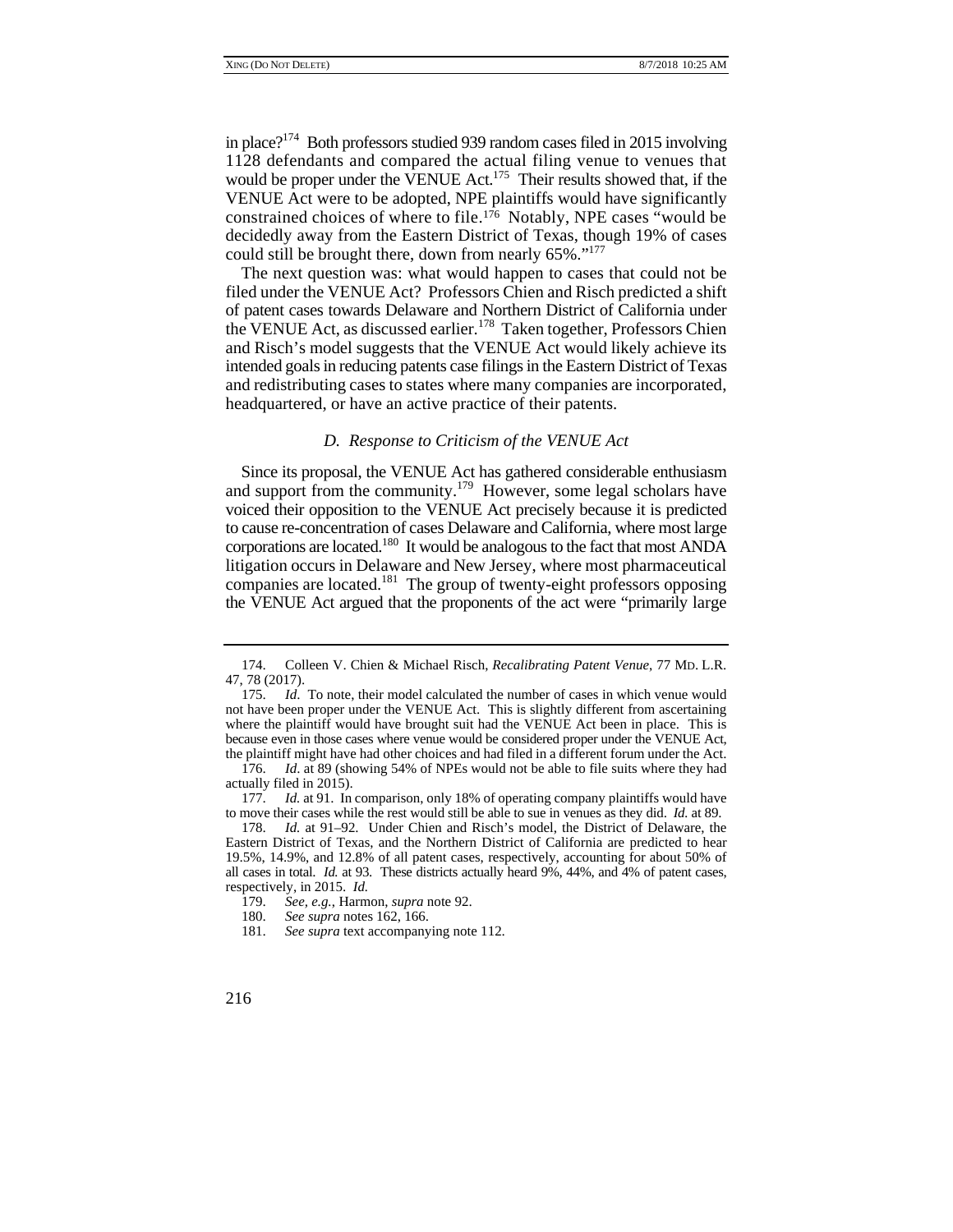high-tech companies and retailers with an online presence sued in the more defendant-friendly jurisdictions."<sup>182</sup> Big companies including Intel Eastern District of Texas that would rather litigate in a small number of and Dell—those that often find themselves defending patent infringement suits in the Eastern District of Texas—filed amicus briefs in support of the petitioner in *TC Heartland* and advocated for venue reform to prevent forumshopping, which suggests they will indeed benefit from the VENUE Act.<sup>183</sup>

 representing inventors urged to keep the broad venue rules intact, cautioning defendants by moving cases to their home districts."<sup>185</sup> Additionally, they On the contrary, inventors, patent owners, and a non-profit organization against a venue reform that is overly defendant-friendly.<sup>184</sup> Critics of the VENUE Act argue that the proposed venue reform "will unduly benefit argue that the proposed reform would have "sweeping changes to our patent system that would primarily benefit large infringers to the detriment of these innovators and, ultimately, our innovation economy."186 Finally, some critics of the VENUE Act suggest forum shopping would not be eliminated even if the VENUE Act were enacted.<sup>187</sup> This argument is supported by the fact that Delaware—the home of the vast majority of corporate entities—also has plaintiff-friendly local rules and would likely become the next capital of patent cases.<sup>188</sup>

 filings of patent infringement to their domicile state or where they operate However, critics inaccurately assess the VENUE Act when they claim that it would disproportionally benefit corporate defendants by limiting

186. Crouch, *supra* note 94.

187. *See id*.

 the incentive for litigants to forum shop and the ability of district courts to forum sell, namely, by mandating increased procedural uniformity in patent cases across the country. *See* Megan M. La Belle & Paul R. Gugliuzza, *In Defense of the Federal Circuit: TC*  188. *Id.* On this point, some legal scholars have suggested a reform that could reduce *Heartland and Patent Venue*, PATENTLY-O (Feb. 16, 2017), https://patentlyo.com/patent/2017/02/ federal-circuit-heartland.html [https://perma.cc/WUV4-WN53].



 <sup>182.</sup> Crouch, *supra* note 94.

<sup>183.</sup> *See* Su, Lavenue & Cassady, *supra* note 161; *see also*, *e.g.*, Brief of Intel Corp. & Dell, Inc. as Amici Curiae in Support of Petitioner at 4–7, TC Heartland, LLC v. Kraft Foods Grp. Brands, LLC, 137 S. Ct. 1514 (2017) (No. 16-341).

 184. *See* Su, Lavenue & Cassady, *supra* note 161. To note, however, the venue reform issue. *See supra* Section VII.B. proposed in the VENUE Act affords significantly more leniency to practicing patentees than is allowed under the Supreme Court's *TC Heartland* decision because, under the VENUE Act, practicing patentees can bring infringement suit in states where they develop, practice the invention, or have an established physical facility relating to the patent at

<sup>185.</sup> Chien & Risch, *supra* note 174, at 85.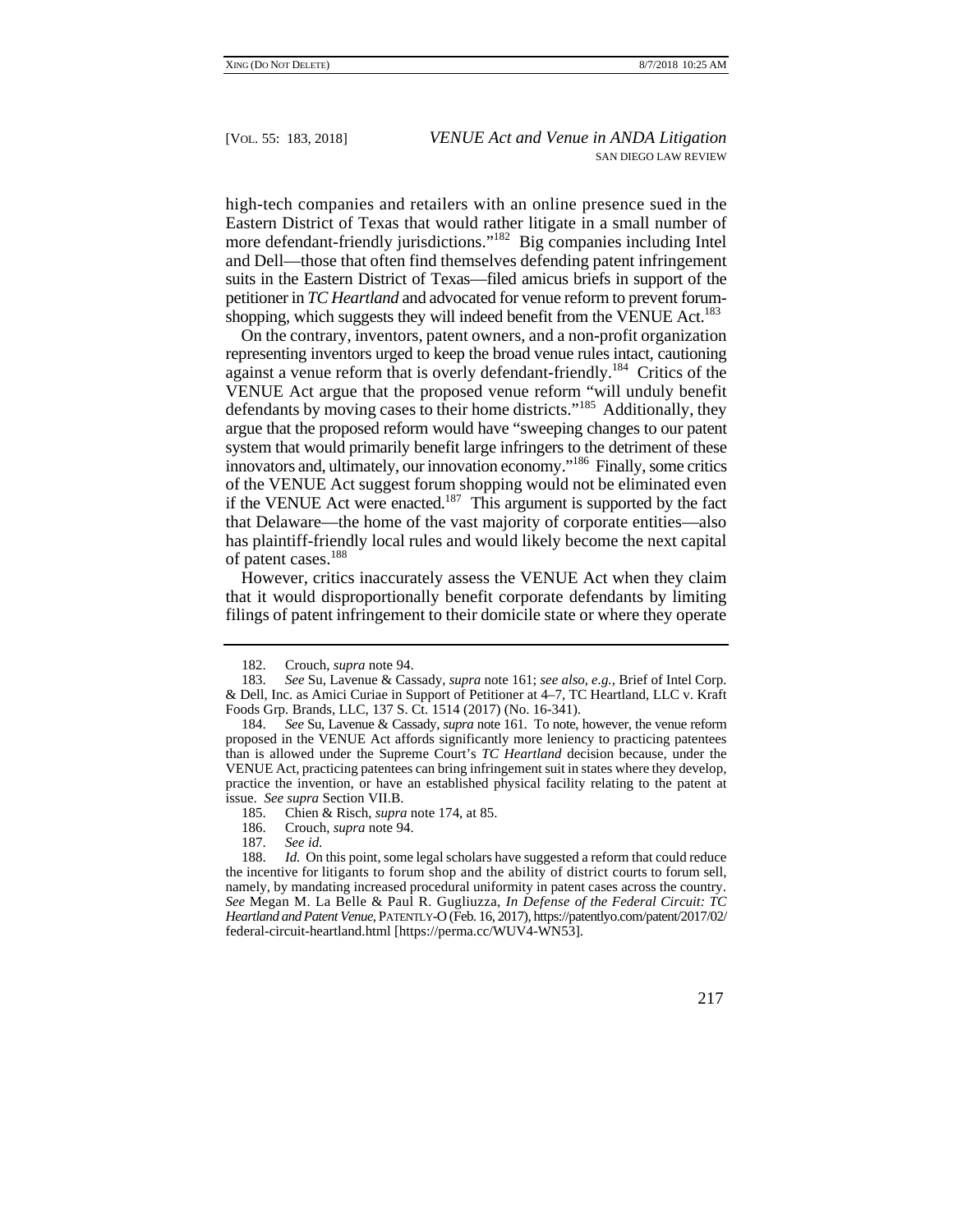and development that led to the application of the patent."<sup>189</sup> Venue is also invention or the defendant, which is precisely what the act is intended their research, development, and manufacturing activities. This is because the VENUE Act also has counterbalancing provisions that allow patent owners to enforce their rights in forums convenient to them. For instance, venue is proper in districts where a named inventor "conducted research proper in districts where patent owners have an "established physical facility" as well as research, development, or manufacturing activities involving the patent.190 These two provisions allow significant freedom for practicing entities to enforce their patent rights. The VENUE Act will likely prevent NPEs from shopping for forums that do not have any tie to the patented to achieve. Results from Professors Chien and Risch's study also support this bifurcated effect over practicing and non-practicing patent owners.<sup>191</sup>

Even if the proposed venue reform would simply replace Texas with Delaware or Northern California as the new capital of patent cases, it is still better than the status quo. The problem is not patent case concentration per se; it is the concentration at a remote, irrelevant forum that is toxic to the patent system.192 If most Delaware-incorporated companies or Silicon Valley-based high technology companies are sued for patent infringement in their respective resident states, the defendants will have sufficient ties and resources needed for litigation close to the forum court, consistent with the concept of judicial economy.<sup>193</sup> A corporation voluntarily seeking to incorporate in a state is bound by its "home" state laws and can hardly

<sup>189.</sup> Venue Equity and Non-Uniformity Elimination Act of 2016, S. 2733, 114th Cong. § 2(a) (2016).

<sup>190.</sup> *Id.*

 191. *See* Chien & Risch, *supra* note 174, at 92 (predicting the VENUE Act would more disproportionately affect NPEs than plaintiffs that actually perform research, development, and manufacturing).

 is in the Eastern District of Texas rather than Silicon Valley, New York, Chicago, or 192. Crouch, *supra* note 94 ("In the abstract, concentration of cases is not necessarily bad—here though, the particular arguable "badness" is that the high concentration of cases Delaware.").

 subject to all types of lawsuits given personal jurisdiction laws' long history. *See* Chien & 193. Although many companies are incorporated in Delaware because of its favorable corporate and tax laws and although these companies may have little connection to the state, they "can hardly complain about being sued" in Delaware because they expect to be Risch, *supra* note 174, at 85. On this note, the VENUE Act is consistent with the Supreme Court decision in *Daimler*, which held that the "paradigm bases" for exercising general jurisdiction over corporate defendants were "place of incorporation and principle place of business." Daimler AG v. Bauman, 571 U.S. 117, 137 (2014); *see also supra* note 137 and accompanying text. If a plaintiff can sue a corporate defendant for any cause of action in the state where the defendant is incorporated, the plaintiff can certainly sue for patent infringement in that state.

<sup>218</sup>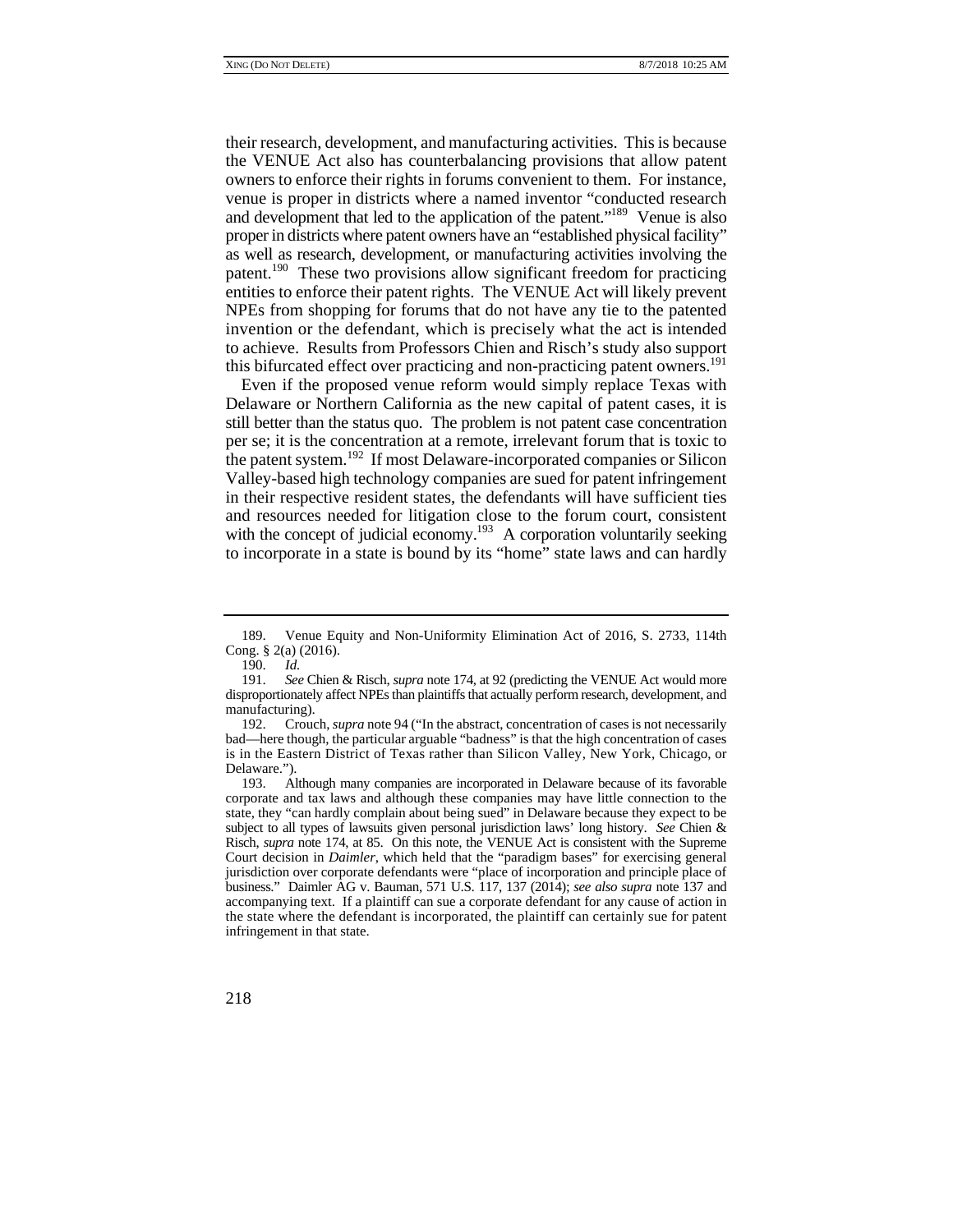complain about being sued in their home state for matters arising out of regular course of business.<sup>194</sup>

 decisionmaking . . . by tending to aggregate technology and industry-specific in patent law, the district courts are unlikely to be overwhelmed by an Moreover, by allowing plaintiffs to sue where defendant corporations are incorporated or headquartered, the VENUE Act will have an added benefit of clustering patent cases by industry, which promotes efficiency and uniformity of patent case adjudication.<sup>195</sup> For instance, Northern California will handle mostly patents involving high technologies while New Jersey will continue to handle mostly pharmaceutical patent cases. Some scholars have suggested that patent cases clustering would "promote better patent cases in those districts that already have clusters of business engaging in a technology or industry."196 Finally, because the District of Delaware and the Northern District of California already have extensive experience increase of patent cases on their docket. For example, Delaware is the second most popular state in general patent litigation and the most popular state in ANDA litigation, and it manages patent cases routinely.<sup>197</sup> Thus, the VENUE Act, if passed, might not cause such a dramatic change in patent case filings as its critics fear.<sup>198</sup>

# VIII. CONCLUDING REMARKS

Forum shopping is not a foreign concept to patent law. However, the recent staggering concentration of patent cases, especially those filed by NPEs in the Eastern District of Texas, plagues our patent systems and has led to low quality adjudication, undue pressure on defendant corporations, and waste of judicial economy. The reason for forum shopping in patent

<sup>198.</sup> Regarding the criticism that Delaware would replace Texas as the new destination of forum shopping due to its plaintiff-friendly procedural rules, it is simply beyond the scope of this Comment and the VENUE Act to address the differences in local rules among district courts. For further reading on the differences in procedural rules among district courts, see Klerman & Reilly, *supra* note 17.



<sup>194.</sup> *See* Chien & Risch, *supra* note 174, at 85.

 195. *See* Jeanne C. Fromer, *Patentography,* 85 N.Y.U. L. REV., 1444, 1444 (2010) of business of one of its defendants will help repair [problems—including forum shopping— ("Harnessing patentography by restricting venue in patent litigation to the principal place and that] . . . [c]lustering together large numbers of an industry's patent cases in a limited number of district courts will develop those courts' proficiencies in patent law and in the underlying industry-specific facts critical to sound legal determinations.").

<sup>196.</sup> *Id.* at 1478–79.

<sup>197.</sup> *See supra* text accompanying note 67.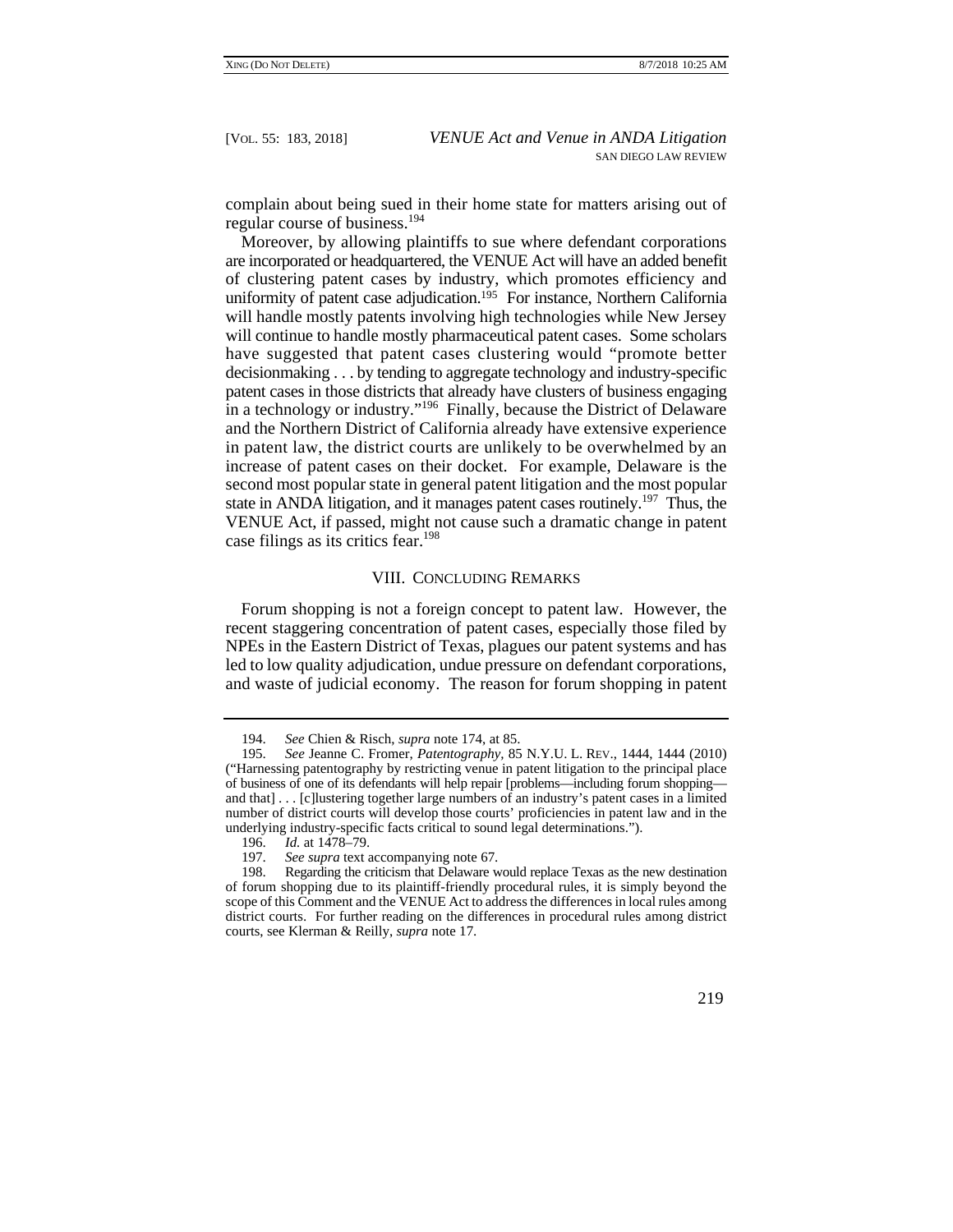cases is the ambiguity in the venue statute and the room for broad judicial interpretation, despite the most recent Supreme Court landmark case *TC*  Heartland.<sup>199</sup> In light of the limitation of judicial remedies, congressional reform of the venue law remains the most viable avenue. Now before Congress is the VENUE Act—a Senate bill that specifically targets the venue provisions and aims to curb abusive patent litigation practices, restrict where NPEs can file suit, and promote filings in accordance to both patent owners' and corporations' interests.

By comparing the language of the VENUE Act to the current jurisdictional scheme in ANDA litigation, this Comment seeks to shed light on how the proposed venue reform will operate and how likely it is going to achieve the intended results. The VENUE Act would likely be effective at limiting NPEs' choice of where to file suits while protecting practicing patentees' ability to enforce their patent rights, redistributing patent cases to states with more prominent corporate or operation activities, as well as clustering patent cases by industry—all in favor of achieving efficient judicial economy.

The future of the VENUE Act under the current administration remains uncertain.200 It requires the collective efforts of lawmakers, patent practitioners, and the science and technology industry to advocate venue reform to the current administration.<sup>201</sup> Meanwhile, in her first post-election speech, the then Director of the U.S. Patent and Trademark Office, Michelle Lee, sounded optimistic about the incoming administration:

 no reason to imagine that changing with a new president and a new Congress, both of whom have economic growth as a top priority. . . . I'm optimistic the incoming Support for IP in the United States has a long history of bipartisanship, and there's administration will share our appreciation of the importance of intellectual property as a driver of economic growth.202

 202. Dennis Crouch, *Director Lee: IP is a Necessary Key Piece of President-Elect Trump's Promised Economic Growth and Job Creation*, PATENTLY-O (Nov. 15, 2016), http://patentlyo. com/patent/2016/11/necessary-president-promised.html?utm\_target/=feedburner&utm\_ medium=email&utm\_campaign=Feed%3A+PatentlyO+%28Dennis+Crouch%27s+Paten tly-O%29 [https://perma.cc/J253-GN35].



 200. The 2017 Trump administration casts some uncertainty on the VENUE Act because president Trump's views on patent law remain largely unknown. Ryan Davis, observers of the Trump campaign worried that patent reform might not be high on the 199. TC Heartland, LLC v. Kraft Foods Grp. Brands, LLC, 137 S. Ct. 1514 (2017). *Patent Legislation Has Uncertain Path in Trump Presidency*, LAW360 (Nov. 10, 2016, 8:13 PM), https://www.law360.com/ip/articles/861705?utm\_source=shared-articles&utm\_ medium=email&utm\_campaign=shared-articles [https://perma.cc/JP7H-3WMM]. Some president's agenda, rendering bills like the VENUE Act in hiatus for the near future. *Id.*

 <sup>201.</sup> *See id.*